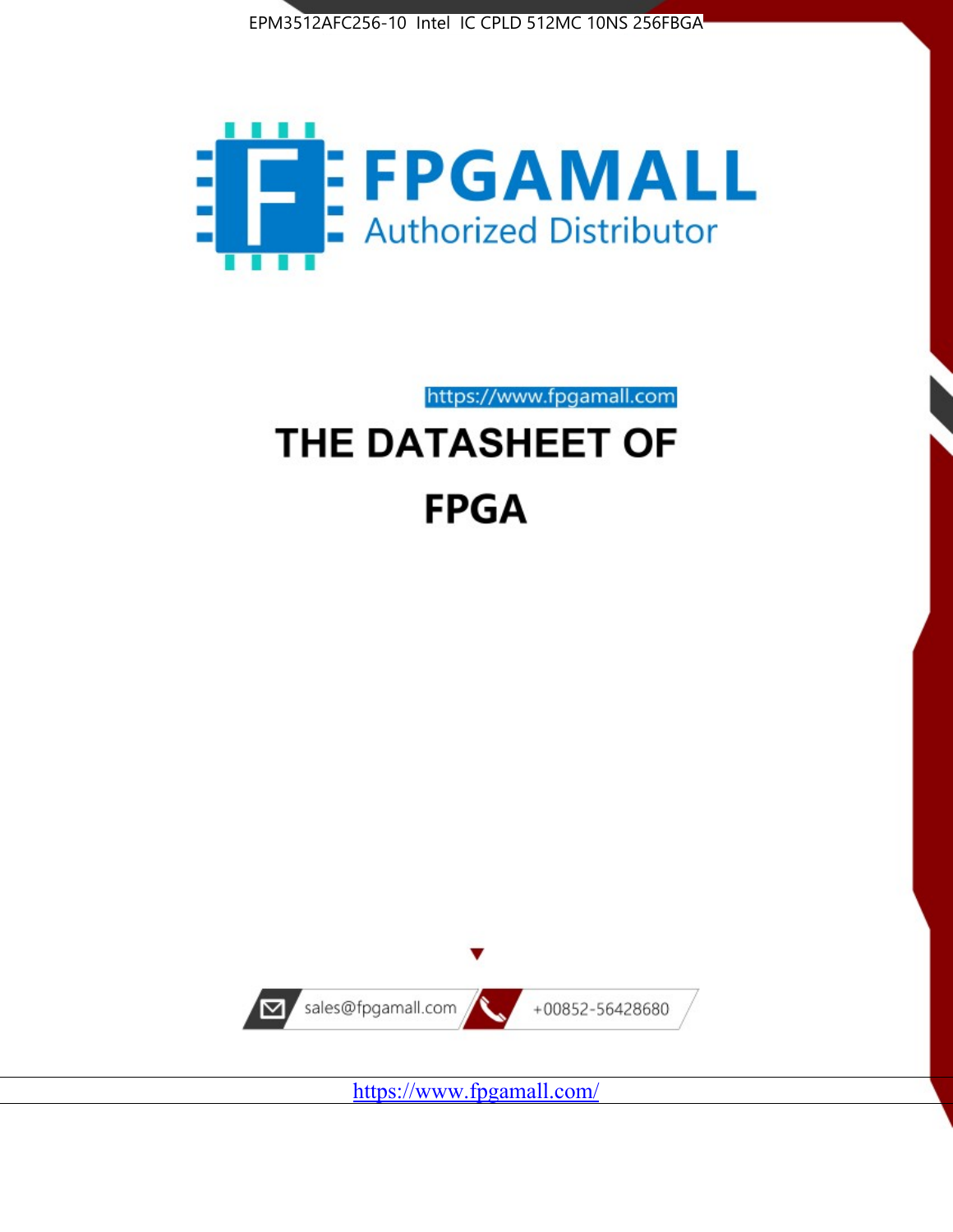

## **MAX 3000A**

**Programmable Logic Device Family**

**June 2006, ver. 3.5 Data Sheet**

- **Features.** High–performance, low–cost CMOS EEPROM–based programmable logic devices (PLDs) built on a MAX® architecture (see Table 1)
	- 3.3-V in-system programmability (ISP) through the built–in IEEE Std. 1149.1 Joint Test Action Group (JTAG) interface with advanced pin-locking capability
		- ISP circuitry compliant with IEEE Std. 1532
	- Built–in boundary-scan test (BST) circuitry compliant with IEEE Std. 1149.1-1990
	- Enhanced ISP features:
		- Enhanced ISP algorithm for faster programming
		- ISP\_Done bit to ensure complete programming
		- Pull-up resistor on I/O pins during in–system programming
	- High–density PLDs ranging from 600 to 10,000 usable gates
	- 4.5–ns pin–to–pin logic delays with counter frequencies of up to 227.3 MHz
	- $\blacksquare$  MultiVolt<sup>TM</sup> I/O interface enabling the device core to run at 3.3 V, while I/O pins are compatible with 5.0–V, 3.3–V, and 2.5–V logic levels
	- Pin counts ranging from 44 to 256 in a variety of thin quad flat pack (TQFP), plastic quad flat pack (PQFP), plastic J–lead chip carrier (PLCC), and FineLine BGATM packages
	- Hot–socketing support
	- Programmable interconnect array (PIA) continuous routing structure for fast, predictable performance
	- Industrial temperature range

| Table 1. MAX 3000A Device Features |                 |                 |                 |                 |                 |  |
|------------------------------------|-----------------|-----------------|-----------------|-----------------|-----------------|--|
| <b>Feature</b>                     | <b>EPM3032A</b> | <b>EPM3064A</b> | <b>EPM3128A</b> | <b>EPM3256A</b> | <b>EPM3512A</b> |  |
| Usable gates                       | 600             | 1,250           | 2,500           | 5,000           | 10.000          |  |
| <b>Macrocells</b>                  | 32              | 64              | 128             | 256             | 512             |  |
| Logic array blocks                 | 2               | 4               | 8               | 16              | 32              |  |
| Maximum user I/O<br>pins           | 34              | 66              | 98              | 161             | 208             |  |
| $t_{PD}$ (ns)                      | 4.5             | 4.5             | 5.0             | 7.5             | 7.5             |  |
| $t_{\text{SU}}$ (ns)               | 2.9             | 2.8             | 3.3             | 5.2             | 5.6             |  |
| $t_{CO1}$ (ns)                     | 3.0             | 3.1             | 3.4             | 4.8             | 4.7             |  |
| $f_{CNT}$ (MHz)                    | 227.3           | 222.2           | 192.3           | 126.6           | 116.3           |  |

#### **Altera Corporation 1**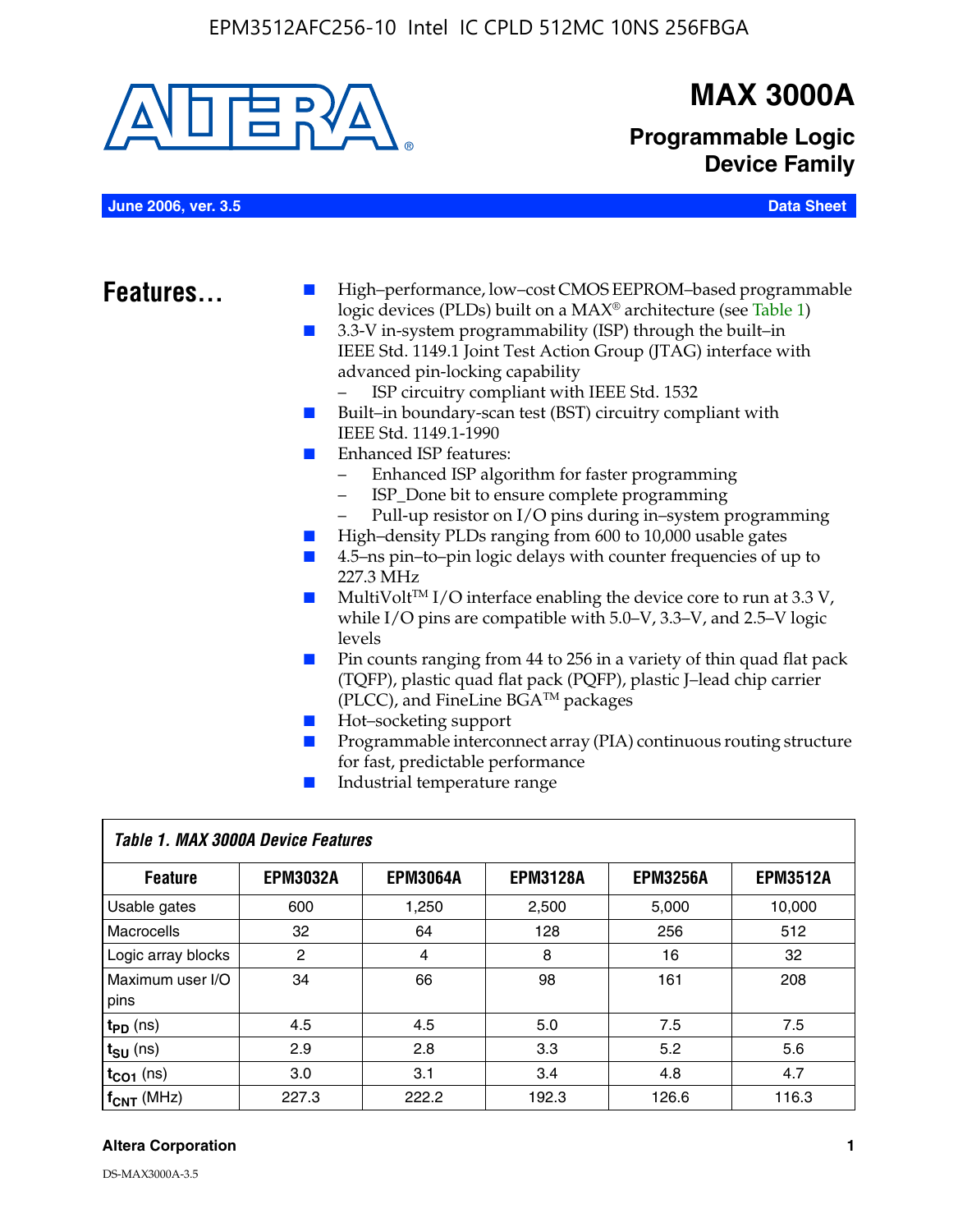|  | MAX 3000A Programmable Logic Device Family Data Sheet |  |  |  |
|--|-------------------------------------------------------|--|--|--|
|--|-------------------------------------------------------|--|--|--|

| and More        |  |
|-----------------|--|
| <b>Features</b> |  |

- PCI compatible
- Bus–friendly architecture including programmable slew–rate control
- Open–drain output option
- Programmable macrocell flipflops with individual clear, preset, clock, and clock enable controls
- Programmable power–saving mode for a power reduction of over 50% in each macrocell
- Configurable expander product–term distribution, allowing up to 32 product terms per macrocell
- Programmable security bit for protection of proprietary designs
- Enhanced architectural features, including:
	- 6 or 10 pin– or logic–driven output enable signals
	- Two global clock signals with optional inversion
	- Enhanced interconnect resources for improved routability
	- Programmable output slew–rate control
- Software design support and automatic place–and–route provided by Altera's development systems for Windows–based PCs and Sun SPARCstations, and HP 9000 Series 700/800 workstations
- Additional design entry and simulation support provided by EDIF 2 0 0 and 3 0 0 netlist files, library of parameterized modules (LPM), Verilog HDL, VHDL, and other interfaces to popular EDA tools from third–party manufacturers such as Cadence, Exemplar Logic, Mentor Graphics, OrCAD, Synopsys, Synplicity, and VeriBest
- Programming support with the Altera master programming unit (MPU), MasterBlaster™ communications cable, ByteBlasterMV™ parallel port download cable, BitBlaster™ serial download cable as well as programming hardware from third–party manufacturers and any in–circuit tester that supports Jam™ Standard Test and Programming Language (STAPL) Files (**.jam**), Jam STAPL Byte-Code Files (**.jbc**), or Serial Vector Format Files (**.svf**)

### **General Description**

MAX 3000A devices are low–cost, high–performance devices based on the Altera MAX architecture. Fabricated with advanced CMOS technology, the EEPROM–based MAX 3000A devices operate with a 3.3-V supply voltage and provide 600 to 10,000 usable gates, ISP, pin-to-pin delays as fast as 4.5 ns, and counter speeds of up to 227.3 MHz. MAX 3000A devices in the  $-4$ ,  $-5$ ,  $-6$ ,  $-7$ , and  $-10$  speed grades are compatible with the timing requirements of the PCI Special Interest Group (PCI SIG) *PCI Local Bus Specification, Revision 2.2*. See Table 2.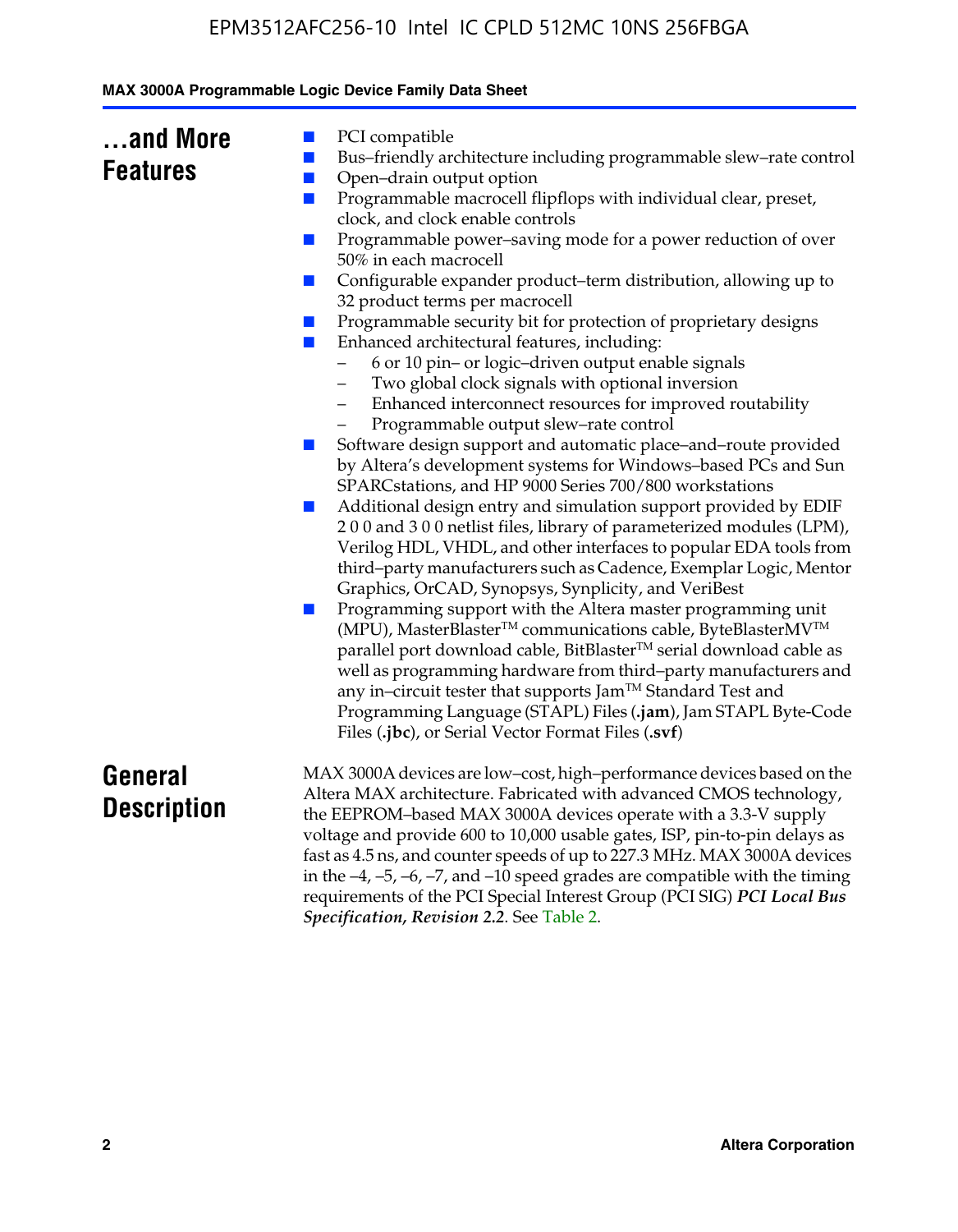| Table 2. MAX 3000A Speed Grades |    |                    |    |    |     |  |
|---------------------------------|----|--------------------|----|----|-----|--|
| <b>Device</b>                   |    | <b>Speed Grade</b> |    |    |     |  |
|                                 | -4 | -5                 | -6 | -7 | -10 |  |
| EPM3032A                        |    |                    |    |    |     |  |
| <b>EPM3064A</b>                 |    |                    |    |    |     |  |
| <b>EPM3128A</b>                 |    |                    |    |    |     |  |
| <b>EPM3256A</b>                 |    |                    |    |    |     |  |
| <b>EPM3512A</b>                 |    |                    |    |    |     |  |

The MAX 3000A architecture supports 100% transistor-to-transistor logic (TTL) emulation and high–density small-scale integration (SSI), medium-scale integration (MSI), and large-scale integration (LSI) logic functions. The MAX 3000A architecture easily integrates multiple devices ranging from PALs, GALs, and 22V10s to MACH and pLSI devices. MAX 3000A devices are available in a wide range of packages, including PLCC, PQFP, and TQFP packages. See Table 3.

| Table 3. MAX 3000A Maximum User I/O Pins | Note (1)              |                       |                            |                        |                        |                                   |
|------------------------------------------|-----------------------|-----------------------|----------------------------|------------------------|------------------------|-----------------------------------|
| <b>Device</b>                            | 44–Pin<br><b>PLCC</b> | 44–Pin<br><b>TQFP</b> | $100 - Pin$<br><b>TQFP</b> | 144-Pin<br><b>TQFP</b> | 208-Pin<br><b>PQFP</b> | 256-Pin<br><b>FineLine</b><br>BGA |
| EPM3032A                                 | 34                    | 34                    |                            |                        |                        |                                   |
| <b>EPM3064A</b>                          | 34                    | 34                    | 66                         |                        |                        |                                   |
| EPM3128A                                 |                       |                       | 80                         | 96                     |                        | 98                                |
| <b>EPM3256A</b>                          |                       |                       |                            | 116                    | 158                    | 161                               |
| EPM3512A                                 |                       |                       |                            |                        | 172                    | 208                               |

#### *Note:*

(1) When the IEEE Std. 1149.1 (JTAG) interface is used for in–system programming or boundary–scan testing, four I/O pins become JTAG pins.

MAX 3000A devices use CMOS EEPROM cells to implement logic functions. The user–configurable MAX 3000A architecture accommodates a variety of independent combinatorial and sequential logic functions. The devices can be reprogrammed for quick and efficient iterations during design development and debugging cycles, and can be programmed and erased up to 100 times.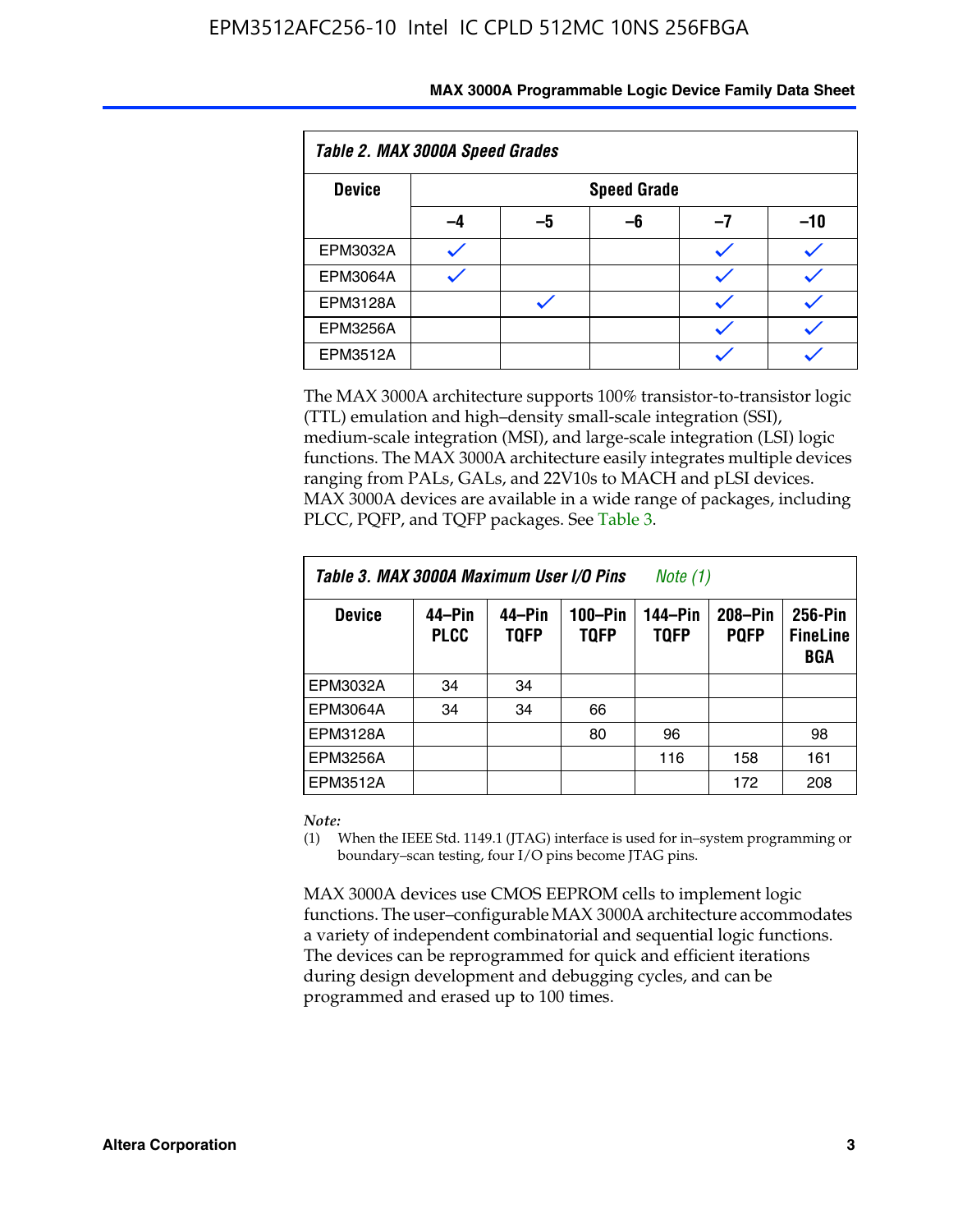#### **MAX 3000A Programmable Logic Device Family Data Sheet**

MAX 3000A devices contain 32 to 512 macrocells, combined into groups of 16 macrocells called logic array blocks (LABs). Each macrocell has a programmable–AND/fixed–OR array and a configurable register with independently programmable clock, clock enable, clear, and preset functions. To build complex logic functions, each macrocell can be supplemented with shareable expander and high–speed parallel expander product terms to provide up to 32 product terms per macrocell.

MAX 3000A devices provide programmable speed/power optimization. Speed–critical portions of a design can run at high speed/full power, while the remaining portions run at reduced speed/low power. This speed/power optimization feature enables the designer to configure one or more macrocells to operate at 50% or lower power while adding only a nominal timing delay. MAX 3000A devices also provide an option that reduces the slew rate of the output buffers, minimizing noise transients when non–speed–critical signals are switching. The output drivers of all MAX 3000A devices can be set for 2.5 V or 3.3 V, and all input pins are 2.5–V, 3.3–V, and 5.0-V tolerant, allowing MAX 3000A devices to be used in mixed–voltage systems.

MAX 3000A devices are supported by Altera development systems, which are integrated packages that offer schematic, text—including VHDL, Verilog HDL, and the Altera Hardware Description Language (AHDL)—and waveform design entry, compilation and logic synthesis, simulation and timing analysis, and device program[ming. The software](http://www.altera.com/literature/ds/dsmii.pdf)  [provides EDIF 2 0 0 and 3 0 0, LPM, VHDL, Verilog HDL, an](http://www.altera.com/literature/ds/dsmii.pdf)d other [interfaces for additional design entry and simulation support from ot](http://www.altera.com/literature/ds/quartus.pdf)her industry–standard PC– and UNIX–workstation–based EDA tools. The software runs on Windows–based PCs, as well as Sun SPARCstation, and HP 9000 Series 700/800 workstations.

For more information on development tools, see the *MAX+PLUS II Programmable Logic Development System & Software Data Sheet* and the *Quartus Programmable Logic Development System & Software Data Sheet*.

**Functional Description**

The MAX 3000A architecture includes the following elements:

- Macrocells
- Expander product terms (shareable and parallel)
- Programmable interconnect array (PIA)
- I/O control blocks

■ Logic array blocks (LABs)

The MAX 3000A architecture includes four dedicated inputs that can be used as general–purpose inputs or as high–speed, global control signals (clock, clear, and two output enable signals) for each macrocell and I/O pin. Figure 1 shows the architecture of MAX 3000A devices.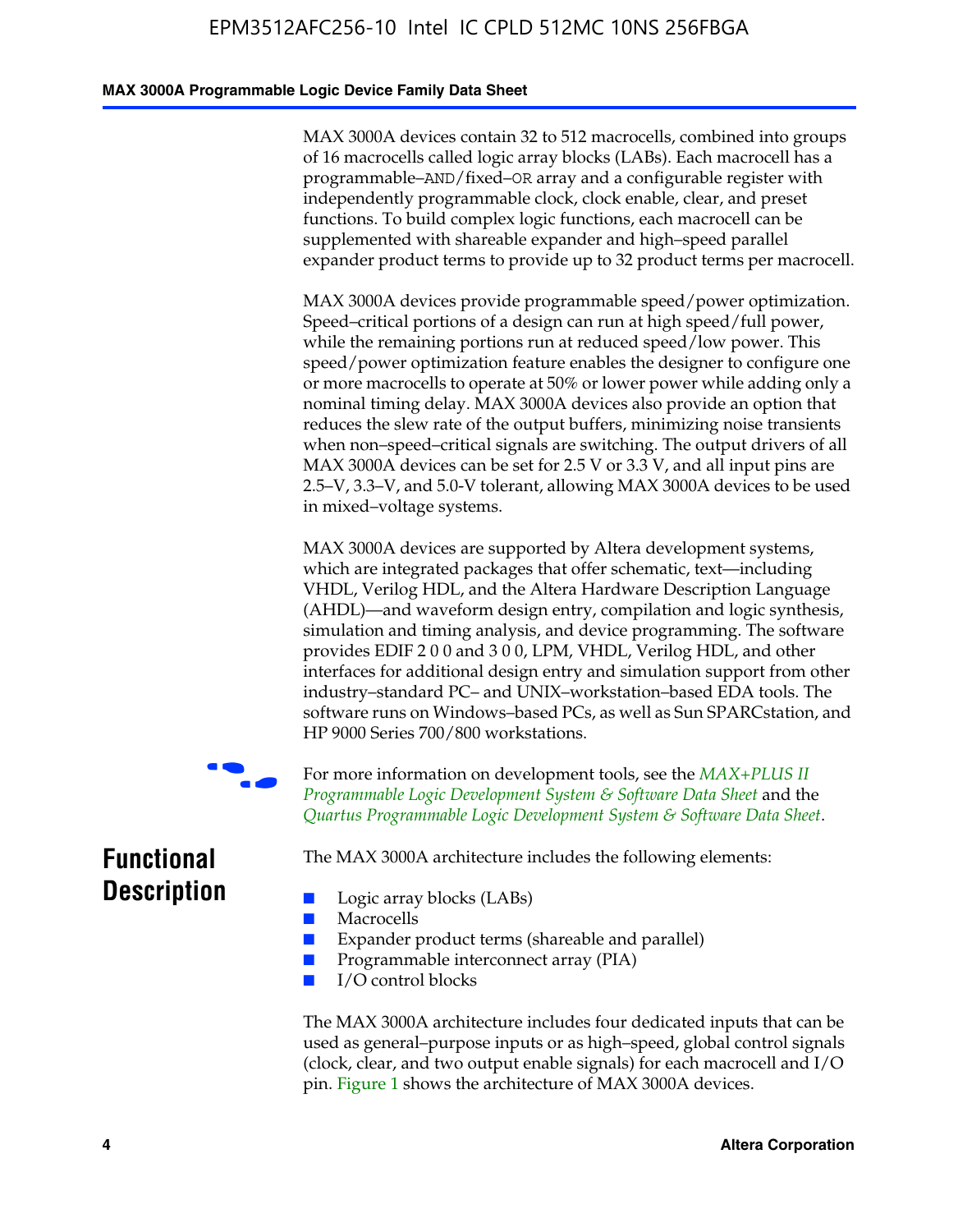**MAX 3000A Programmable Logic Device Family Data Sheet**



#### *Figure 1. MAX 3000A Device Block Diagram*

*Note:*

(1) EPM3032A, EPM3064A, EPM3128A, and EPM3256A devices have six output enables. EPM3512A devices have 10 output enables.

### **Logic Array Blocks**

The MAX 3000A device architecture is based on the linking of high–performance LABs. LABs consist of 16–macrocell arrays, as shown in Figure 1. Multiple LABs are linked together via the PIA, a global bus that is fed by all dedicated input pins, I/O pins, and macrocells.

Each LAB is fed by the following signals:

- 36 signals from the PIA that are used for general logic inputs
- Global controls that are used for secondary register functions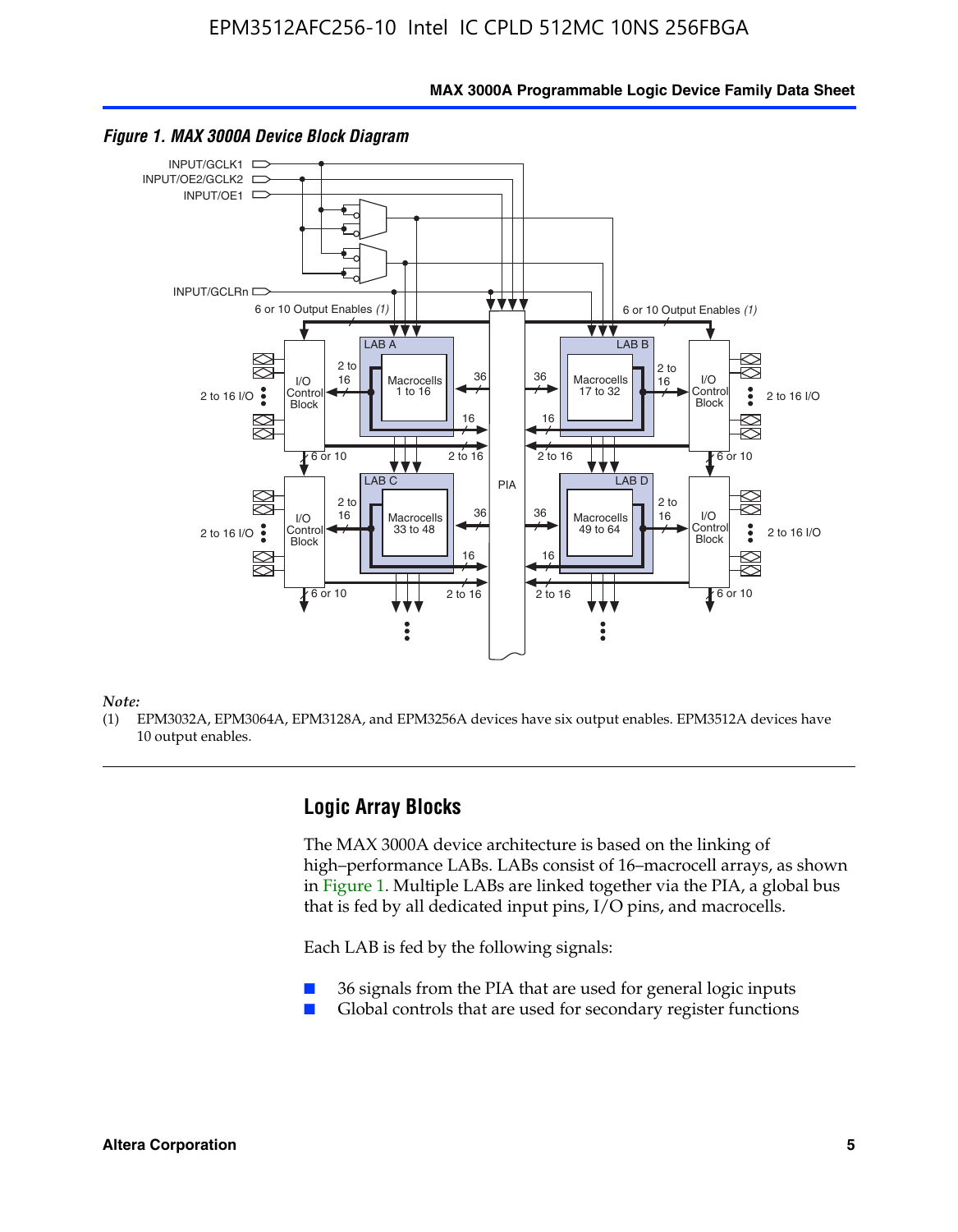### **MAX 3000A Programmable Logic Device Family Data Sheet**

### **Macrocells**

MAX 3000A macrocells can be individually configured for either sequential or combinatorial logic operation. Macrocells consist of three functional blocks: logic array, product–term select matrix, and programmable register. Figure 2 shows a MAX 3000A macrocell.





Combinatorial logic is implemented in the logic array, which provides five product terms per macrocell. The product–term select matrix allocates these product terms for use as either primary logic inputs (to the OR and XOR gates) to implement combinatorial functions, or as secondary inputs to the macrocell's register preset, clock, and clock enable control functions.

Two kinds of expander product terms ("expanders") are available to supplement macrocell logic resources:

- Shareable expanders, which are inverted product terms that are fed back into the logic array
- Parallel expanders, which are product terms borrowed from adjacent macrocells

The Altera development system automatically optimizes product–term allocation according to the logic requirements of the design.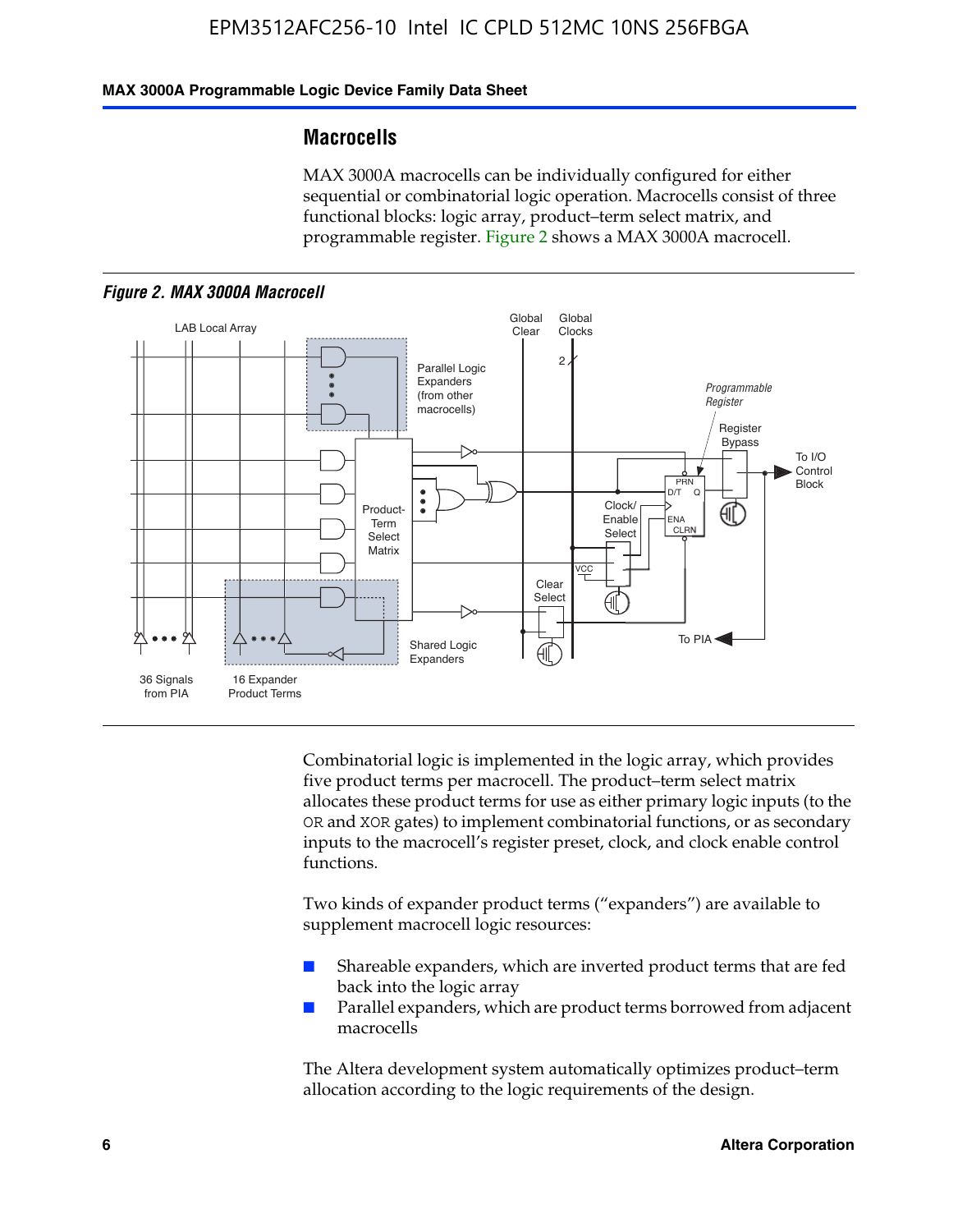#### **MAX 3000A Programmable Logic Device Family Data Sheet**

For registered functions, each macrocell flipflop can be individually programmed to implement D, T, JK, or SR operation with programmable clock control. The flipflop can be bypassed for combinatorial operation. During design entry, the designer specifies the desired flipflop type; the Altera development system software then selects the most efficient flipflop operation for each registered function to optimize resource utilization.

Each programmable register can be clocked in three different modes:

- Global clock signal mode, which achieves the fastest clock–to–output performance.
- Global clock signal enabled by an active–high clock enable. A clock enable is generated by a product term. This mode provides an enable on each flipflop while still achieving the fast clock–to–output performance of the global clock.
- Array clock implemented with a product term. In this mode, the flipflop can be clocked by signals from buried macrocells or I/O pins.

Two global clock signals are available in MAX 3000A devices. As shown in Figure 1, these global clock signals can be the true or the complement of either of the two global clock pins, GCLK1 or GCLK2.

Each register also supports asynchronous preset and clear functions. As shown in Figure 2, the product–term select matrix allocates product terms to control these operations. Although the product–term–driven preset and clear from the register are active high, active–low control can be obtained by inverting the signal within the logic array. In addition, each register clear function can be individually driven by the active–low dedicated global clear pin (GCLRn).

All registers are cleared upon power-up. By default, all registered outputs drive low when the device is powered up. You can set the registered outputs to drive high upon power-up through the Quartus<sup>®</sup> II software. Quartus II software uses the NOT Gate Push-Back method, which uses an additional macrocell to set the output high. To set this in the Quartus II software, go to the Assignment Editor and set the **Power-Up Level** assignment for the register to **High**.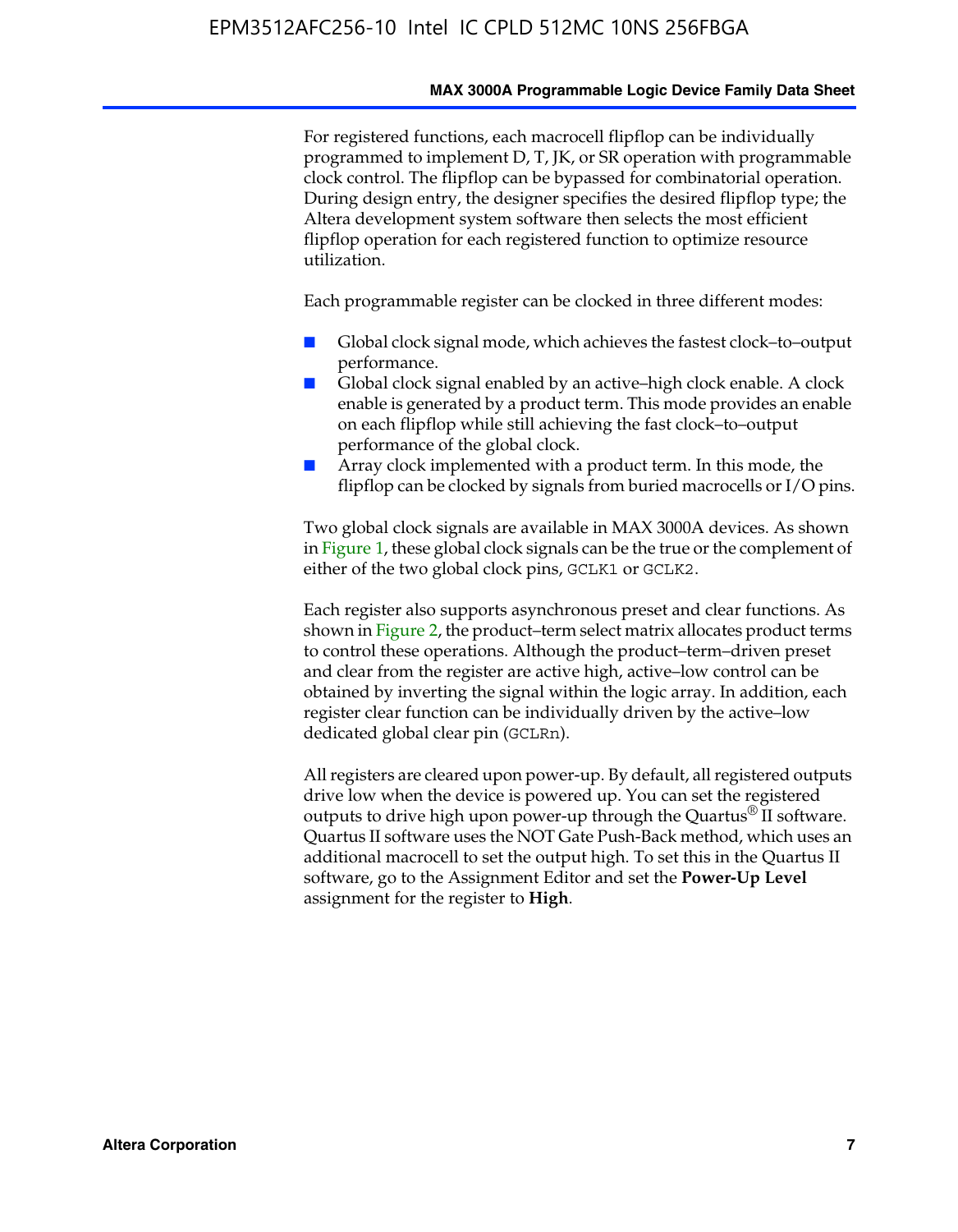#### **MAX 3000A Programmable Logic Device Family Data Sheet**

### **Expander Product Terms**

Although most logic functions can be implemented with the five product terms available in each macrocell, highly complex logic functions require additional product terms. Another macrocell can be used to supply the required logic resources. However, the MAX 3000A architecture also offers both shareable and parallel expander product terms ("expanders") that provide additional product terms directly to any macrocell in the same LAB. These expanders help ensure that logic is synthesized with the fewest possible logic resources to obtain the fastest possible speed.

#### *Shareable Expanders*

Each LAB has 16 shareable expanders that can be viewed as a pool of uncommitted single product terms (one from each macrocell) with inverted outputs that feed back into the logic array. Each shareable expander can be used and shared by any or all macrocells in the LAB to build complex logic functions. Shareable expanders incur a small delay (*t<sub>SEXP</sub>*). Figure 3 shows how shareable expanders can feed multiple macrocells.

#### *Figure 3. MAX 3000A Shareable Expanders*



#### *Shareable expanders can be shared by any or all macrocells in an LAB.*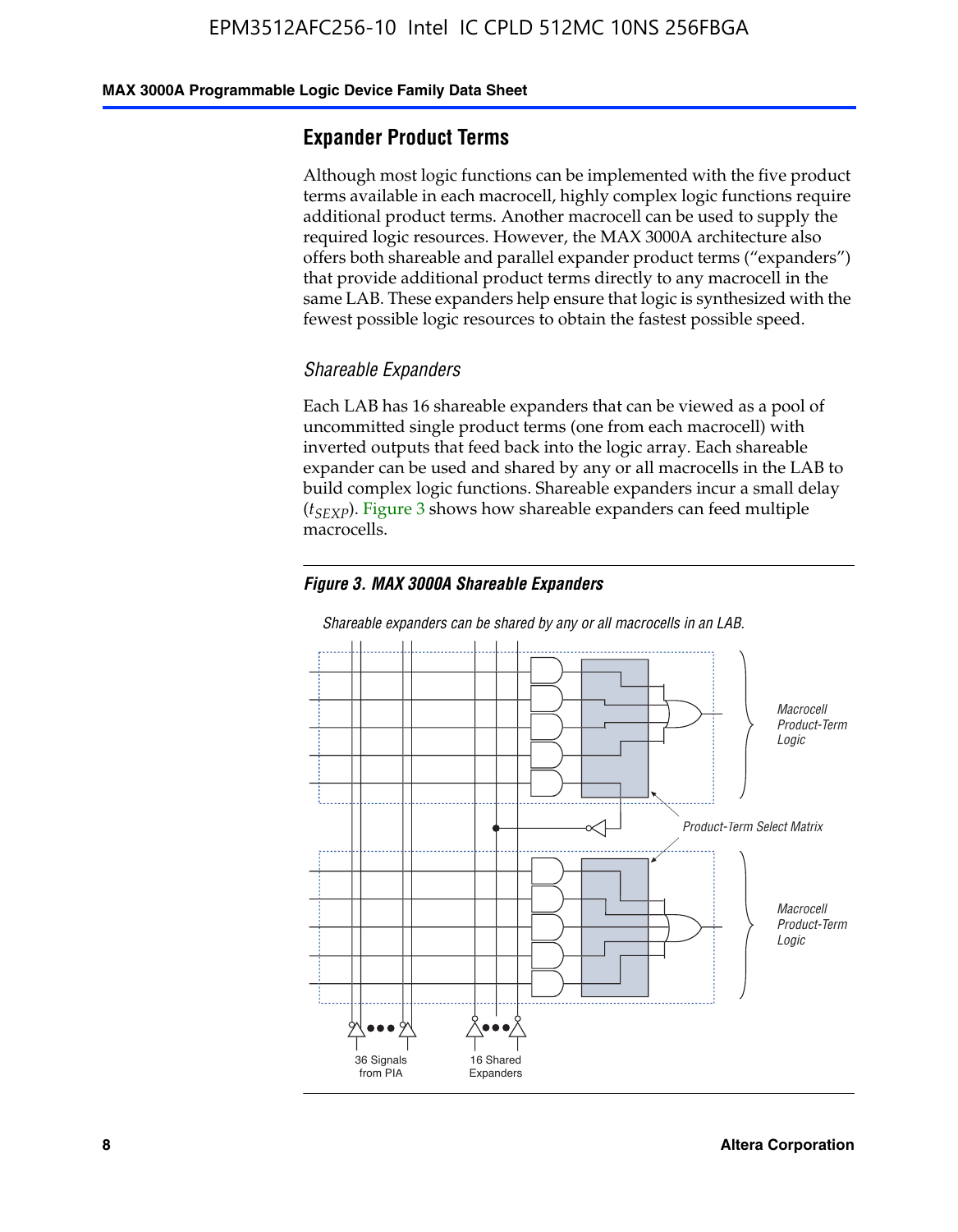#### **MAX 3000A Programmable Logic Device Family Data Sheet**

#### *Parallel Expanders*

Parallel expanders are unused product terms that can be allocated to a neighboring macrocell to implement fast, complex logic functions. Parallel expanders allow up to 20 product terms to directly feed the macrocell OR logic, with five product terms provided by the macrocell and 15 parallel expanders provided by neighboring macrocells in the LAB.

The Altera development system compiler can automatically allocate up to three sets of up to five parallel expanders to the macrocells that require additional product terms. Each set of five parallel expanders incurs a small, incremental timing delay (*t*<sub>PEXP</sub>). For example, if a macrocell requires 14 product terms, the compiler uses the five dedicated product terms within the macrocell and allocates two sets of parallel expanders; the first set includes five product terms, and the second set includes four product terms, increasing the total delay by  $2 \times t_{PEXP}$ .

Two groups of eight macrocells within each LAB (e.g., macrocells 1 through 8 and 9 through 16) form two chains to lend or borrow parallel expanders. A macrocell borrows parallel expanders from lower– numbered macrocells. For example, macrocell 8 can borrow parallel expanders from macrocell 7, from macrocells 7 and 6, or from macrocells 7, 6, and 5. Within each group of eight, the lowest–numbered macrocell can only lend parallel expanders and the highest–numbered macrocell can only borrow them. Figure 4 shows how parallel expanders can be borrowed from a neighboring macrocell.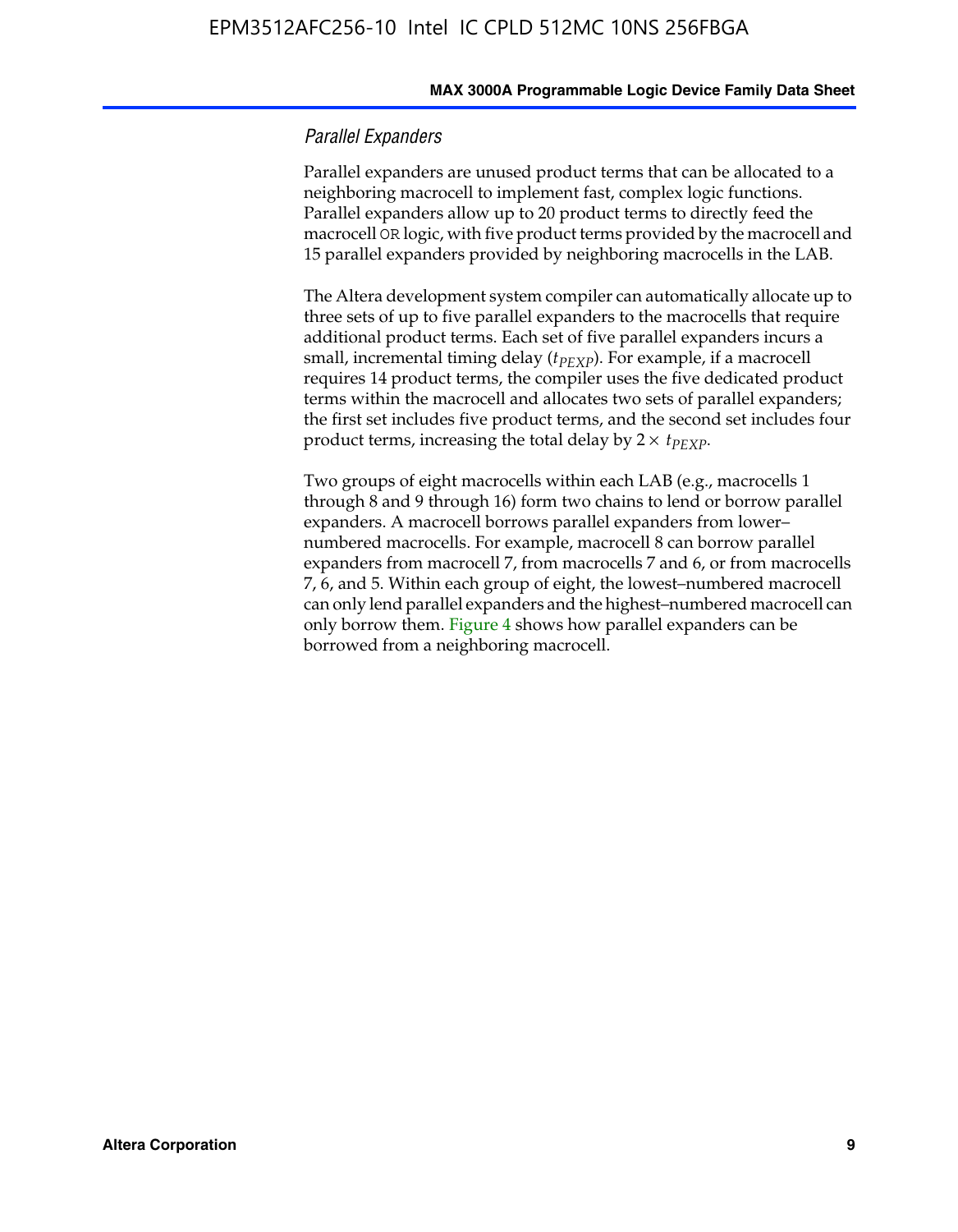**MAX 3000A Programmable Logic Device Family Data Sheet**

*Figure 4. MAX 3000A Parallel Expanders*

*Unused product terms in a macrocell can be allocated to a neighboring macrocell.*



### **Programmable Interconnect Array**

Logic is routed between LABs on the PIA. This global bus is a programmable path that connects any signal source to any destination on the device. All MAX 3000A dedicated inputs, I/O pins, and macrocell outputs feed the PIA, which makes the signals available throughout the entire device. Only the signals required by each LAB are actually routed from the PIA into the LAB. Figure 5 shows how the PIA signals are routed into the LAB. An EEPROM cell controls one input to a two-input AND gate, which selects a PIA signal to drive into the LAB.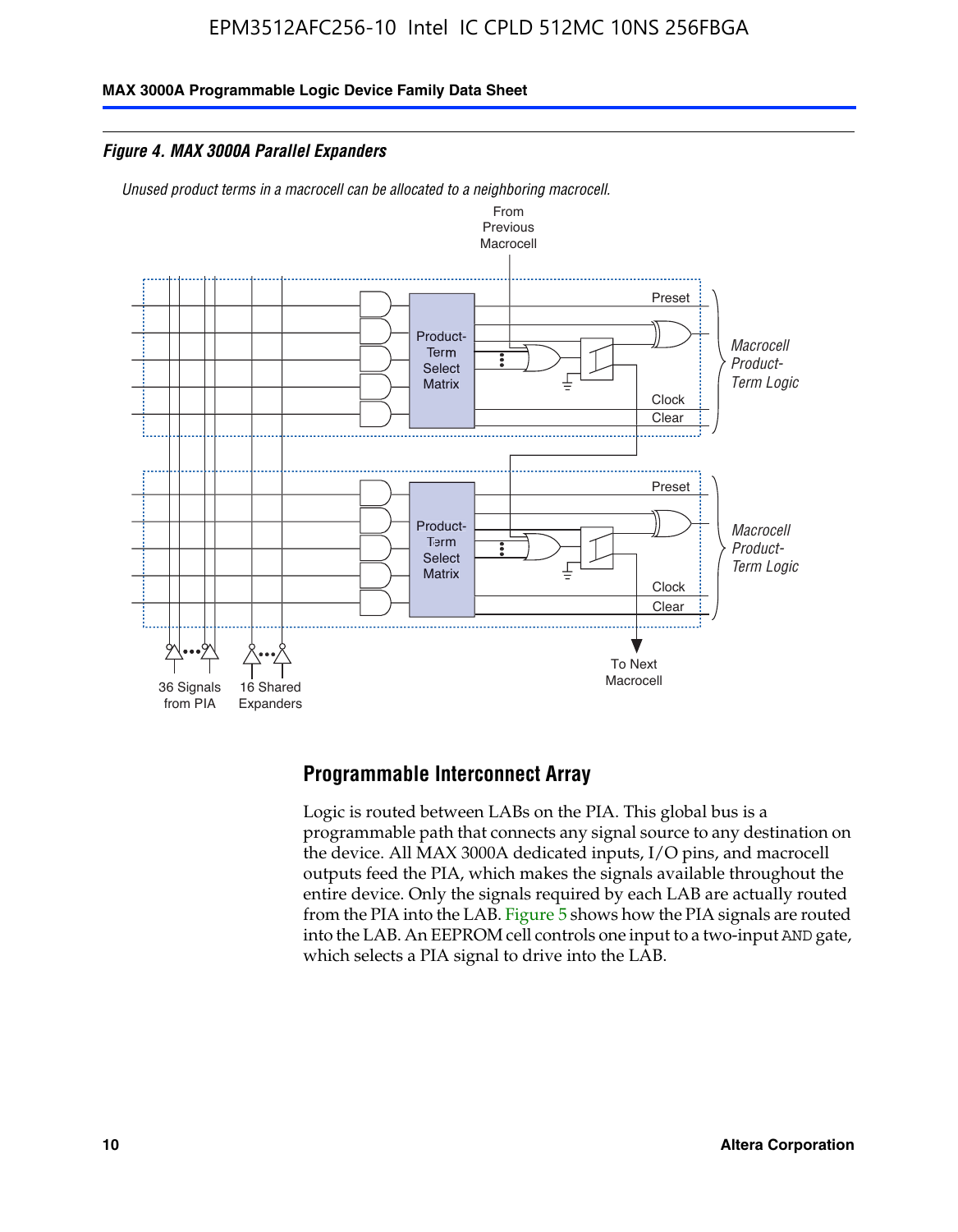

**MAX 3000A Programmable Logic Device Family Data Sheet**

While the routing delays of channel–based routing schemes in masked or FPGAs are cumulative, variable, and path–dependent, the MAX 3000A PIA has a predictable delay. The PIA makes a design's timing performance easy to predict.

### **I/O Control Blocks**

The I/O control block allows each I/O pin to be individually configured for input, output, or bidirectional operation. All I/O pins have a tri–state buffer that is individually controlled by one of the global output enable signals or directly connected to ground or  $V_{CC}$ . Figure 6 shows the I/O control block for MAX 3000A devices. The I/O control block has 6 or 10 global output enable signals that are driven by the true or complement of two output enable signals, a subset of the I/O pins, or a subset of the I/O macrocells.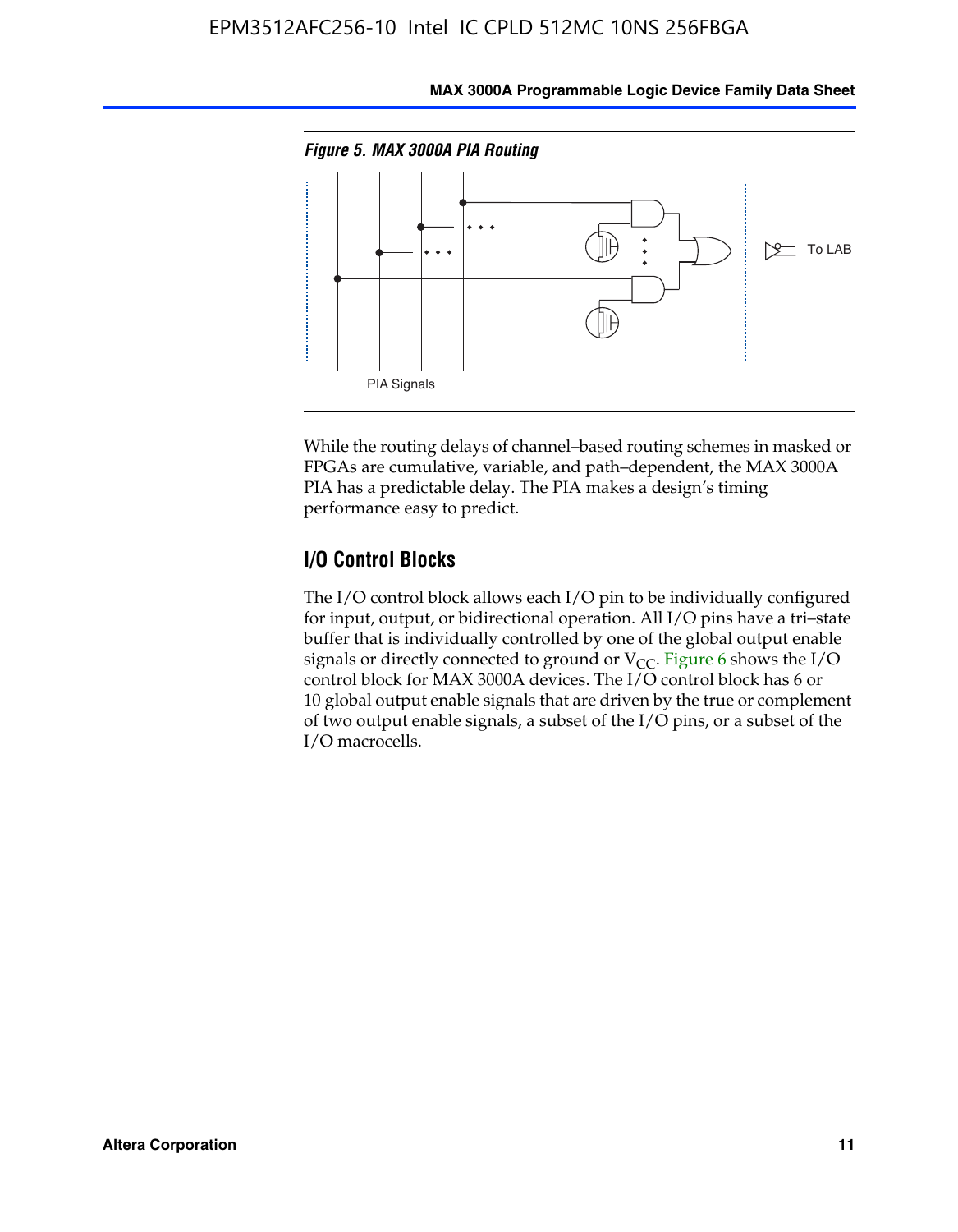



#### *Note:*

(1) EPM3032A, EPM3064A, EPM3128A, and EPM3256A devices have six output enables. EPM3512A devices have 10 output enables.

> When the tri–state buffer control is connected to ground, the output is tri-stated (high impedance), and the I/O pin can be used as a dedicated input. When the tri–state buffer control is connected to  $V_{CC}$ , the output is enabled.

The MAX 3000A architecture provides dual I/O feedback, in which macrocell and pin feedbacks are independent. When an I/O pin is configured as an input, the associated macrocell can be used for buried logic.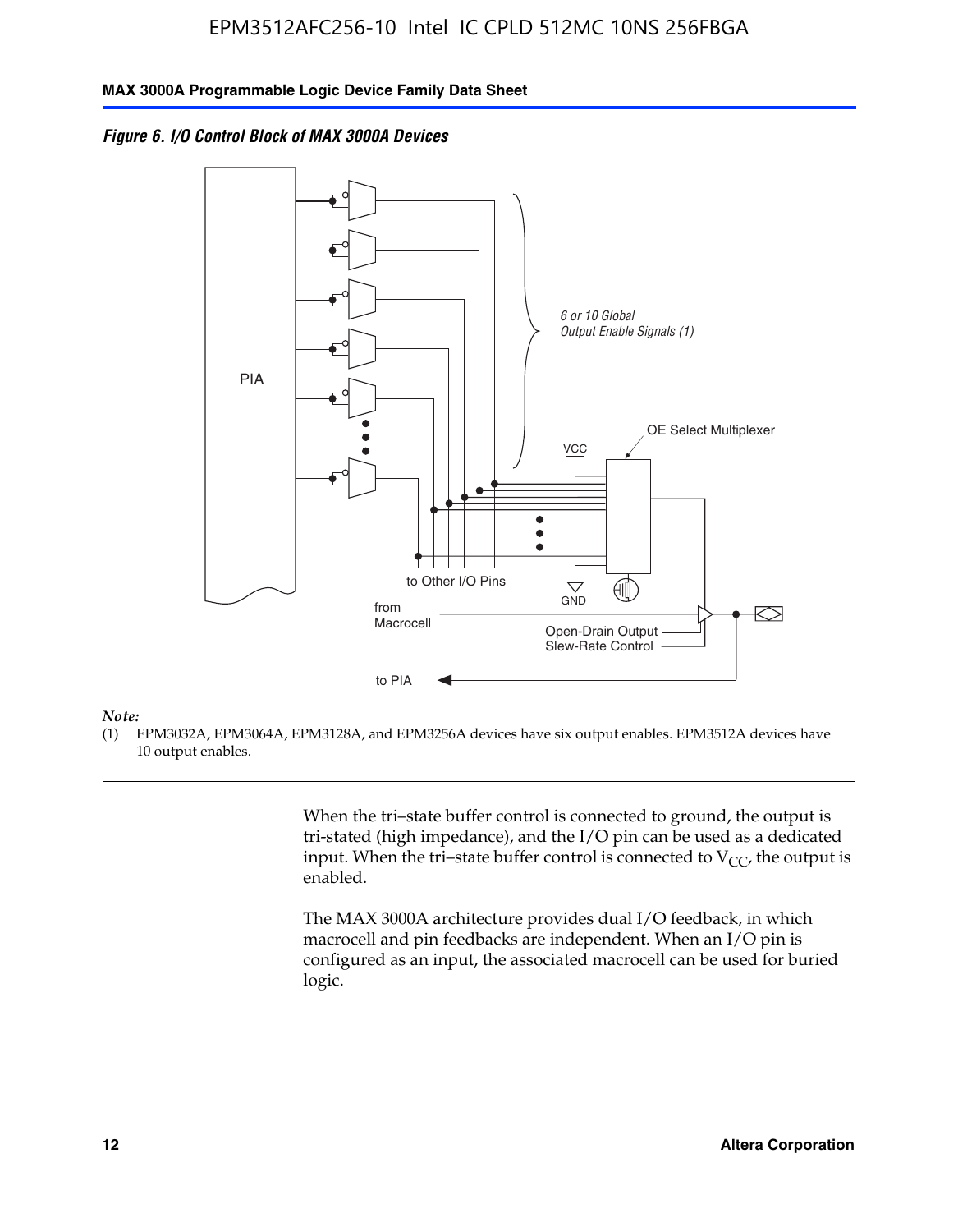|                                   | MAX 3000A Programmable Logic Device Family Data Sheet                                                                                                                                                                                                                                                                                                                                                                                                                                                                                                                                                                                                                                                                                                                                           |
|-----------------------------------|-------------------------------------------------------------------------------------------------------------------------------------------------------------------------------------------------------------------------------------------------------------------------------------------------------------------------------------------------------------------------------------------------------------------------------------------------------------------------------------------------------------------------------------------------------------------------------------------------------------------------------------------------------------------------------------------------------------------------------------------------------------------------------------------------|
| In-System<br>Programma-<br>bility | MAX 3000A devices can be programmed in-system via an industry-<br>standard four-pin IEEE Std. 1149.1-1990 (JTAG) interface. In-system<br>programmability (ISP) offers quick, efficient iterations during design<br>development and debugging cycles. The MAX 3000A architecture<br>internally generates the high programming voltages required to program<br>its EEPROM cells, allowing in-system programming with only a single<br>3.3–V power supply. During in–system programming, the I/O pins are<br>tri-stated and weakly pulled-up to eliminate board conflicts. The pull-up<br>value is nominally 50 $k\Omega$                                                                                                                                                                          |
|                                   | MAX 3000A devices have an enhanced ISP algorithm for faster<br>programming. These devices also offer an ISP_Done bit that ensures safe<br>operation when in-system programming is interrupted. This ISP_Done<br>bit, which is the last bit programmed, prevents all I/O pins from driving<br>until the bit is programmed.                                                                                                                                                                                                                                                                                                                                                                                                                                                                       |
|                                   | ISP simplifies the manufacturing flow by allowing devices to be mounted<br>on a printed circuit board (PCB) with standard pick–and–place equipment<br>before they are programmed. MAX 3000A devices can be programmed by<br>downloading the information via in-circuit testers, embedded processors,<br>the MasterBlaster communications cable, the ByteBlasterMV parallel port<br>download cable, and the BitBlaster serial download cable. Programming<br>the devices after they are placed on the board eliminates lead damage on<br>high-pin-count packages (e.g., QFP packages) due to device handling.<br>MAX 3000A devices can be reprogrammed after a system has already<br>shipped to the field. For example, product upgrades can be performed in<br>the field via software or modem. |
|                                   | The Jam STAPL programming and test language can be used to program<br>MAX 3000A devices with in–circuit testers, PCs, or embedded processors.                                                                                                                                                                                                                                                                                                                                                                                                                                                                                                                                                                                                                                                   |
|                                   | For more information on using the Jam STAPL programming and test<br>language, see Application Note 88 (Using the Jam Language for ISP & ICR via<br>an Embedded Processor), Application Note 122 (Using Jam STAPL for ISP &<br>ICR via an Embedded Processor) and AN 111 (Embedded Programming Using<br>the 8051 and Jam Byte-Code).                                                                                                                                                                                                                                                                                                                                                                                                                                                             |
|                                   | The ISP circuitry in MAX 3000A devices is compliant with the IEEE Std.<br>1532 specification. The IEEE Std. 1532 is a standard developed to allow<br>concurrent ISP between multiple PLD vendors.                                                                                                                                                                                                                                                                                                                                                                                                                                                                                                                                                                                               |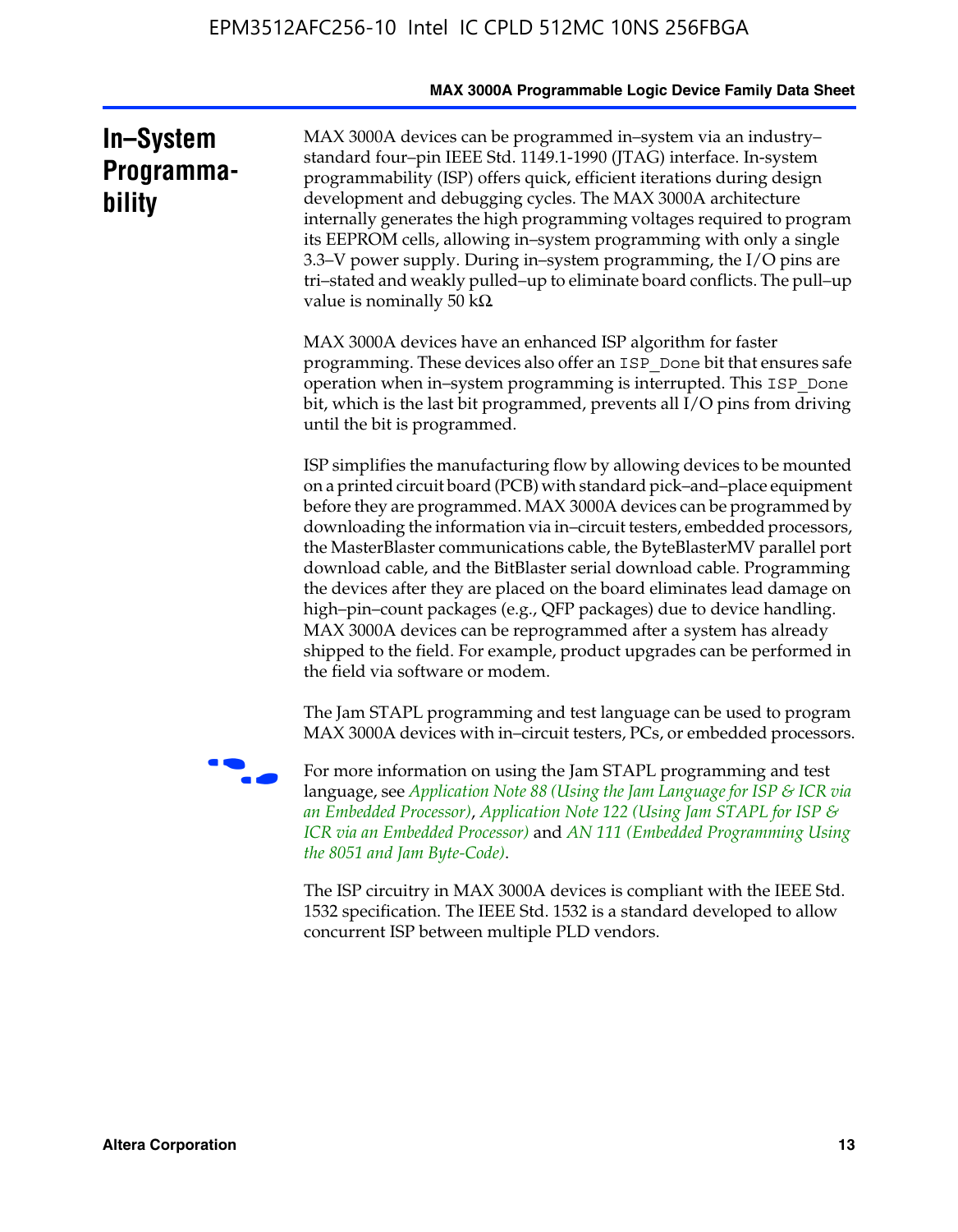### **Programming Sequence**

During in-system programming, instructions, addresses, and data are shifted into the MAX 3000A device through the TDI input pin. Data is shifted out through the TDO output pin and compared against the expected data.

Programming a pattern into the device requires the following six ISP stages. A stand-alone verification of a programmed pattern involves only stages 1, 2, 5, and 6.

- 1. *Enter ISP*. The enter ISP stage ensures that the I/O pins transition smoothly from user mode to ISP mode. The enter ISP stage requires 1 ms.
- 2. *Check ID*. Before any program or verify process, the silicon ID is checked. The time required to read this silicon ID is relatively small compared to the overall programming time.
- 3. *Bulk Erase*. Erasing the device in-system involves shifting in the instructions to erase the device and applying one erase pulse of 100 ms.
- 4. *Program*. Programming the device in-system involves shifting in the address and data and then applying the programming pulse to program the EEPROM cells. This process is repeated for each EEPROM address.
- 5. *Verify*. Verifying an Altera device in-system involves shifting in addresses, applying the read pulse to verify the EEPROM cells, and shifting out the data for comparison. This process is repeated for each EEPROM address.
- 6. *Exit ISP*. An exit ISP stage ensures that the I/O pins transition smoothly from ISP mode to user mode. The exit ISP stage requires 1 ms.

### **Programming Times**

The time required to implement each of the six programming stages can be broken into the following two elements:

- A pulse time to erase, program, or read the EEPROM cells.
- A shifting time based on the test clock (TCK) frequency and the number of TCK cycles to shift instructions, address, and data into the device.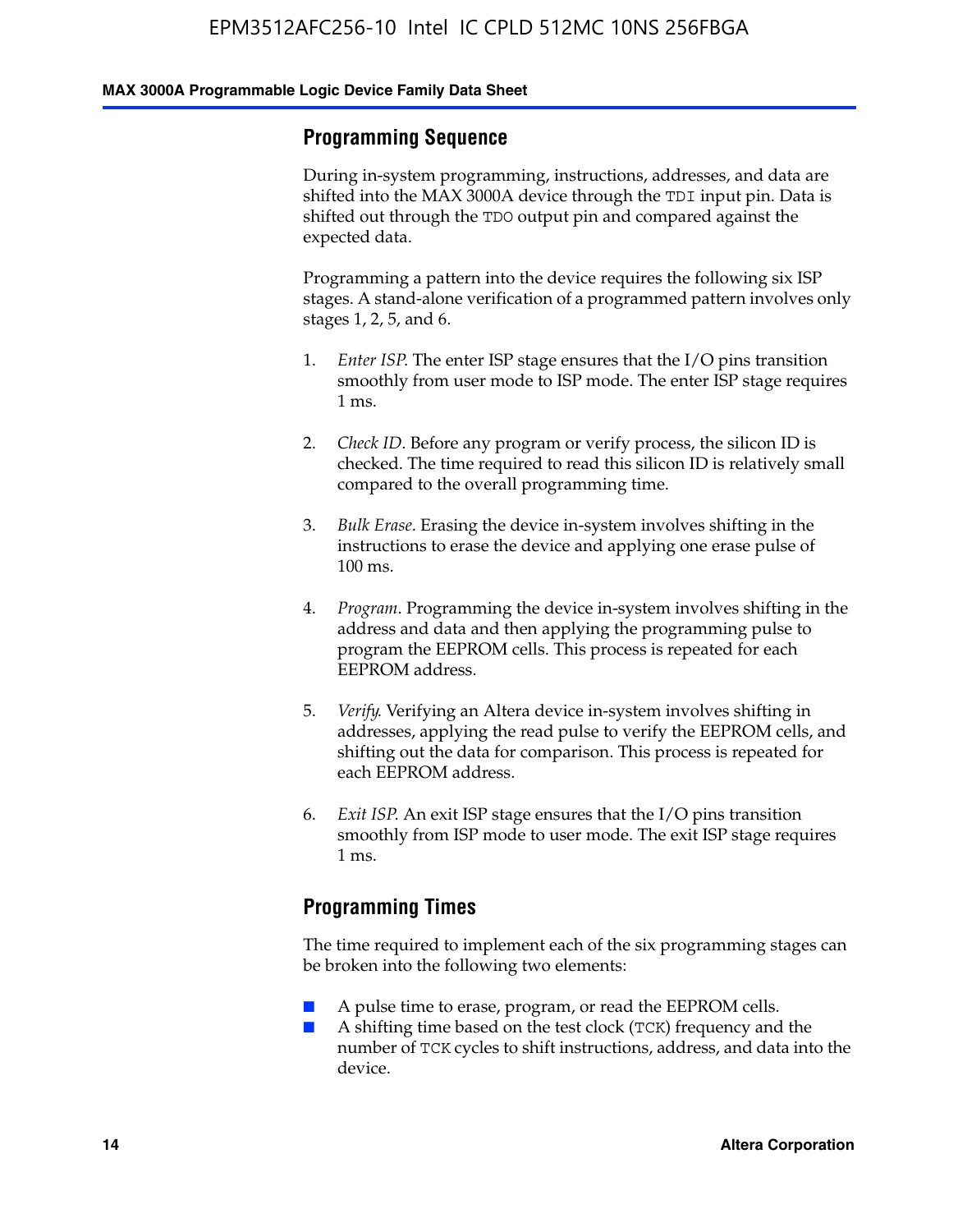By combining the pulse and shift times for each of the programming stages, the program or verify time can be derived as a function of the TCK frequency, the number of devices, and specific target device(s). Because different ISP-capable devices have a different number of EEPROM cells, both the total fixed and total variable times are unique for a single device.

### *Programming a Single MAX 3000A Device*

The time required to program a single MAX 3000A device in-system can be calculated from the following formula:

|                   | $t_{PROG} = t_{PPULSE} + \frac{Cycle_{PTCK}}{f_{TCK}}$ |                                                                                                    |
|-------------------|--------------------------------------------------------|----------------------------------------------------------------------------------------------------|
| where: $t_{PROG}$ | $t_{PPULSE}$                                           | $=$ Programming time<br>= Sum of the fixed times to erase, program, and<br>verify the EEPROM cells |
|                   | $Cycle_{PTCK}$<br>fтск                                 | = Number of TCK cycles to program a device<br>$=$ TCK frequency                                    |

The ISP times for a stand-alone verification of a single MAX 3000A device can be calculated from the following formula:

| $t_{VER} = t_{VPULSE} + \frac{t_{TCK}}{f_{TCK}}$ | $Cycle_{VTCK}$                                                                                                                |
|--------------------------------------------------|-------------------------------------------------------------------------------------------------------------------------------|
| where: $t_{VFR}$<br>$t_{VPULSE}$                 | = Verify time<br>= Sum of the fixed times to verify the EEPROM cells<br>$CycleVTCK$ = Number of TCK cycles to verify a device |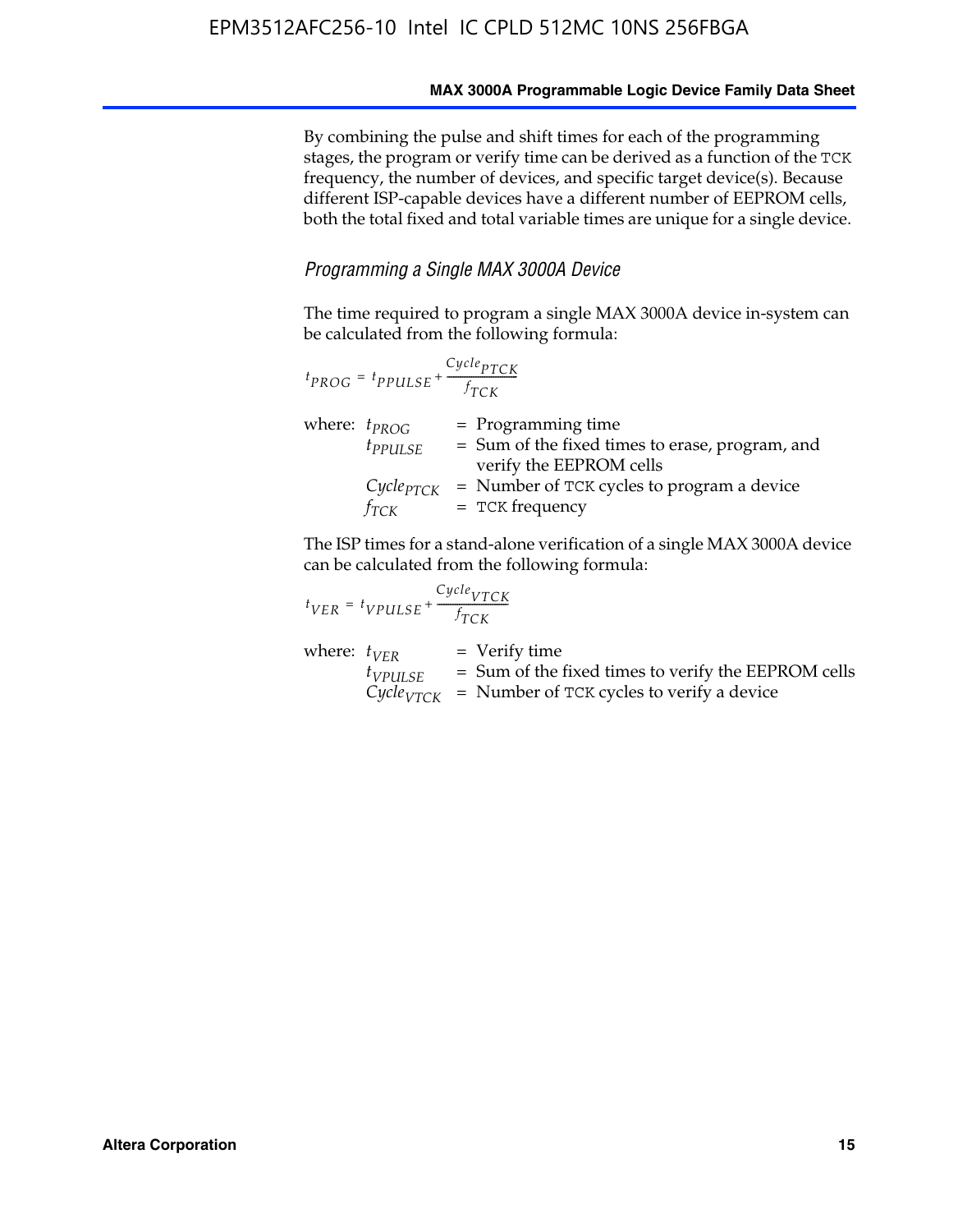### **MAX 3000A Programmable Logic Device Family Data Sheet**

The programming times described in Tables 4 through 6 are associated with the worst-case method using the enhanced ISP algorithm.

| Table 4. MAX 3000A t <sub>PULSE</sub> & Cycle <sub>TCK</sub> Values |                               |                       |                 |                                 |  |  |
|---------------------------------------------------------------------|-------------------------------|-----------------------|-----------------|---------------------------------|--|--|
| <b>Device</b>                                                       |                               | <b>Programming</b>    |                 | <b>Stand-Alone Verification</b> |  |  |
|                                                                     | <i>t<sub>PPULSE</sub></i> (s) | Cycle <sub>PTCK</sub> | $t_{VPULSE}(s)$ | Cycle <sub>vTCK</sub>           |  |  |
| EPM3032A                                                            | 2.00                          | 55,000                | 0.002           | 18,000                          |  |  |
| EPM3064A                                                            | 2.00                          | 105,000               | 0.002           | 35,000                          |  |  |
| EPM3128A                                                            | 2.00                          | 205,000               | 0.002           | 68,000                          |  |  |
| EPM3256A                                                            | 2.00                          | 447.000               | 0.002           | 149,000                         |  |  |
| EPM3512A                                                            | 2.00                          | 890,000               | 0.002           | 297,000                         |  |  |

Tables 5 and 6 show the in-system programming and stand alone verification times for several common test clock frequencies.

| Table 5. MAX 3000A In-System Programming Times for Different Test Clock Frequencies |                    |       |       |       |                |                |              |               |   |
|-------------------------------------------------------------------------------------|--------------------|-------|-------|-------|----------------|----------------|--------------|---------------|---|
| <b>Device</b>                                                                       | $t_{\textit{TCK}}$ |       |       |       |                |                | <b>Units</b> |               |   |
|                                                                                     | <b>10 MHz</b>      | 5 MHz | 2 MHz | 1 MHz | <b>500 kHz</b> | <b>200 kHz</b> | 100 kHz      | <b>50 kHz</b> |   |
| EPM3032A                                                                            | 2.01               | 2.01  | 2.03  | 2.06  | 2.11           | 2.28           | 2.55         | 3.10          | s |
| <b>EPM3064A</b>                                                                     | 2.01               | 2.02  | 2.05  | 2.11  | 2.21           | 2.53           | 3.05         | 4.10          | s |
| <b>EPM3128A</b>                                                                     | 2.02               | 2.04  | 2.10  | 2.21  | 2.41           | 3.03           | 4.05         | 6.10          | s |
| EPM3256A                                                                            | 2.05               | 2.09  | 2.23  | 2.45  | 2.90           | 4.24           | 6.47         | 10.94         | s |
| EPM3512A                                                                            | 2.09               | 2.18  | 2.45  | 2.89  | 3.78           | 6.45           | 10.90        | 19.80         | s |

| Table 6. MAX 3000A Stand-Alone Verification Times for Different Test Clock Frequencies |               |       |       |       |                |                |                |               |              |
|----------------------------------------------------------------------------------------|---------------|-------|-------|-------|----------------|----------------|----------------|---------------|--------------|
| <b>Device</b>                                                                          |               |       |       |       | $f_{TCK}$      |                |                |               | <b>Units</b> |
|                                                                                        | <b>10 MHz</b> | 5 MHz | 2 MHz | 1 MHz | <b>500 kHz</b> | <b>200 kHz</b> | <b>100 kHz</b> | <b>50 kHz</b> |              |
| EPM3032A                                                                               | 0.00          | 0.01  | 0.01  | 0.02  | 0.04           | 0.09           | 0.18           | 0.36          | s            |
| <b>EPM3064A</b>                                                                        | 0.01          | 0.01  | 0.02  | 0.04  | 0.07           | 0.18           | 0.35           | 0.70          | s            |
| EPM3128A                                                                               | 0.01          | 0.02  | 0.04  | 0.07  | 0.14           | 0.34           | 0.68           | 1.36          | s            |
| <b>EPM3256A</b>                                                                        | 0.02          | 0.03  | 0.08  | 0.15  | 0.30           | 0.75           | 1.49           | 2.98          | s            |
| EPM3512A                                                                               | 0.03          | 0.06  | 0.15  | 0.30  | 0.60           | 1.49           | 2.97           | 5.94          | s            |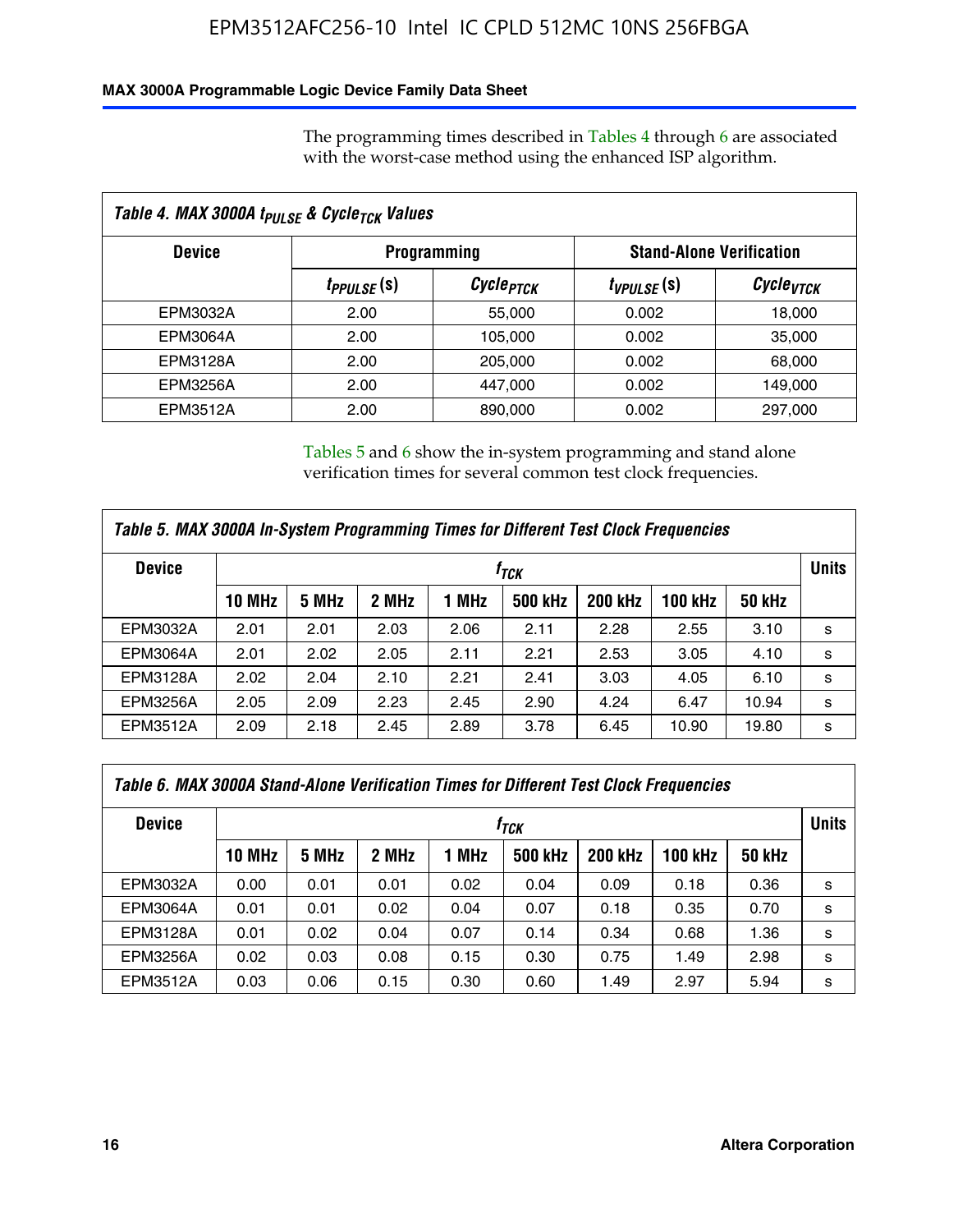|                                                                             | <b>MAX SUUDA FIUGIAIIIIIADIE LUGIC DEVICE FAIIIIIV DATA SITEET</b>                                                                                                                                                                                                                                                                                                                                                               |
|-----------------------------------------------------------------------------|----------------------------------------------------------------------------------------------------------------------------------------------------------------------------------------------------------------------------------------------------------------------------------------------------------------------------------------------------------------------------------------------------------------------------------|
| <b>Programming</b><br>with External<br><b>Hardware</b>                      | MAX 3000A devices can be programmed on Windows-based PCs with an<br>Altera Logic Programmer card, MPU, and the appropriate device adapter.<br>The MPU performs continuity checking to ensure adequate electrical<br>contact between the adapter and the device.                                                                                                                                                                  |
|                                                                             | For more information, see the Altera Programming Hardware Data Sheet.                                                                                                                                                                                                                                                                                                                                                            |
|                                                                             | The Altera software can use text- or waveform-format test vectors created<br>with the Altera Text Editor or Waveform Editor to test the programmed<br>device. For added design verification, designers can perform functional<br>testing to compare the functional device behavior with the results of<br>simulation.                                                                                                            |
|                                                                             | Data I/O, BP Microsystems, and other programming hardware<br>manufacturers also provide programming support for Altera devices.                                                                                                                                                                                                                                                                                                  |
|                                                                             | For more information, see Programming Hardware Manufacturers.                                                                                                                                                                                                                                                                                                                                                                    |
| <b>IEEE Std.</b><br>1149.1 (JTAG)<br><b>Boundary-Scan</b><br><b>Support</b> | MAX 3000A devices include the JTAG BST circuitry defined by IEEE<br>Std. 1149.1-1990. Table 7 describes the JTAG instructions supported by<br>MAX 3000A devices. The pin-out tables found on the Altera web site<br>(http://www.altera.com) or the Altera Digital Library show the location of<br>the JTAG control pins for each device. If the JTAG interface is not<br>required, the JTAG pins are available as user I/O pins. |

| <b>Table 7. MAX 3000A JTAG Instructions</b> |                                                                                                                                                                                                                                                       |  |  |  |  |  |  |
|---------------------------------------------|-------------------------------------------------------------------------------------------------------------------------------------------------------------------------------------------------------------------------------------------------------|--|--|--|--|--|--|
| <b>JTAG Instruction</b>                     | <b>Description</b>                                                                                                                                                                                                                                    |  |  |  |  |  |  |
| SAMPLE/PRELOAD                              | Allows a snapshot of signals at the device pins to be captured and examined during<br>normal device operation, and permits an initial data pattern output at the device pins                                                                          |  |  |  |  |  |  |
| <b>EXTEST</b>                               | Allows the external circuitry and board–level interconnections to be tested by forcing a<br>test pattern at the output pins and capturing test results at the input pins                                                                              |  |  |  |  |  |  |
| <b>BYPASS</b>                               | Places the 1-bit bypass register between the TDI and TDO pins, which allows the BST<br>data to pass synchronously through a selected device to adjacent devices during normal<br>device operation                                                     |  |  |  |  |  |  |
| <b>IDCODE</b>                               | Selects the IDCODE register and places it between the TDI and TDO pins, allowing the<br><b>IDCODE</b> to be serially shifted out of TDO                                                                                                               |  |  |  |  |  |  |
| <b>USERCODE</b>                             | Selects the 32-bit USERCODE register and places it between the TDI and TDO pins,<br>allowing the USERCODE value to be shifted out of TDO                                                                                                              |  |  |  |  |  |  |
| <b>ISP</b> Instructions                     | These instructions are used when programming MAX 3000A devices via the JTAG ports<br>with the MasterBlaster, ByteBlasterMV, or BitBlaster cable, or when using a Jam STAPL<br>file, JBC file, or SVF file via an embedded processor or test equipment |  |  |  |  |  |  |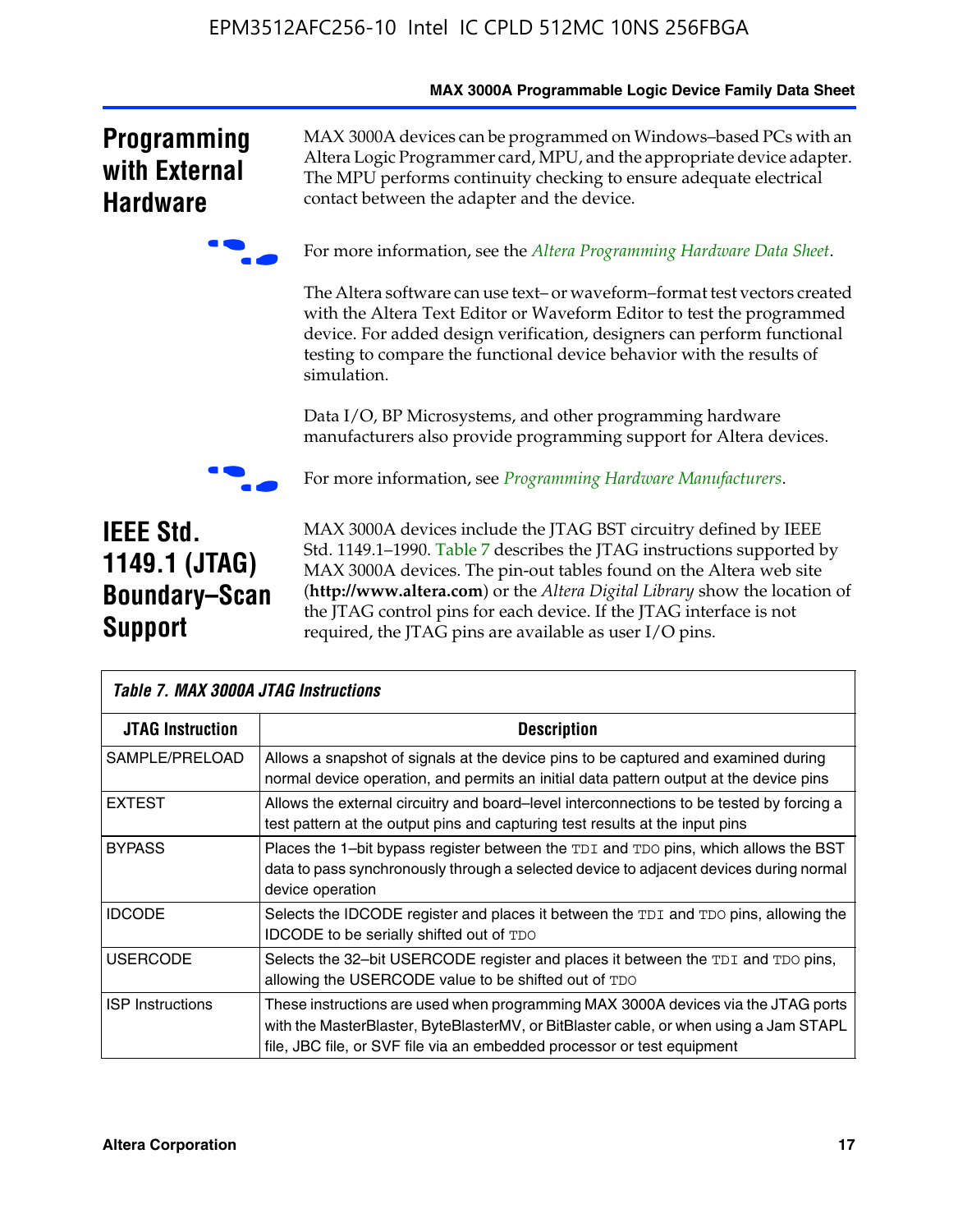### **MAX 3000A Programmable Logic Device Family Data Sheet**

The instruction register length of MAX 3000A devices is 10 bits. The IDCODE and USERCODE register length is 32 bits. Tables 8 and 9 show the boundary–scan register length and device IDCODE information for MAX 3000A devices.

| Table 8. MAX 3000A Boundary–Scan Register Length |                                      |  |  |  |  |  |
|--------------------------------------------------|--------------------------------------|--|--|--|--|--|
| <b>Device</b>                                    | <b>Boundary-Scan Register Length</b> |  |  |  |  |  |
| EPM3032A                                         | 96                                   |  |  |  |  |  |
| EPM3064A                                         | 192                                  |  |  |  |  |  |
| EPM3128A                                         | 288                                  |  |  |  |  |  |
| <b>EPM3256A</b>                                  | 480                                  |  |  |  |  |  |
| EPM3512A                                         | 624                                  |  |  |  |  |  |

| Table 9. 32–Bit MAX 3000A Device IDCODE Value<br>Note (1) |                                      |                                                                                                 |             |              |  |  |  |  |  |  |
|-----------------------------------------------------------|--------------------------------------|-------------------------------------------------------------------------------------------------|-------------|--------------|--|--|--|--|--|--|
| <b>Device</b>                                             |                                      | <b>IDCODE (32 bits)</b>                                                                         |             |              |  |  |  |  |  |  |
|                                                           | <b>Version</b><br>$(4 \text{ bits})$ | 1 (1 Bit)<br><b>Manufacturer's</b><br>Part Number (16 Bits)<br><b>Identity (11 Bits)</b><br>(2) |             |              |  |  |  |  |  |  |
| EPM3032A                                                  | 0001                                 | 0111 0000 0011 0010                                                                             | 00001101110 | $\mathbf{1}$ |  |  |  |  |  |  |
| EPM3064A                                                  | 0001                                 | 0111 0000 0110 0100                                                                             | 00001101110 | 1            |  |  |  |  |  |  |
| EPM3128A                                                  | 0001                                 | 0001 0010<br>1000<br>0111                                                                       | 00001101110 | 1            |  |  |  |  |  |  |
| EPM3256A                                                  | 0001                                 | 0111 0010 0101 0110                                                                             | 00001101110 | 1            |  |  |  |  |  |  |
| <b>EPM3512A</b>                                           | 0001                                 | 0111 0101 0001<br>0010                                                                          | 00001101110 | 1            |  |  |  |  |  |  |

#### *Notes:*

(1) The most significant bit (MSB) is on the left.

(2) The least significant bit (LSB) for all JTAG IDCODEs is 1.



**F See Application Note 39 (IEEE 1149.1 (JTAG) Boundary–Scan Testing in Altera** *Devices)* for more information on JTAG BST.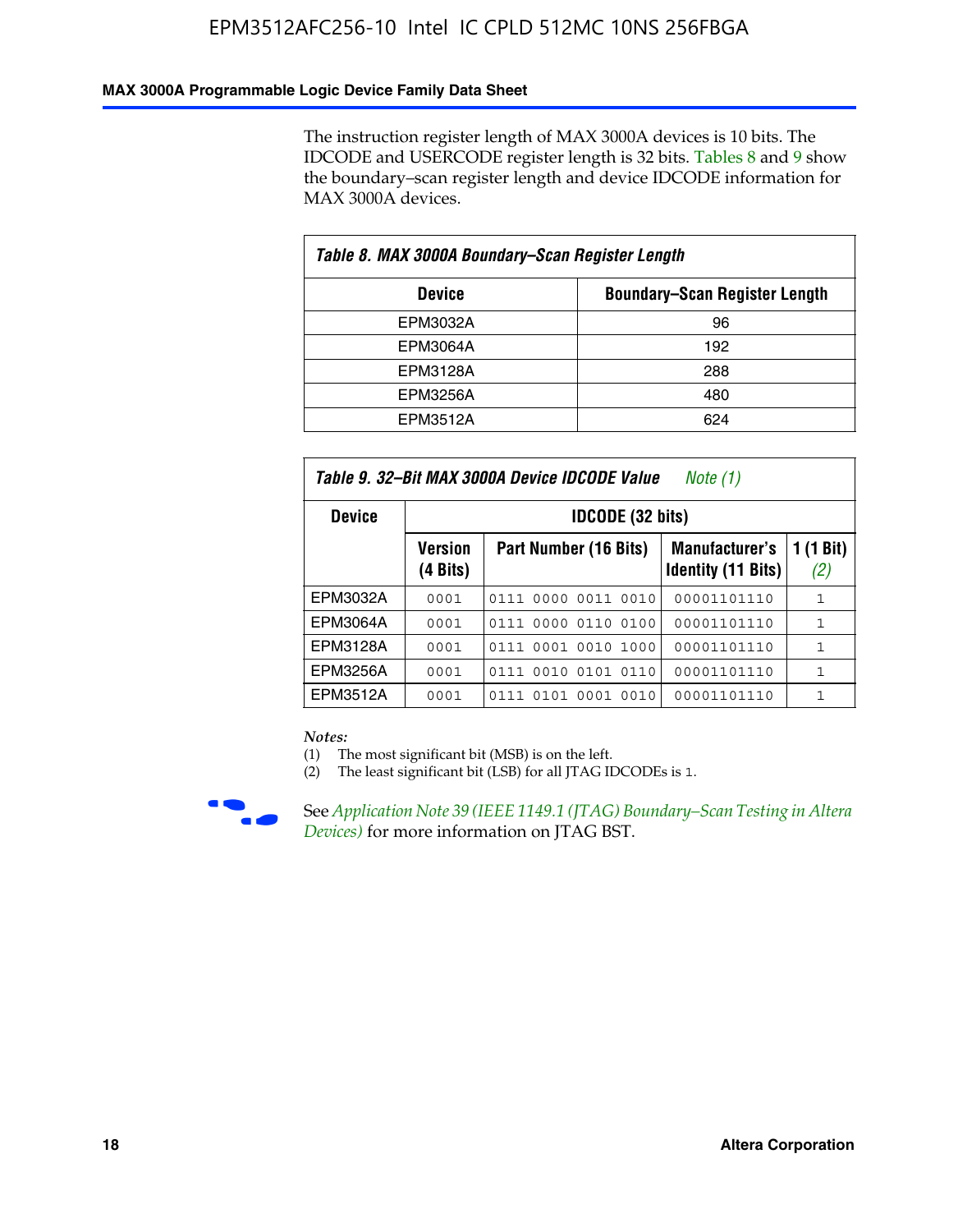

**MAX 3000A Programmable Logic Device Family Data Sheet**

Figure 7 shows the timing information for the JTAG signals.

Table 10 shows the JTAG timing parameters and values for MAX 3000A devices.

|                   | Table 10. JTAG Timing Parameters & Values for MAX 3000A Devices |     |     |             |
|-------------------|-----------------------------------------------------------------|-----|-----|-------------|
| Symbol            | <b>Parameter</b>                                                | Min | Max | <b>Unit</b> |
| tjcp              | TCK clock period                                                | 100 |     | ns          |
| t <sub>JCH</sub>  | <b>TCK clock high time</b>                                      | 50  |     | ns          |
| t <sub>JCL</sub>  | <b>TCK clock low time</b>                                       | 50  |     | ns          |
| t <sub>JPSU</sub> | JTAG port setup time                                            | 20  |     | ns          |
| t <sub>JPH</sub>  | JTAG port hold time                                             | 45  |     | ns          |
| tjpco             | JTAG port clock to output                                       |     | 25  | ns          |
| t <sub>JPZX</sub> | JTAG port high impedance to valid output                        |     | 25  | ns          |
| t <sub>JPXZ</sub> | JTAG port valid output to high impedance                        |     | 25  | ns          |
| tussu             | Capture register setup time                                     | 20  |     | ns          |
| t <sub>JSH</sub>  | Capture register hold time                                      | 45  |     | ns          |
| tjsco             | Update register clock to output                                 |     | 25  | ns          |
| tjszx             | Update register high impedance to valid output                  |     | 25  | ns          |
| t <sub>JSXZ</sub> | Update register valid output to high impedance                  |     | 25  | ns          |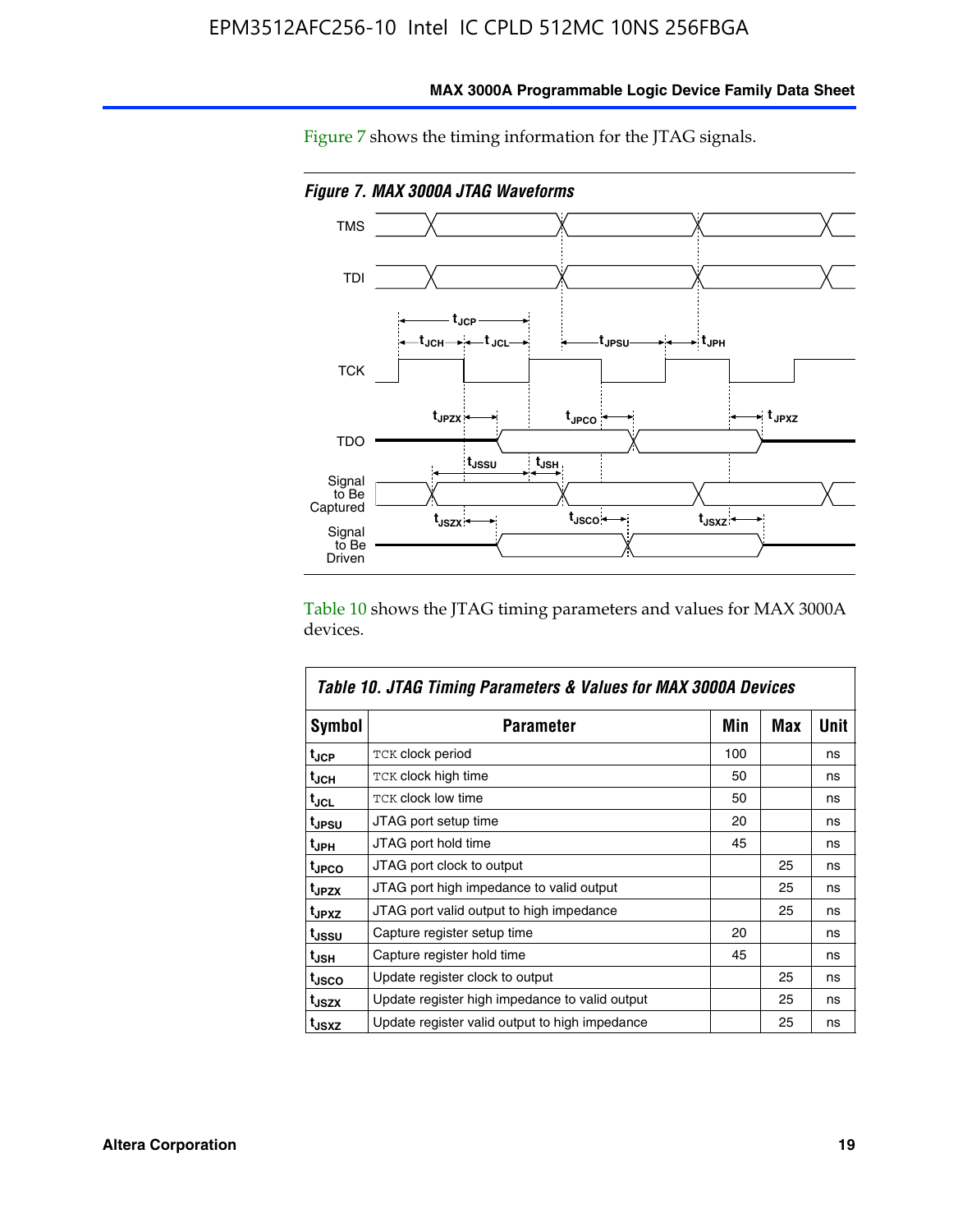**MAX 3000A Programmable Logic Device Family Data Sheet**

| <b>Programmable</b><br><b>Speed/Power</b><br><b>Control</b> | MAX 3000A devices offer a power-saving mode that supports low-power<br>operation across user-defined signal paths or the entire device. This<br>feature allows total power dissipation to be reduced by 50% or more<br>because most logic applications require only a small fraction of all gates to<br>operate at maximum frequency.                                                                                                                        |  |  |  |
|-------------------------------------------------------------|--------------------------------------------------------------------------------------------------------------------------------------------------------------------------------------------------------------------------------------------------------------------------------------------------------------------------------------------------------------------------------------------------------------------------------------------------------------|--|--|--|
|                                                             | The designer can program each individual macrocell in a MAX 3000A<br>device for either high-speed or low-power operation. As a result,<br>speed-critical paths in the design can run at high speed, while the<br>remaining paths can operate at reduced power. Macrocells that run at low<br>power incur a nominal timing delay adder $(t_{LPA})$ for the $t_{LAD}$ , $t_{LAC}$ , $t_{IC}$ ,<br>$t_{ACL}$ , $t_{EN}$ , $t_{CPPW}$ and $t_{SEXP}$ parameters. |  |  |  |
| <b>Output</b><br><b>Configuration</b>                       | MAX 3000A device outputs can be programmed to meet a variety of<br>system-level requirements.                                                                                                                                                                                                                                                                                                                                                                |  |  |  |
|                                                             | <b>MultiVolt I/O Interface</b>                                                                                                                                                                                                                                                                                                                                                                                                                               |  |  |  |
|                                                             | The MAX 3000A device architecture supports the MultiVolt I/O interface<br>feature, which allows MAX 3000A devices to connect to systems with                                                                                                                                                                                                                                                                                                                 |  |  |  |

differing supply voltages. MAX 3000A devices in all packages can be set for 2.5–V, 3.3–V, or 5.0–V I/O pin operation. These devices have one set of  $V_{CC}$  pins for internal operation and input buffers (VCCINT), and another set for I/O output drivers (VCCIO).

The VCCIO pins can be connected to either a 3.3–V or 2.5–V power supply, depending on the output requirements. When the VCCIO pins are connected to a 2.5–V power supply, the output levels are compatible with 2.5–V systems. When the VCCIO pins are connected to a 3.3–V power supply, the output high is at 3.3  $\bar{V}$  and is therefore compatible with 3.3-V or 5.0–V systems. Devices operating with  $V_{CCIO}$  levels lower than 3.0 V incur a nominally greater timing delay of  $t_{OD2}$  instead of  $t_{OD1}$ . Inputs can always be driven by 2.5–V, 3.3–V, or 5.0–V signals.

Table 11 summarizes the MAX 3000A MultiVolt I/O support.

| Table 11. MAX 3000A MultiVolt I/O Support |                                       |     |     |     |     |     |  |  |
|-------------------------------------------|---------------------------------------|-----|-----|-----|-----|-----|--|--|
| V <sub>CCIO</sub> Voltage                 | Output Signal (V)<br>Input Signal (V) |     |     |     |     |     |  |  |
|                                           | 2.5                                   | 3.3 | 5.0 | 2.5 | 3.3 | 5.0 |  |  |
| 2.5                                       |                                       |     |     |     |     |     |  |  |
| 3.3                                       |                                       |     |     |     |     |     |  |  |

*Note:*

<sup>(1)</sup> When  $V_{\text{CCIO}}$  is 3.3 V, a MAX 3000A device can drive a 2.5–V device that has 3.3–V tolerant inputs.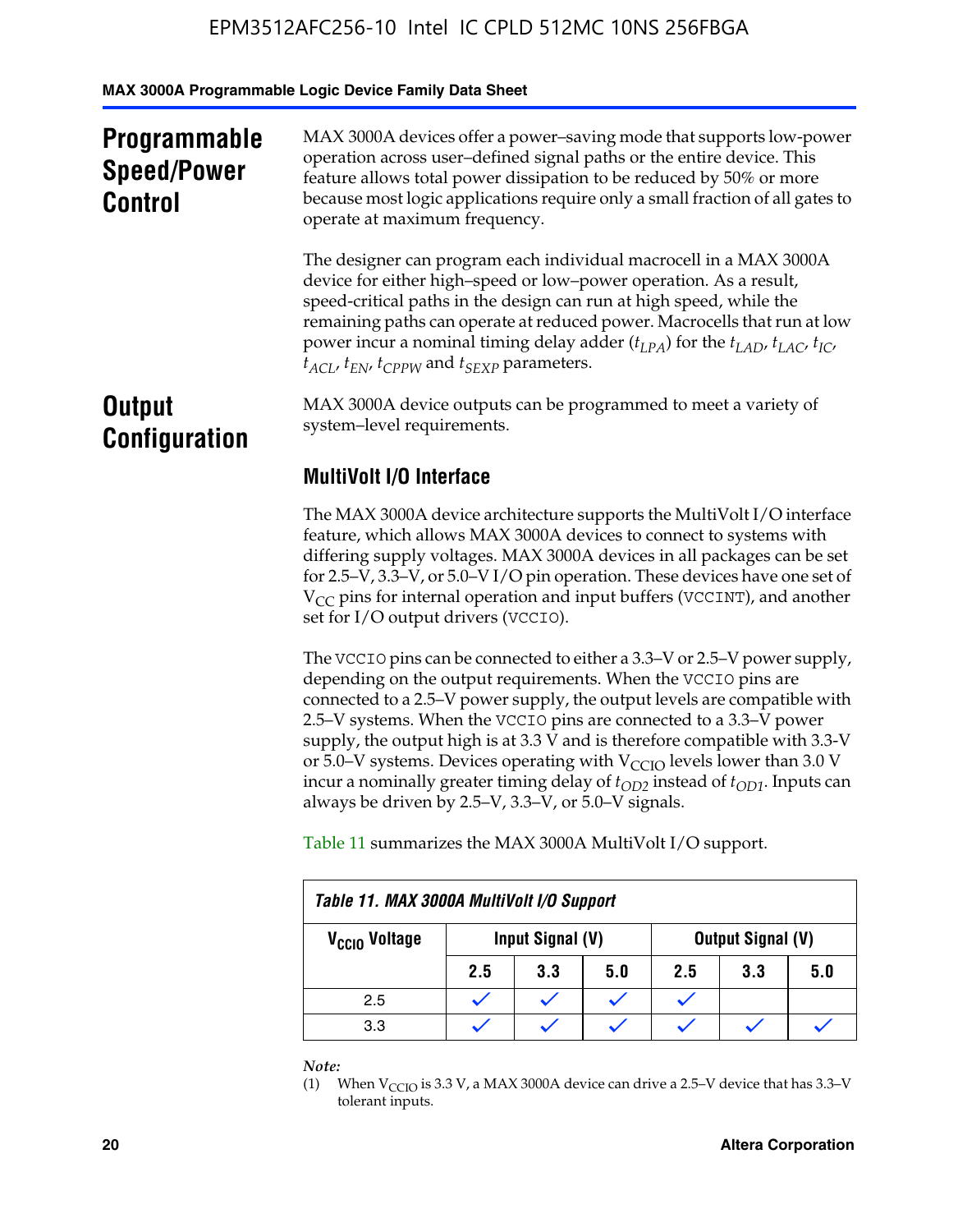### **Open–Drain Output Option**

MAX 3000A devices provide an optional open–drain (equivalent to open-collector) output for each I/O pin. This open–drain output enables the device to provide system–level control signals (e.g., interrupt and write enable signals) that can be asserted by any of several devices. It can also provide an additional wired–OR plane.

Open-drain output pins on MAX 3000A devices (with a pull-up resistor to the 5.0-V supply) can drive 5.0-V CMOS input pins that require a high  $V_{\text{H}_{\text{H}}}$ . When the open-drain pin is active, it will drive low. When the pin is inactive, the resistor will pull up the trace to 5.0 V, thereby meeting CMOS requirements. The open-drain pin will only drive low or tri-state; it will never drive high. The rise time is dependent on the value of the pull-up resistor and load impedance. The  $I_{OL}$  current specification should be considered when selecting a pull-up resistor

### **Slew–Rate Control**

The output buffer for each MAX 3000A I/O pin has an adjustable output slew rate that can be configured for low–noise or high–speed performance. A faster slew rate provides high–speed transitions for high-performance systems. However, these fast transitions may introduce noise transients into the system. A slow slew rate reduces system noise, but adds a nominal delay of 4 to 5 ns. When the configuration cell is turned off, the slew rate is set for low–noise performance. Each I/O pin has an individual EEPROM bit that controls the slew rate, allowing designers to specify the slew rate on a pin–by–pin basis. The slew rate control affects both the rising and falling edges of the output signal.

**Design Security** All MAX 3000A devices contain a programmable security bit that controls access to the data programmed into the device. When this bit is programmed, a design implemented in the device cannot be copied or retrieved. This feature provides a high level of design security because programmed data within EEPROM cells is invisible. The security bit that controls this function, as well as all other programmed data, is reset only when the device is reprogrammed.

### **Generic Testing** MAX 3000A devices are fully tested. Complete testing of each programmable EEPROM bit and all internal logic elements ensures 100% programming yield. AC test measurements are taken under conditions equivalent to those shown in Figure 8. Test patterns can be used and then erased during early stages of the production flow.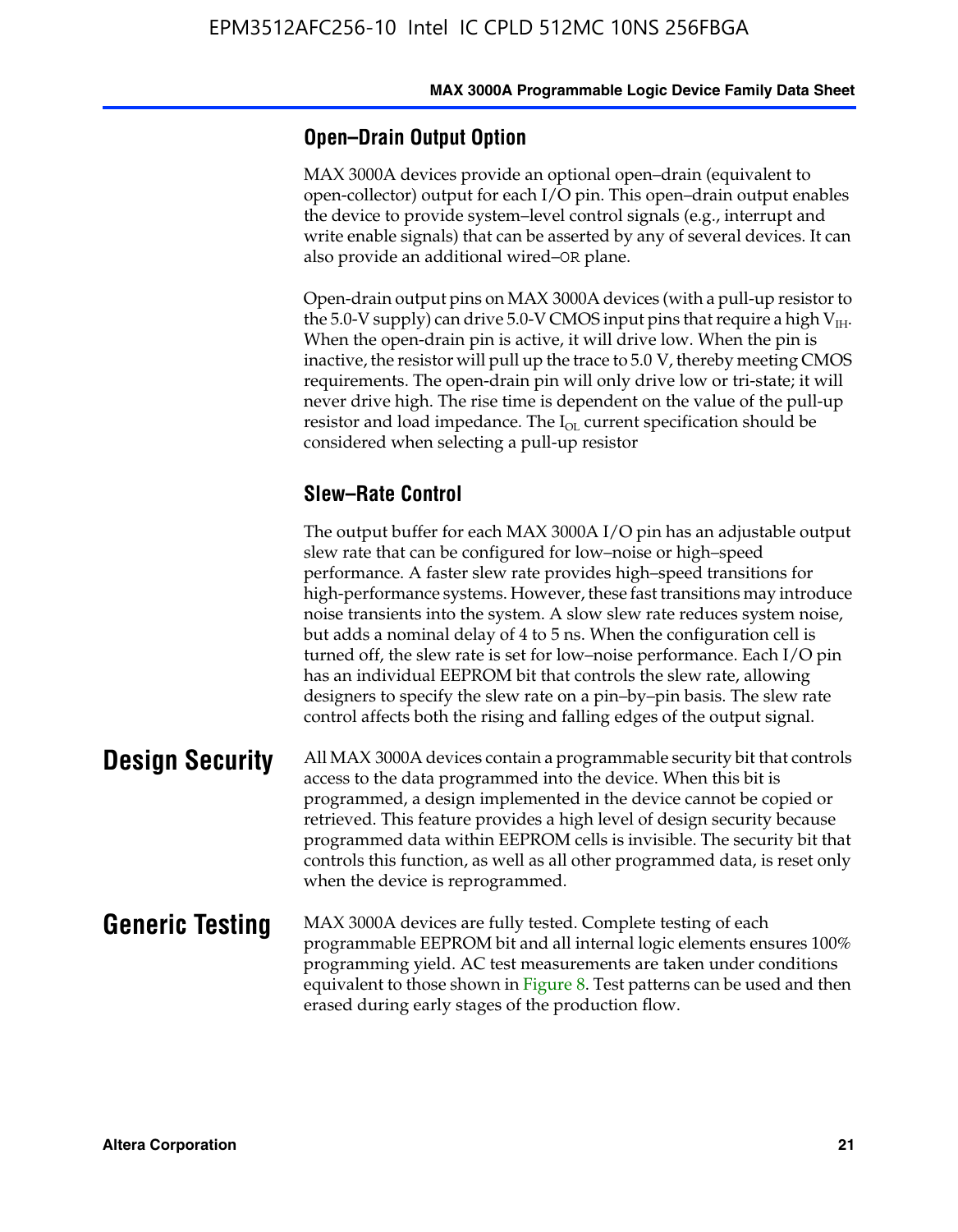### **MAX 3000A Programmable Logic Device Family Data Sheet**

#### *Figure 8. MAX 3000A AC Test Conditions*

*Power supply transients can affect AC measurements. Simultaneous transitions of multiple outputs should be avoided for accurate measurement. Threshold tests must not be performed under AC conditions. Large–amplitude, fast– ground–current transients normally occur as the device outputs discharge the load capacitances. When these transients flow through the parasitic inductance between the device ground pin and the test system ground, significant reductions in observable noise immunity can result. Numbers in brackets are for 2.5–V outputs. Numbers without brackets are for 3.3–V devices or outputs.*



### **Operating Conditions**

Tables 12 through 15 provide information on absolute maximum ratings, recommended operating conditions, DC operating conditions, and capacitance for MAX 3000A devices.

|                | Table 12. MAX 3000A Device Absolute Maximum Ratings<br>Note (1) |                                    |        |      |              |  |  |
|----------------|-----------------------------------------------------------------|------------------------------------|--------|------|--------------|--|--|
| Symbol         | <b>Parameter</b>                                                | <b>Conditions</b>                  | Min    | Max  | Unit         |  |  |
| $V_{CC}$       | Supply voltage                                                  | With respect to ground (2)         | $-0.5$ | 4.6  | v            |  |  |
| V <sub>1</sub> | DC input voltage                                                |                                    | $-2.0$ | 5.75 | v            |  |  |
| $I_{OUT}$      | DC output current, per pin                                      |                                    | $-25$  | 25   | mA           |  |  |
| $T_{\rm STG}$  | Storage temperature                                             | No bias                            | $-65$  | 150  | $^{\circ}$ C |  |  |
| $T_A$          | Ambient temperature                                             | Under bias                         | $-65$  | 135  | $^{\circ}$ C |  |  |
| $T_{\rm J}$    | Junction temperature                                            | PQFP and TQFP packages, under bias |        | 135  | $^{\circ}$ C |  |  |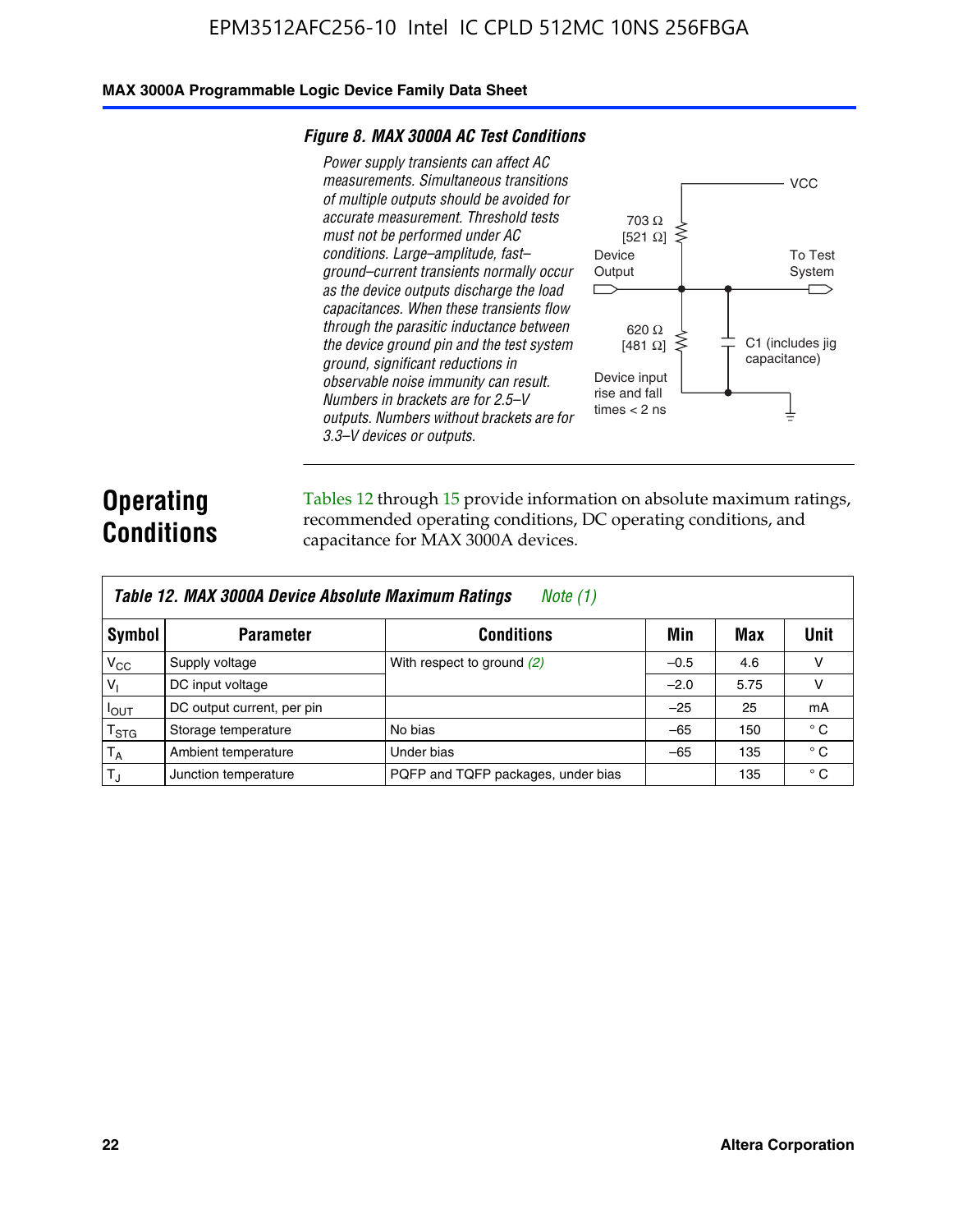|                             | <b>Table 13. MAX 3000A Device Recommended Operating Conditions</b> |                       |          |                   |              |  |  |  |
|-----------------------------|--------------------------------------------------------------------|-----------------------|----------|-------------------|--------------|--|--|--|
| Symbol                      | <b>Parameter</b>                                                   | <b>Conditions</b>     | Min      | Max               | Unit         |  |  |  |
| $V_{\rm CCINT}$             | Supply voltage for internal logic and<br>input buffers             | (10)                  | 3.0      | 3.6               | ν            |  |  |  |
| V <sub>CCIO</sub>           | Supply voltage for output drivers,<br>3.3-V operation              |                       | 3.0      | 3.6               | $\vee$       |  |  |  |
|                             | Supply voltage for output drivers,<br>2.5-V operation              |                       | 2.3      | 2.7               | v            |  |  |  |
| V <sub>CCISP</sub>          | Supply voltage during ISP                                          |                       | 3.0      | 3.6               | $\vee$       |  |  |  |
| $V_{\parallel}$             | Input voltage                                                      | (3)                   | $-0.5$   | 5.75              | v            |  |  |  |
| $V_{\rm O}$                 | Output voltage                                                     |                       | $\Omega$ | $V_{\text{CCIO}}$ | v            |  |  |  |
| $T_A$                       | Ambient temperature                                                | Commercial range      | $\Omega$ | 70                | $^{\circ}$ C |  |  |  |
|                             |                                                                    | Industrial range      | $-40$    | 85                | $^{\circ}$ C |  |  |  |
| $T_{\rm J}$                 | Junction temperature                                               | Commercial range      | $\Omega$ | 90                | $^{\circ}$ C |  |  |  |
|                             |                                                                    | Industrial range (11) | $-40$    | 105               | $^{\circ}$ C |  |  |  |
| $t_{\mathsf{R}}$            | Input rise time                                                    |                       |          | 40                | ns           |  |  |  |
| $\mathfrak{t}_{\mathsf{F}}$ | Input fall time                                                    |                       |          | 40                | ns           |  |  |  |

| Symbol          | <b>Parameter</b>                                                                         | <b>Conditions</b>                                                        | Min              | Max           | Unit      |
|-----------------|------------------------------------------------------------------------------------------|--------------------------------------------------------------------------|------------------|---------------|-----------|
| V <sub>IH</sub> | High-level input voltage                                                                 |                                                                          | 1.7              | 5.75          | $\vee$    |
| $V_{IL}$        | Low-level input voltage                                                                  |                                                                          | $-0.5$           | 0.8           | $\vee$    |
| $V_{OH}$        | 3.3-V high-level TTL output<br>voltage                                                   | $I_{OH} = -8$ mA DC, $V_{CGIO} = 3.00$ V (5)                             | 2.4              |               | $\vee$    |
|                 | 3.3-V high-level CMOS output<br>voltage                                                  | $I_{OH} = -0.1$ mA DC, $V_{CCIO} = 3.00$ V (5)                           | $V_{CClO}$ – 0.2 |               | $\vee$    |
|                 | 2.5-V high-level output voltage<br>$I_{OH}$ = -100 µA DC, V <sub>CCIO</sub> = 2.30 V (5) |                                                                          | 2.1              |               | $\vee$    |
|                 |                                                                                          | $I_{OH} = -1$ mA DC, $V_{CCIO} = 2.30$ V (5)                             | 2.0              |               | $\vee$    |
|                 |                                                                                          | $I_{OH} = -2$ mA DC, $V_{CGIO} = 2.30$ V (5)                             | 1.7              |               | $\vee$    |
| $V_{OL}$        | 3.3-V low-level TTL output voltage                                                       | $I_{OL}$ = 8 mA DC, $V_{CClO}$ = 3.00 V (6)                              |                  | 0.4           | $\vee$    |
|                 | 3.3-V low-level CMOS output<br>voltage                                                   | $I_{\text{OI}} = 0.1 \text{ mA DC}, V_{\text{CCl}} = 3.00 \text{ V}$ (6) |                  | 0.2           | $\vee$    |
|                 | 2.5-V low-level output voltage                                                           | $I_{OL}$ = 100 µA DC, V <sub>CCIO</sub> = 2.30 V (6)                     |                  | $0.2^{\circ}$ | $\vee$    |
|                 |                                                                                          | $I_{OL}$ = 1 mA DC, V <sub>CCIO</sub> = 2.30 V (6)                       |                  | 0.4           | $\vee$    |
|                 |                                                                                          | $I_{OL}$ = 2 mA DC, $V_{CCIO}$ = 2.30 V (6)                              |                  | 0.7           | $\vee$    |
| h.              | Input leakage current                                                                    | $V_1 = -0.5$ to 5.5 V (7)                                                | $-10$            | 10            | μA        |
| $I_{OZ}$        | Tri-state output off-state current                                                       | $V_1 = -0.5$ to 5.5 V (7)                                                | $-10$            | 10            | μA        |
| $R_{lSP}$       | Value of I/O pin pull-up resistor<br>when programming in-system or<br>during power-up    | $V_{CCD}$ = 2.3 to 3.6 V (8)                                             | 20               | 74            | $k\Omega$ |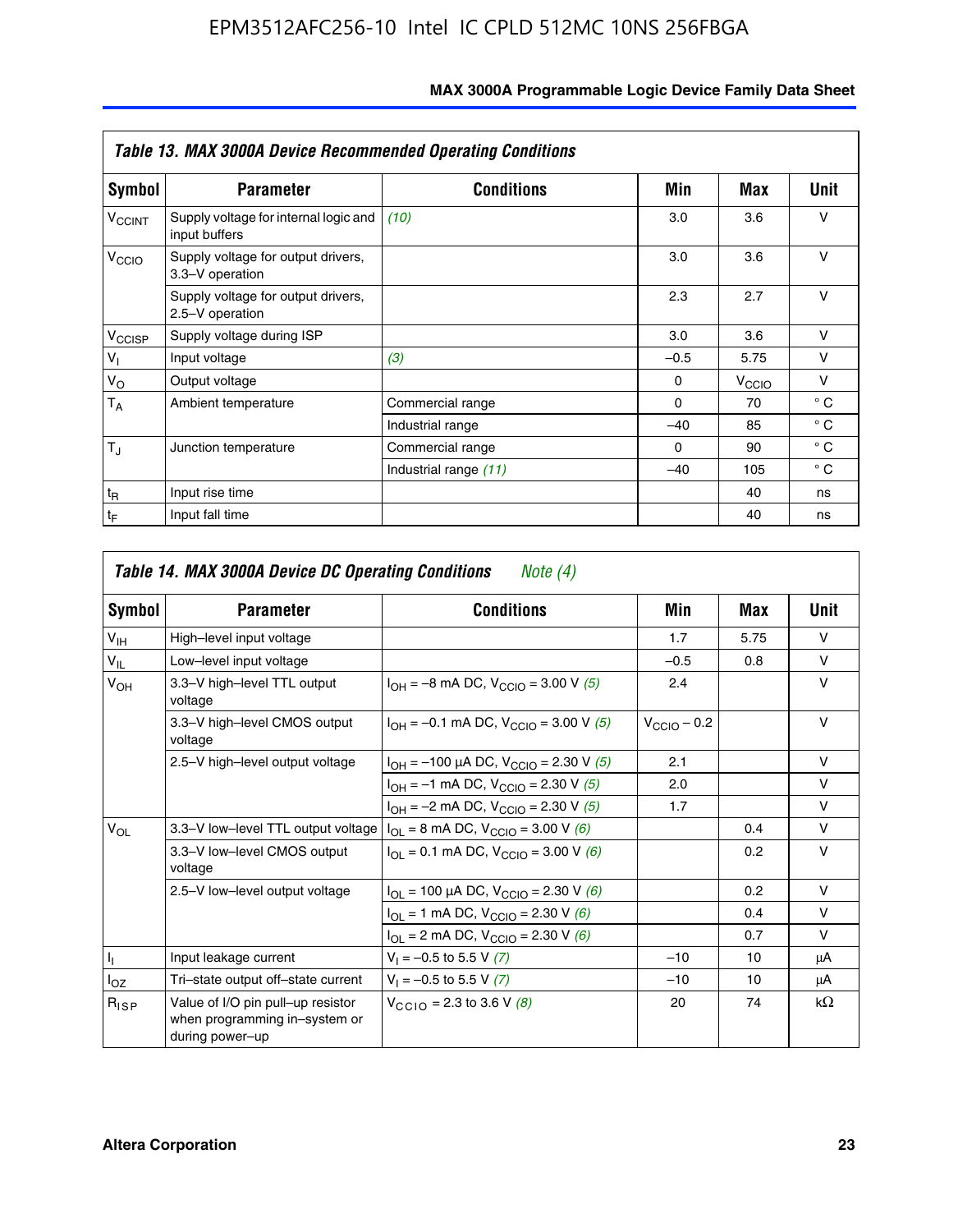#### **MAX 3000A Programmable Logic Device Family Data Sheet**

|          | Table 15. MAX 3000A Device Capacitance<br>Note (9) |                               |     |     |             |  |  |
|----------|----------------------------------------------------|-------------------------------|-----|-----|-------------|--|--|
| Symbol   | <b>Parameter</b>                                   | <b>Conditions</b>             | Min | Max | <b>Unit</b> |  |  |
| $C_{IN}$ | Input pin capacitance                              | $V_{IN} = 0 V$ , f = 1.0 MHz  |     | 8   | pF          |  |  |
| $C_{VO}$ | I/O pin capacitance                                | $V_{OUT} = 0 V$ , f = 1.0 MHz |     | 8   | pF          |  |  |

*Notes to tables:*

(2) Minimum DC input voltage is –0.5 V. During transitions, the inputs may undershoot to –2.0 V or overshoot to 5.75 V for input currents less than 100 mA and periods shorter than 20 ns.

(4) These values are specified under the recommended operating conditions, as shown in Table 13 on page 23.

(5) The parameter is measured with 50% of the outputs each sourcing the specified current. The  $I<sub>OH</sub>$  parameter refers to high–level TTL or CMOS output current.

- (6) The parameter is measured with 50% of the outputs each sinking the specified current. The  $I_{OL}$  parameter refers to low–level TTL, PCI, or CMOS output current.
- (7) This value is specified during normal device operation. During power-up, the maximum leakage current is ±300 μA.

(8) This pull–up exists while devices are programmed in–system and in unprogrammed devices during power–up.

- (9) Capacitance is measured at 25° C and is sample–tested only. The OE1 pin (high–voltage pin during programming) has a maximum capacitance of 20 pF.
- (10) The POR time for all MAX 3000A devices does not exceed 100  $\mu$ s. The sufficient V<sub>CCINT</sub> voltage level for POR is 3.0 V. The device is fully initialized within the POR time after  $V_{\text{CCINT}}$  reaches the sufficient POR voltage level.
- (11) These devices support in-system programming for –40° to 100° C. For in-system programming support between –40° and 0° C, contact Altera Applications.

#### Figure 9 shows the typical output drive characteristics of MAX 3000A devices.

<sup>(1)</sup> See the *Operating Requirements for Altera Devices Data Sheet*.

<sup>(3)</sup> All pins, including dedicated inputs, I/O pins, and JTAG pins, may be driven before  $V_{\text{CCINT}}$  and  $V_{\text{CCIO}}$  are powered.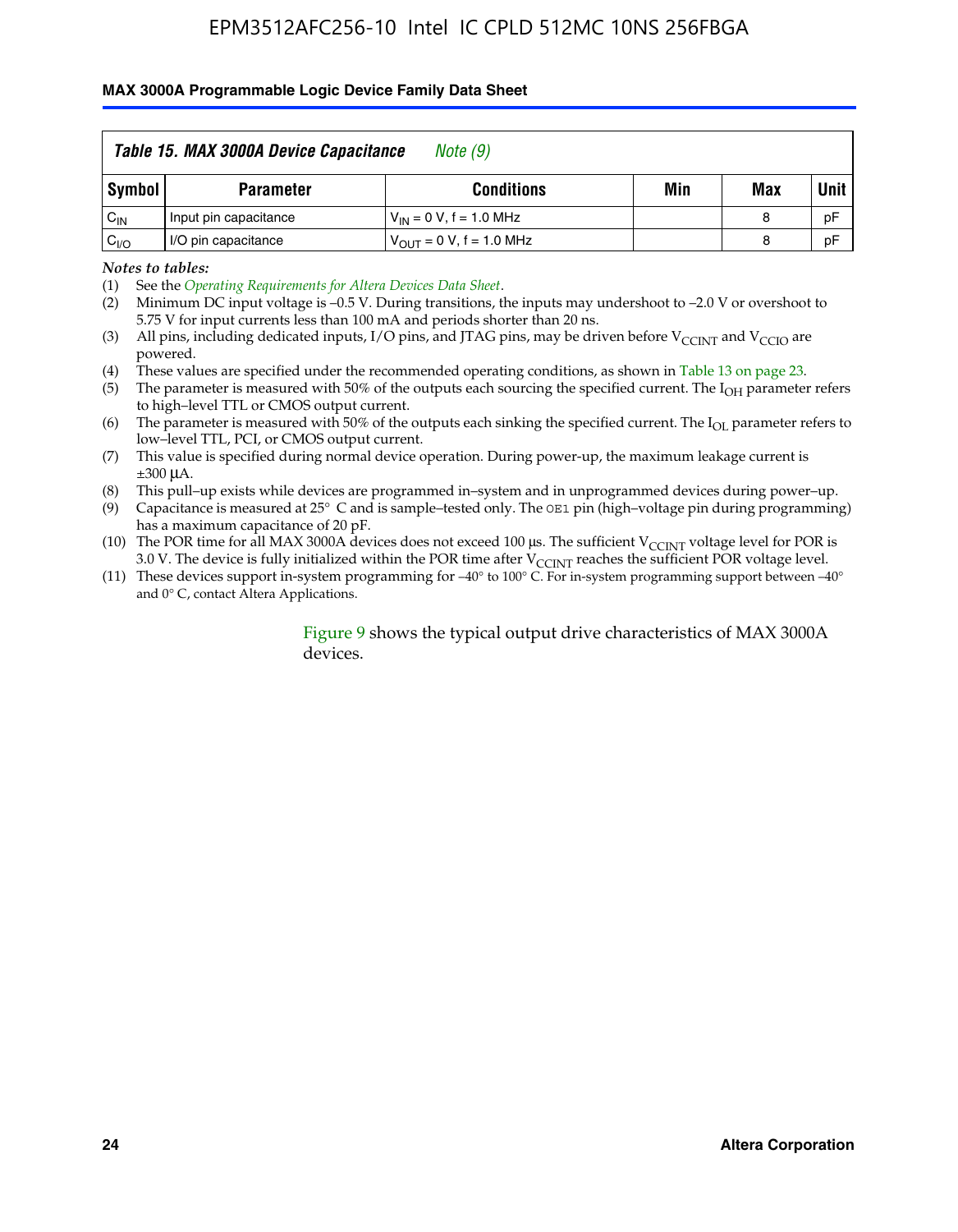

*Figure 9. Output Drive Characteristics of MAX 3000A Devices*

### **Power Sequencing & Hot–Socketing**

Because MAX 3000A devices can be used in a mixed–voltage environment, they have been designed specifically to tolerate any possible power–up sequence. The  $V_{CCIO}$  and  $V_{CCINT}$  power planes can be powered in any order.

Signals can be driven into MAX 3000A devices before and during power-up without damaging the device. In addition, MAX 3000A devices do not drive out during power-up. Once operating conditions are reached, MAX 3000A devices operate as specified by the user.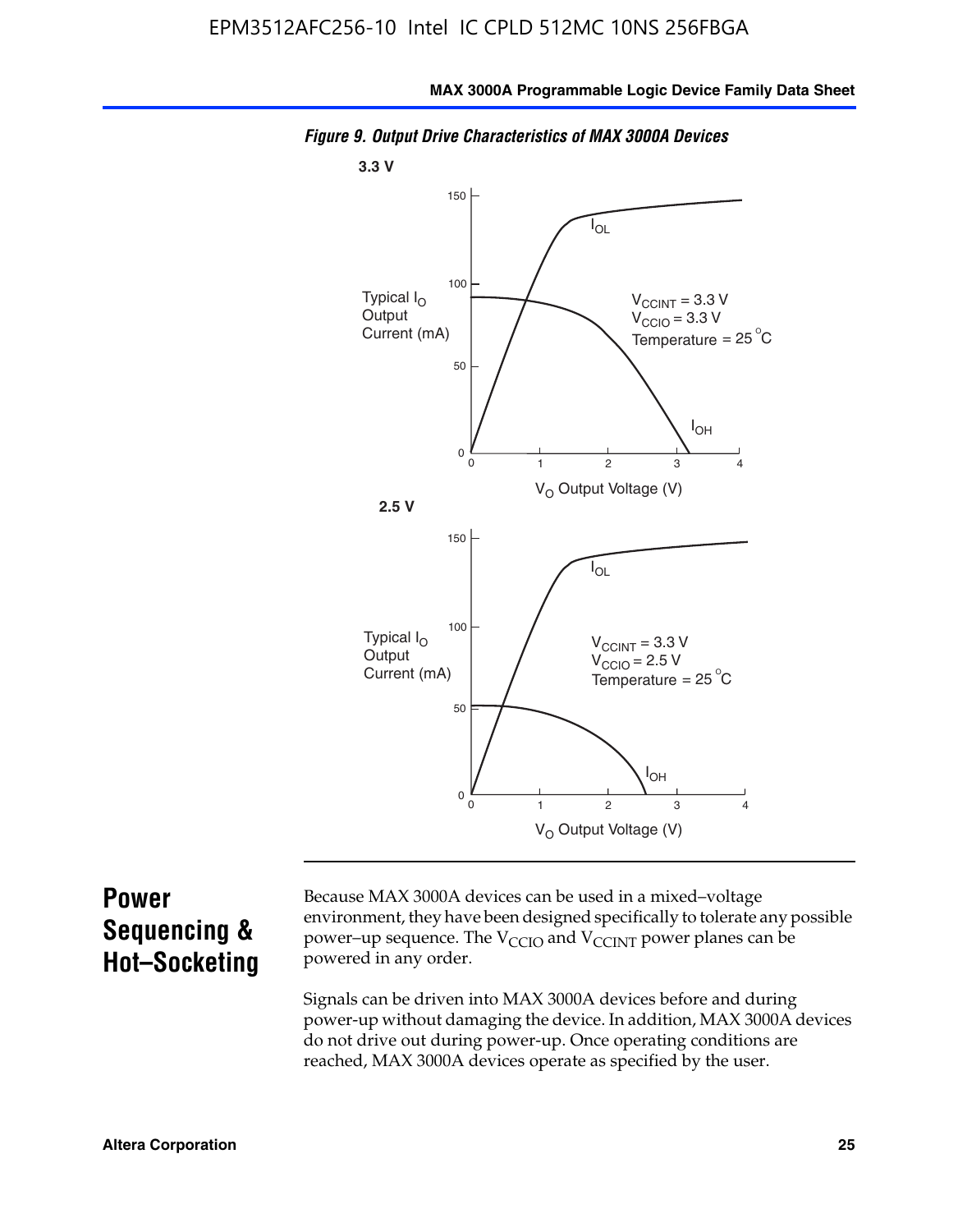### **MAX 3000A Programmable Logic Device Family Data Sheet**

**Timing Model** MAX 3000A device timing can be analyzed with the Altera software, with a variety of popular industry–standard EDA simulators and timing analyzers, or with the timing model shown in Figure 10. MAX 3000A devices have predictable internal delays that enable the designer to determine the worst–case timing of any design. The software provides timing simulation, point–to–point delay prediction, and detailed timing analysis for device–wide performance evaluation.

### *Figure 10. MAX 3000A Timing Model*



The timing characteristics of any signal path can be derived from the timing model and parameters of a particular device. External timing parameters, which represent pin–to–pin timing delays, can be calculated as the sum of internal parameters. Figure 11 shows the timing relationship between internal and external delay parameters.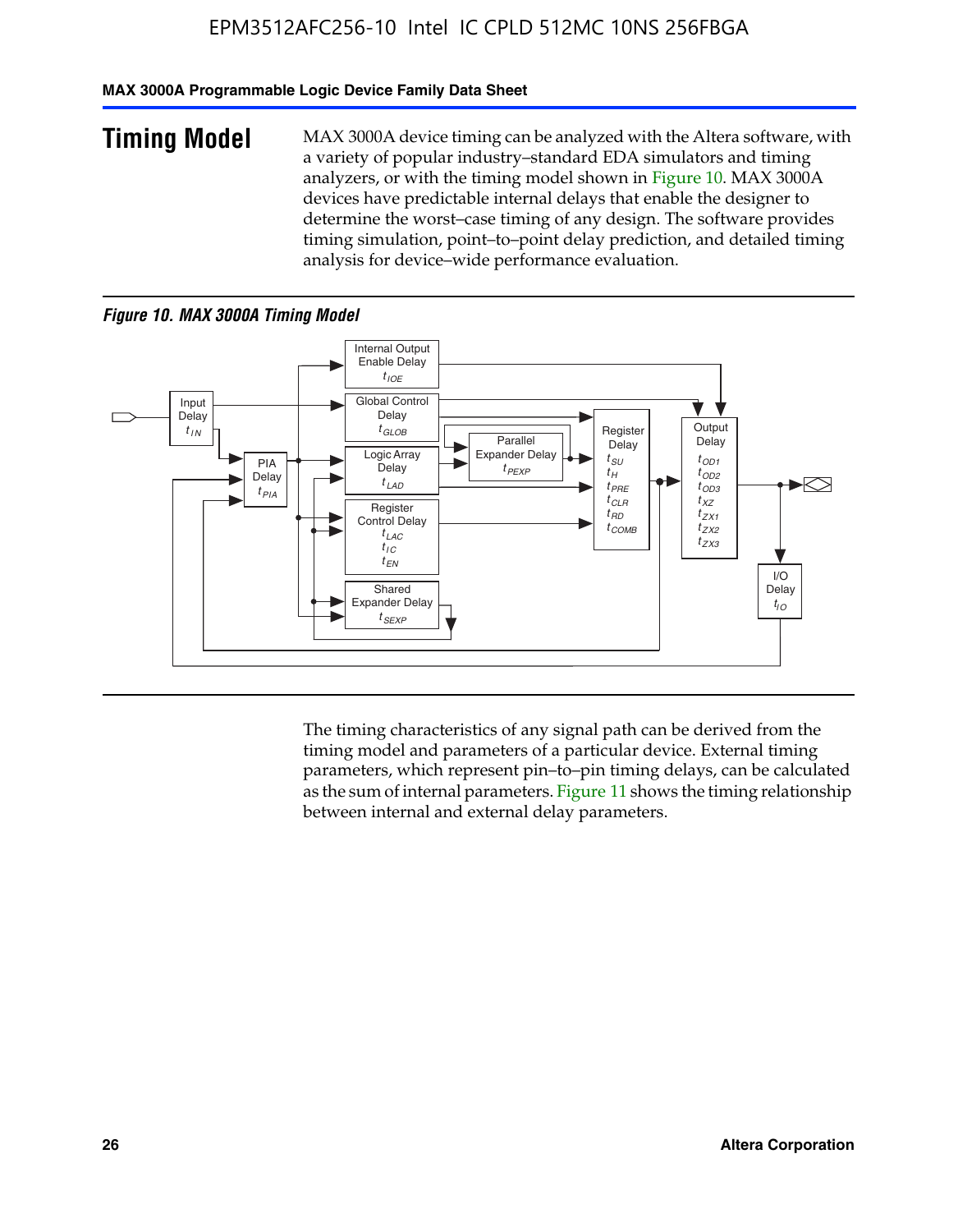#### *Figure 11. MAX 3000A Switching Waveforms*

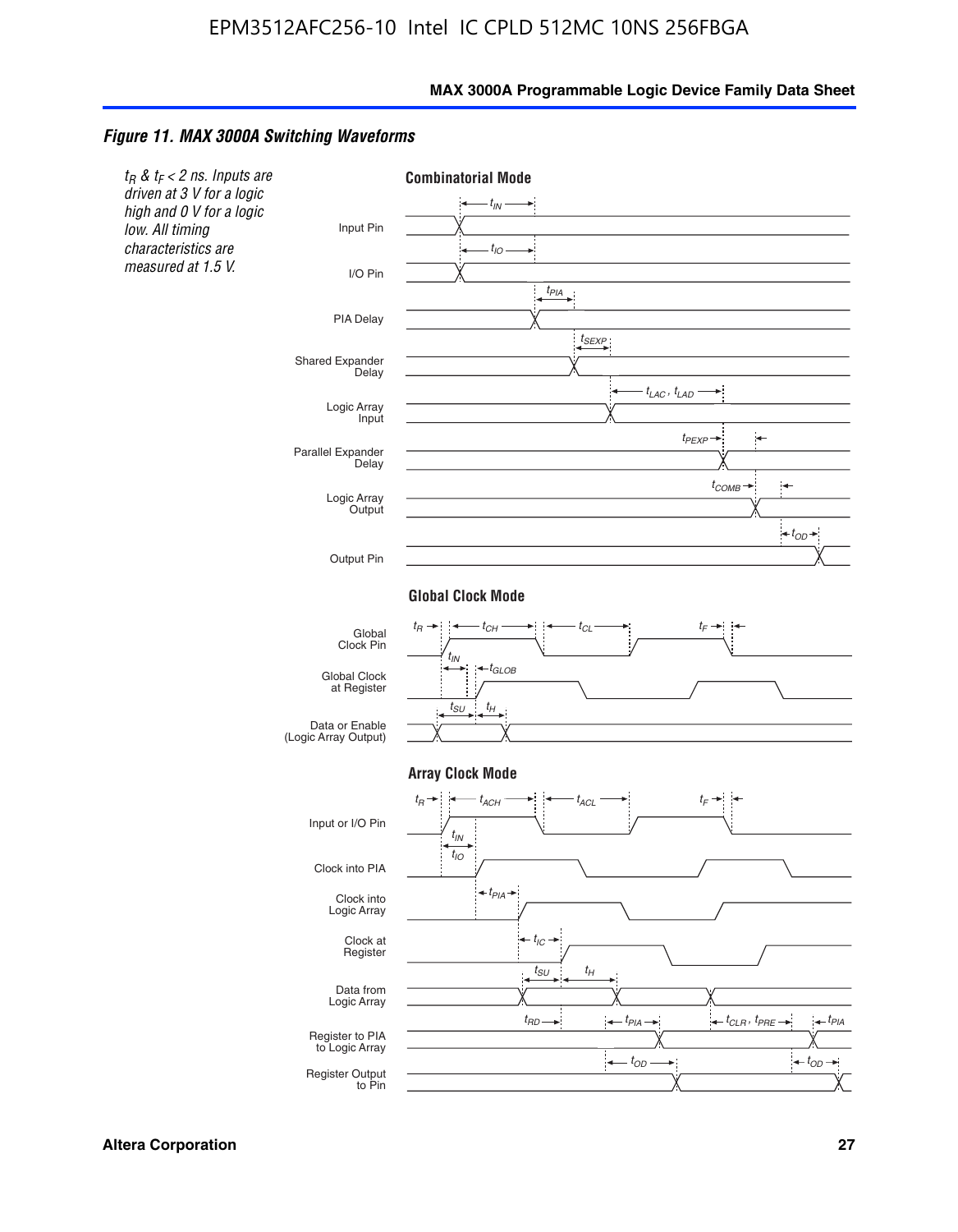### **MAX 3000A Programmable Logic Device Family Data Sheet**

|                             | Table 16. EPM3032A External Timing Parameters<br><i>Note</i> $(1)$ |                     |                    |     |       |            |       |            |            |
|-----------------------------|--------------------------------------------------------------------|---------------------|--------------------|-----|-------|------------|-------|------------|------------|
| Symbol                      | <b>Parameter</b>                                                   | <b>Conditions</b>   | <b>Speed Grade</b> |     |       |            |       |            |            |
|                             |                                                                    |                     | $-4$               |     |       | $-7$       | $-10$ |            |            |
|                             |                                                                    |                     | Min                | Max | Min   | <b>Max</b> | Min   | <b>Max</b> |            |
| $t_{PD1}$                   | Input to non-<br>registered output                                 | $C1 = 35 pF$<br>(2) |                    | 4.5 |       | 7.5        |       | 10         | ns         |
| $t_{PD2}$                   | I/O input to non-<br>registered output                             | $C1 = 35 pF$<br>(2) |                    | 4.5 |       | 7.5        |       | 10         | ns         |
| $t_{\scriptstyle\text{SU}}$ | Global clock setup<br>time                                         | (2)                 | 2.9                |     | 4.7   |            | 6.3   |            | ns         |
| $t_H$                       | Global clock hold time                                             | (2)                 | 0.0                |     | 0.0   |            | 0.0   |            | ns         |
| $t_{CO1}$                   | Global clock to output<br>delay                                    | $C1 = 35 pF$        | 1.0                | 3.0 | 1.0   | 5.0        | 1.0   | 6.7        | ns         |
| $t_{CH}$                    | Global clock high time                                             |                     | 2.0                |     | 3.0   |            | 4.0   |            | ns         |
| $t_{CL}$                    | Global clock low time                                              |                     | 2.0                |     | 3.0   |            | 4.0   |            | ns         |
| $t_{\mathsf{ASU}}$          | Array clock setup time                                             | (2)                 | 1.6                |     | 2.5   |            | 3.6   |            | ns         |
| t <sub>AH</sub>             | Array clock hold time                                              | (2)                 | 0.3                |     | 0.5   |            | 0.5   |            | ns         |
| t <sub>ACO1</sub>           | Array clock to output<br>delay                                     | $C1 = 35 pF$<br>(2) | 1.0                | 4.3 | 1.0   | 7.2        | 1.0   | 9.4        | ns         |
| $t_{ACH}$                   | Array clock high time                                              |                     | 2.0                |     | 3.0   |            | 4.0   |            | ns         |
| $\textsf{t}_{\mathsf{ACL}}$ | Array clock low time                                               |                     | 2.0                |     | 3.0   |            | 4.0   |            | ns         |
| t <sub>CPPW</sub>           | Minimum pulse width<br>for clear and preset                        | (3)                 | 2.0                |     | 3.0   |            | 4.0   |            | ns         |
| $t_{\text{CNT}}$            | Minimum global clock<br>period                                     | (2)                 |                    | 4.4 |       | 7.2        |       | 9.7        | ns         |
| f <sub>CNT</sub>            | Maximum internal<br>global clock frequency                         | (2), (4)            | 227.3              |     | 138.9 |            | 103.1 |            | <b>MHz</b> |
| $t_{ACNT}$                  | Minimum array clock<br>period                                      | (2)                 |                    | 4.4 |       | 7.2        |       | 9.7        | ns         |
| $f_{ACNT}$                  | Maximum internal<br>array clock frequency                          | (2), (4)            | 227.3              |     | 138.9 |            | 103.1 |            | <b>MHz</b> |

### Tables 16 through 23 show EPM3032A, EPM3064A, EPM3128A, EPM3256A, and EPM3512A timing information.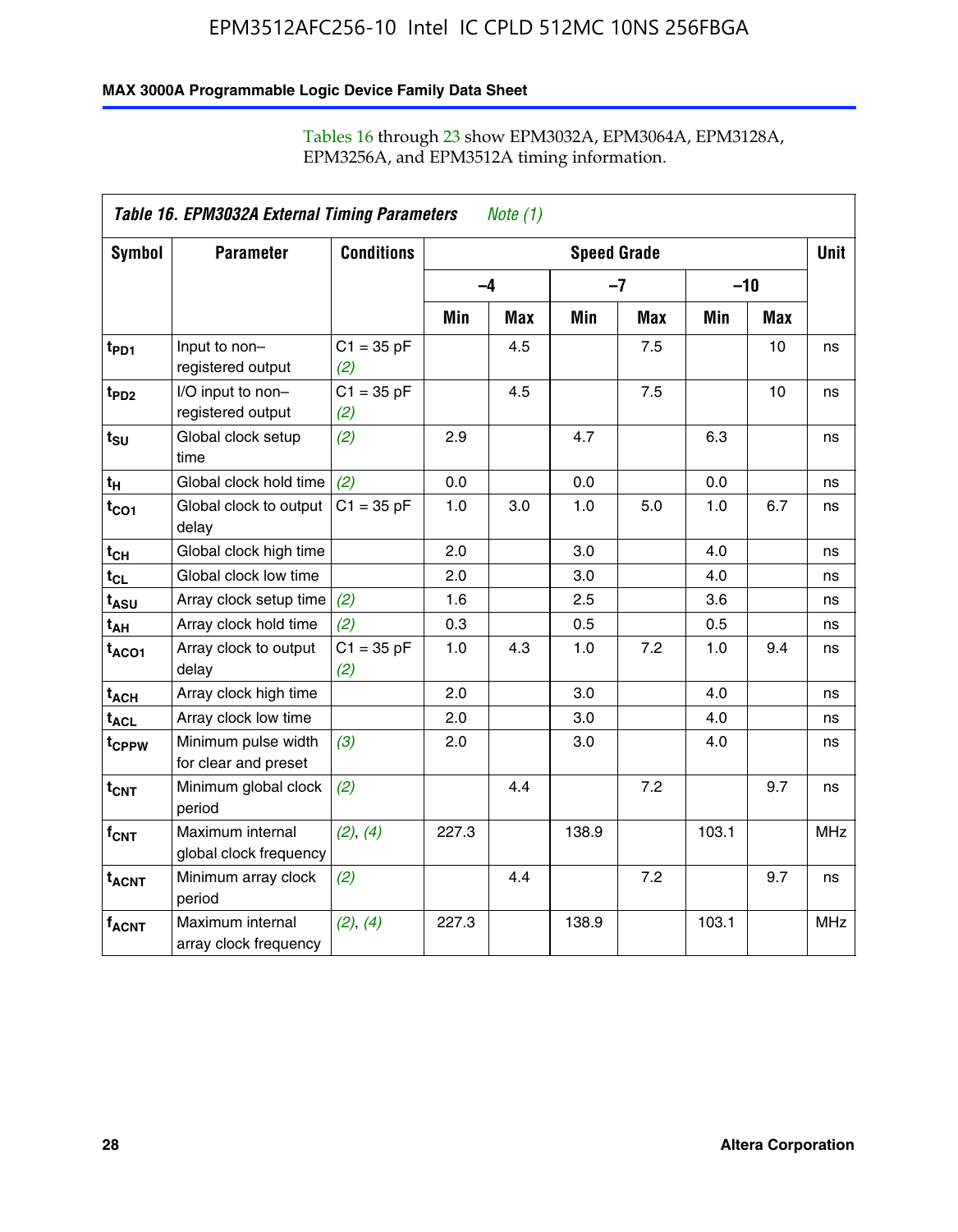| Symbol            | <b>Parameter</b>                                                                                             | <b>Conditions</b> | <b>Speed Grade</b> |      |     |     |     |      | <b>Unit</b> |
|-------------------|--------------------------------------------------------------------------------------------------------------|-------------------|--------------------|------|-----|-----|-----|------|-------------|
|                   |                                                                                                              |                   |                    | $-4$ |     | -7  | -10 |      |             |
|                   |                                                                                                              |                   | Min                | Max  | Min | Max | Min | Max  |             |
| $t_{\mathit{IN}}$ | Input pad and buffer delay                                                                                   |                   |                    | 0.7  |     | 1.2 |     | 1.5  | ns          |
| $t_{IO}$          | I/O input pad and buffer<br>delay                                                                            |                   |                    | 0.7  |     | 1.2 |     | 1.5  | ns          |
| t <sub>SEXP</sub> | Shared expander delay                                                                                        |                   |                    | 1.9  |     | 3.1 |     | 4.0  | ns          |
| t <sub>PEXP</sub> | Parallel expander delay                                                                                      |                   |                    | 0.5  |     | 0.8 |     | 1.0  | ns          |
| t <sub>LAD</sub>  | Logic array delay                                                                                            |                   |                    | 1.5  |     | 2.5 |     | 3.3  | ns          |
| $t_{LAC}$         | Logic control array delay                                                                                    |                   |                    | 0.6  |     | 1.0 |     | 1.2  | ns          |
| t <sub>IOE</sub>  | Internal output enable delay                                                                                 |                   |                    | 0.0  |     | 0.0 |     | 0.0  | ns          |
| $t_{OD1}$         | Output buffer and pad<br>delay, slow slew rate $=$ off<br>$V_{\text{CCIO}} = 3.3 \text{ V}$                  | $C1 = 35 pF$      |                    | 0.8  |     | 1.3 |     | 1.8  | ns          |
| t <sub>OD2</sub>  | Output buffer and pad<br>delay, slow slew rate $=$ off<br>$V_{\text{CCIO}}$ = 2.5 V                          | $C1 = 35 pF$      |                    | 1.3  |     | 1.8 |     | 2.3  | ns          |
| $t_{OD3}$         | Output buffer and pad<br>delay, slow slew rate $=$ on<br>$V_{\text{CCIO}} = 2.5 \text{ V or } 3.3 \text{ V}$ | $C1 = 35 pF$      |                    | 5.8  |     | 6.3 |     | 6.8  | ns          |
| t <sub>ZX1</sub>  | Output buffer enable delay,<br>slow slew rate $=$ off<br>$V_{\rm CClO}$ = 3.3 V                              | $C1 = 35 pF$      |                    | 4.0  |     | 4.0 |     | 5.0  | ns          |
| t <sub>ZX2</sub>  | Output buffer enable delay,<br>slow slew rate $=$ off<br>$V_{\text{CCIO}} = 2.5 V$                           | $C1 = 35 pF$      |                    | 4.5  |     | 4.5 |     | 5.5  | ns          |
| t <sub>ZX3</sub>  | Output buffer enable delay,<br>slow slew rate $=$ on<br>$V_{\text{CCIO}} = 2.5 \text{ V or } 3.3 \text{ V}$  | $C1 = 35 pF$      |                    | 9.0  |     | 9.0 |     | 10.0 | ns          |
| $t_{XZ}$          | Output buffer disable delay                                                                                  | $C1 = 5 pF$       |                    | 4.0  |     | 4.0 |     | 5.0  | ns          |
| tsu               | Register setup time                                                                                          |                   | 1.3                |      | 2.0 |     | 2.8 |      | ns          |
| t <sub>Η</sub>    | Register hold time                                                                                           |                   | 0.6                |      | 1.0 |     | 1.3 |      | ns          |
| t <sub>RD</sub>   | Register delay                                                                                               |                   |                    | 0.7  |     | 1.2 |     | 1.5  | ns          |
| t <sub>COMB</sub> | Combinatorial delay                                                                                          |                   |                    | 0.6  |     | 1.0 |     | 1.3  | ns          |
| $t_{IC}$          | Array clock delay                                                                                            |                   |                    | 1.2  |     | 2.0 |     | 2.5  | ns          |
| $t_{EN}$          | Register enable time                                                                                         |                   |                    | 0.6  |     | 1.0 |     | 1.2  | ns          |
| t <sub>GLOB</sub> | Global control delay                                                                                         |                   |                    | 0.8  |     | 1.3 |     | 1.9  | ns          |
| t <sub>PRE</sub>  | Register preset time                                                                                         |                   |                    | 1.2  |     | 1.9 |     | 2.6  | ns          |
| $t_{CLR}$         | Register clear time                                                                                          |                   |                    | 1.2  |     | 1.9 |     | 2.6  | ns          |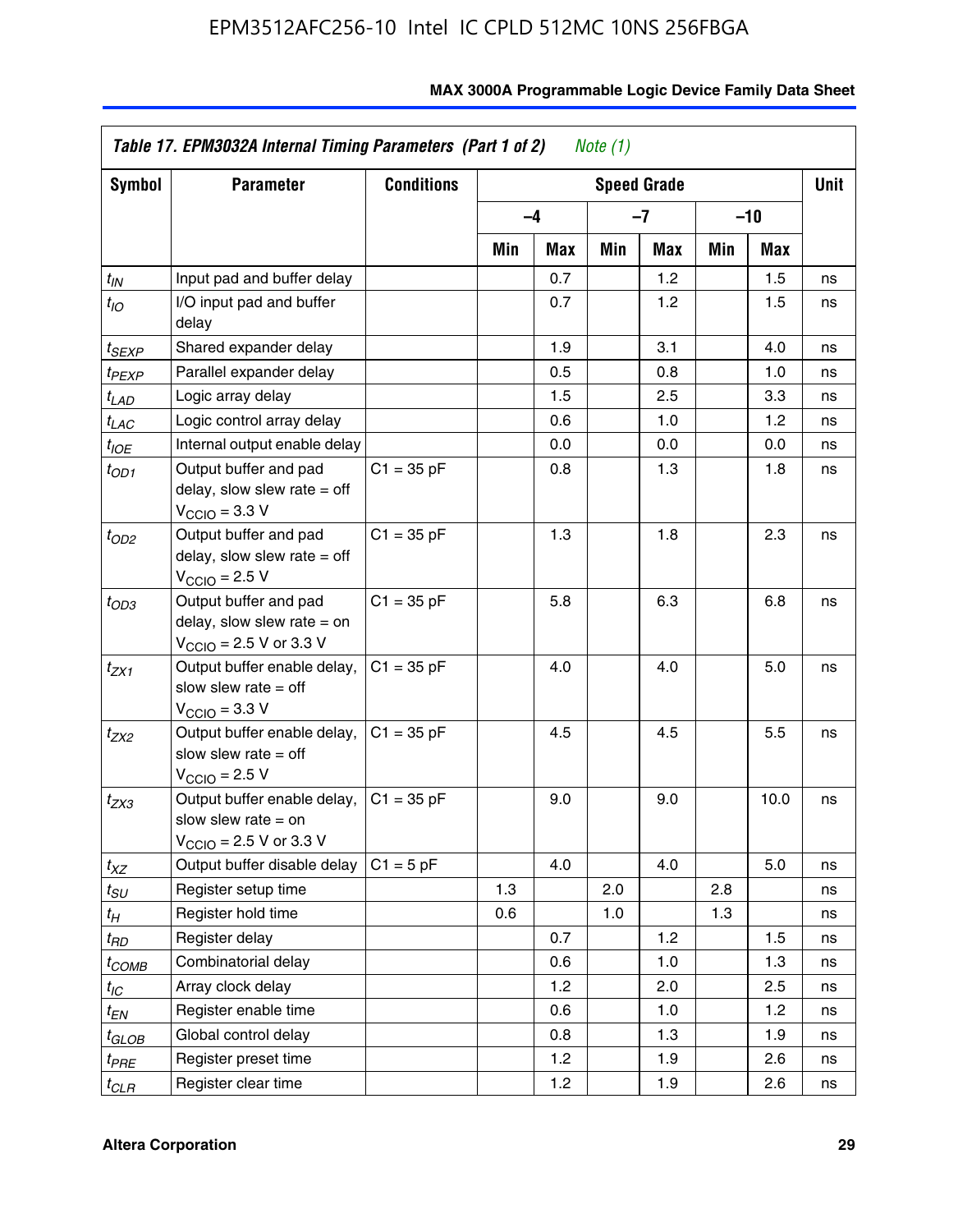| Table 17. EPM3032A Internal Timing Parameters (Part 2 of 2)<br>Note (1) |                  |                   |     |                    |     |     |       |     |    |  |
|-------------------------------------------------------------------------|------------------|-------------------|-----|--------------------|-----|-----|-------|-----|----|--|
| Symbol                                                                  | <b>Parameter</b> | <b>Conditions</b> |     | <b>Speed Grade</b> |     |     |       |     |    |  |
|                                                                         |                  |                   | -4  |                    | -7  |     | $-10$ |     |    |  |
|                                                                         |                  |                   | Min | <b>Max</b>         | Min | Max | Min   | Max |    |  |
| $t_{PIA}$                                                               | PIA delay        | (2)               |     | 0.9                |     | 1.5 |       | 2.1 | ns |  |
| $t_{LPA}$                                                               | Low-power adder  | (5)               |     | 2.5                |     | 4.0 |       | 5.0 | ns |  |

|                         | Table 18. EPM3064A External Timing Parameters | Note $(1)$         |       |            |                    |            |       |       |             |
|-------------------------|-----------------------------------------------|--------------------|-------|------------|--------------------|------------|-------|-------|-------------|
| Symbol                  | <b>Parameter</b>                              | <b>Conditions</b>  |       |            | <b>Speed Grade</b> |            |       |       | <b>Unit</b> |
|                         |                                               |                    |       | $-4$       |                    | $-7$       |       | $-10$ |             |
|                         |                                               |                    | Min   | <b>Max</b> | Min                | <b>Max</b> | Min   | Max   |             |
| t <sub>PD1</sub>        | Input to non-registered<br>output             | $C1 = 35$ pF $(2)$ |       | 4.5        |                    | 7.5        |       | 10.0  | ns          |
| t <sub>PD2</sub>        | I/O input to non-registered<br>output         | $C1 = 35$ pF $(2)$ |       | 4.5        |                    | 7.5        |       | 10.0  | ns          |
| $t_{\text{SU}}$         | Global clock setup time                       | (2)                | 2.8   |            | 4.7                |            | 6.2   |       | ns          |
| t <sub>H</sub>          | Global clock hold time                        | (2)                | 0.0   |            | 0.0                |            | 0.0   |       | ns          |
| $t_{CO1}$               | Global clock to output delay                  | $C1 = 35 pF$       | 1.0   | 3.1        | 1.0                | 5.1        | 1.0   | 7.0   | ns          |
| $t_{CH}$                | Global clock high time                        |                    | 2.0   |            | 3.0                |            | 4.0   |       | ns          |
| $t_{CL}$                | Global clock low time                         |                    | 2.0   |            | 3.0                |            | 4.0   |       | ns          |
| t <sub>ASU</sub>        | Array clock setup time                        | (2)                | 1.6   |            | 2.6                |            | 3.6   |       | ns          |
| t <sub>АН</sub>         | Array clock hold time                         | (2)                | 0.3   |            | 0.4                |            | 0.6   |       | ns          |
| t <sub>ACO1</sub>       | Array clock to output delay                   | $C1 = 35$ pF $(2)$ | 1.0   | 4.3        | 1.0                | 7.2        | 1.0   | 9.6   | ns          |
| $t_{\sf ACH}$           | Array clock high time                         |                    | 2.0   |            | 3.0                |            | 4.0   |       | ns          |
| t <sub>ACL</sub>        | Array clock low time                          |                    | 2.0   |            | 3.0                |            | 4.0   |       | ns          |
| t <sub>CPPW</sub>       | Minimum pulse width for<br>clear and preset   | (3)                | 2.0   |            | 3.0                |            | 4.0   |       | ns          |
| $t_{\text{CNT}}$        | Minimum global clock<br>period                | (2)                |       | 4.5        |                    | 7.4        |       | 10.0  | ns          |
| $f_{\text{CNT}}$        | Maximum internal global<br>clock frequency    | (2), (4)           | 222.2 |            | 135.1              |            | 100.0 |       | <b>MHz</b>  |
| <b>t<sub>ACNT</sub></b> | Minimum array clock period                    | (2)                |       | 4.5        |                    | 7.4        |       | 10.0  | ns          |
| <b>fACNT</b>            | Maximum internal array<br>clock frequency     | (2), (4)           | 222.2 |            | 135.1              |            | 100.0 |       | <b>MHz</b>  |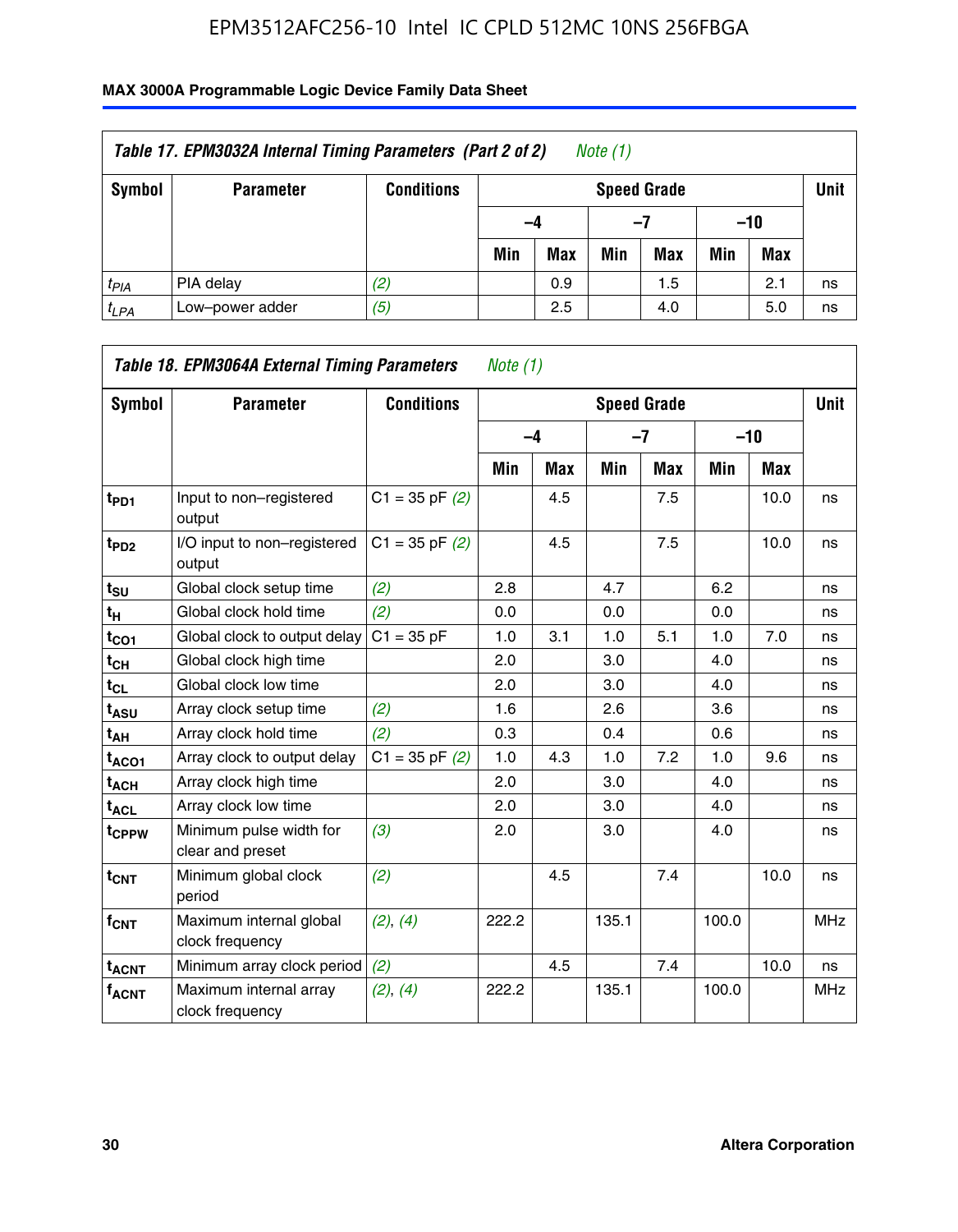| Symbol                | <b>Parameter</b>                                                                                             | <b>Conditions</b> |     |            |     | <b>Speed Grade</b> |     |            | <b>Unit</b> |
|-----------------------|--------------------------------------------------------------------------------------------------------------|-------------------|-----|------------|-----|--------------------|-----|------------|-------------|
|                       |                                                                                                              |                   |     | $-4$       |     | $-7$               |     | -10        |             |
|                       |                                                                                                              |                   | Min | <b>Max</b> | Min | Max                | Min | <b>Max</b> |             |
| $t_{\mathsf{IN}}$     | Input pad and buffer delay                                                                                   |                   |     | 0.6        |     | 1.1                |     | 1.4        | ns          |
| $t_{IO}$              | I/O input pad and buffer<br>delay                                                                            |                   |     | 0.6        |     | 1.1                |     | 1.4        | ns          |
| t <sub>SEXP</sub>     | Shared expander delay                                                                                        |                   |     | 1.8        |     | 3.0                |     | 3.9        | ns          |
| t <sub>PEXP</sub>     | Parallel expander delay                                                                                      |                   |     | 0.4        |     | 0.7                |     | 0.9        | ns          |
| $t_{LAD}$             | Logic array delay                                                                                            |                   |     | 1.5        |     | 2.5                |     | 3.2        | ns          |
| $t_{LAC}$             | Logic control array delay                                                                                    |                   |     | 0.6        |     | 1.0                |     | 1.2        | ns          |
| $t_{IOE}$             | Internal output enable delay                                                                                 |                   |     | 0.0        |     | 0.0                |     | 0.0        | ns          |
| $t_{OD1}$             | Output buffer and pad<br>delay, slow slew rate $=$ off<br>$V_{\text{CCIO}} = 3.3 \text{ V}$                  | $C1 = 35 pF$      |     | 0.8        |     | 1.3                |     | 1.8        | ns          |
| $t_{OD2}$             | Output buffer and pad<br>delay, slow slew rate $=$ off<br>$V_{\rm CClO}$ = 2.5 V                             | $C1 = 35 pF$      |     | 1.3        |     | 1.8                |     | 2.3        | ns          |
| $t_{OD3}$             | Output buffer and pad<br>delay, slow slew rate $=$ on<br>$V_{\text{CGIO}} = 2.5 \text{ V or } 3.3 \text{ V}$ | $C1 = 35 pF$      |     | 5.8        |     | 6.3                |     | 6.8        | ns          |
| $t_{ZX1}$             | Output buffer enable delay,<br>slow slew rate $=$ off<br>$V_{\text{CCIO}} = 3.3 V$                           | $C1 = 35 pF$      |     | 4.0        |     | 4.0                |     | 5.0        | ns          |
| t <sub>ZX2</sub>      | Output buffer enable delay,<br>slow slew rate $=$ off<br>$V_{\rm CClO}$ = 2.5 V                              | $C1 = 35 pF$      |     | 4.5        |     | 4.5                |     | 5.5        | ns          |
| t <sub>ZX3</sub>      | Output buffer enable delay,<br>slow slew rate $=$ on<br>$V_{\text{CCIO}} = 2.5 \text{ V or } 3.3 \text{ V}$  | $C1 = 35 pF$      |     | 9.0        |     | 9.0                |     | 10.0       | ns          |
| $t_{XZ}$              | Output buffer disable delay                                                                                  | $C1 = 5 pF$       |     | 4.0        |     | 4.0                |     | 5.0        | ns          |
| $t_{\scriptstyle SU}$ | Register setup time                                                                                          |                   | 1.3 |            | 2.0 |                    | 2.9 |            | ns          |
| $t_H$                 | Register hold time                                                                                           |                   | 0.6 |            | 1.0 |                    | 1.3 |            | ns          |
| t <sub>RD</sub>       | Register delay                                                                                               |                   |     | 0.7        |     | 1.2                |     | 1.6        | ns          |
| t <sub>COMB</sub>     | Combinatorial delay                                                                                          |                   |     | 0.6        |     | 0.9                |     | 1.3        | ns          |
| $t_{IC}$              | Array clock delay                                                                                            |                   |     | 1.2        |     | 1.9                |     | 2.5        | ns          |
| $t_{EN}$              | Register enable time                                                                                         |                   |     | 0.6        |     | 1.0                |     | 1.2        | ns          |
| t <sub>GLOB</sub>     | Global control delay                                                                                         |                   |     | 1.0        |     | 1.5                |     | 2.2        | ns          |
| t <sub>PRE</sub>      | Register preset time                                                                                         |                   |     | 1.3        |     | 2.1                |     | 2.9        | ns          |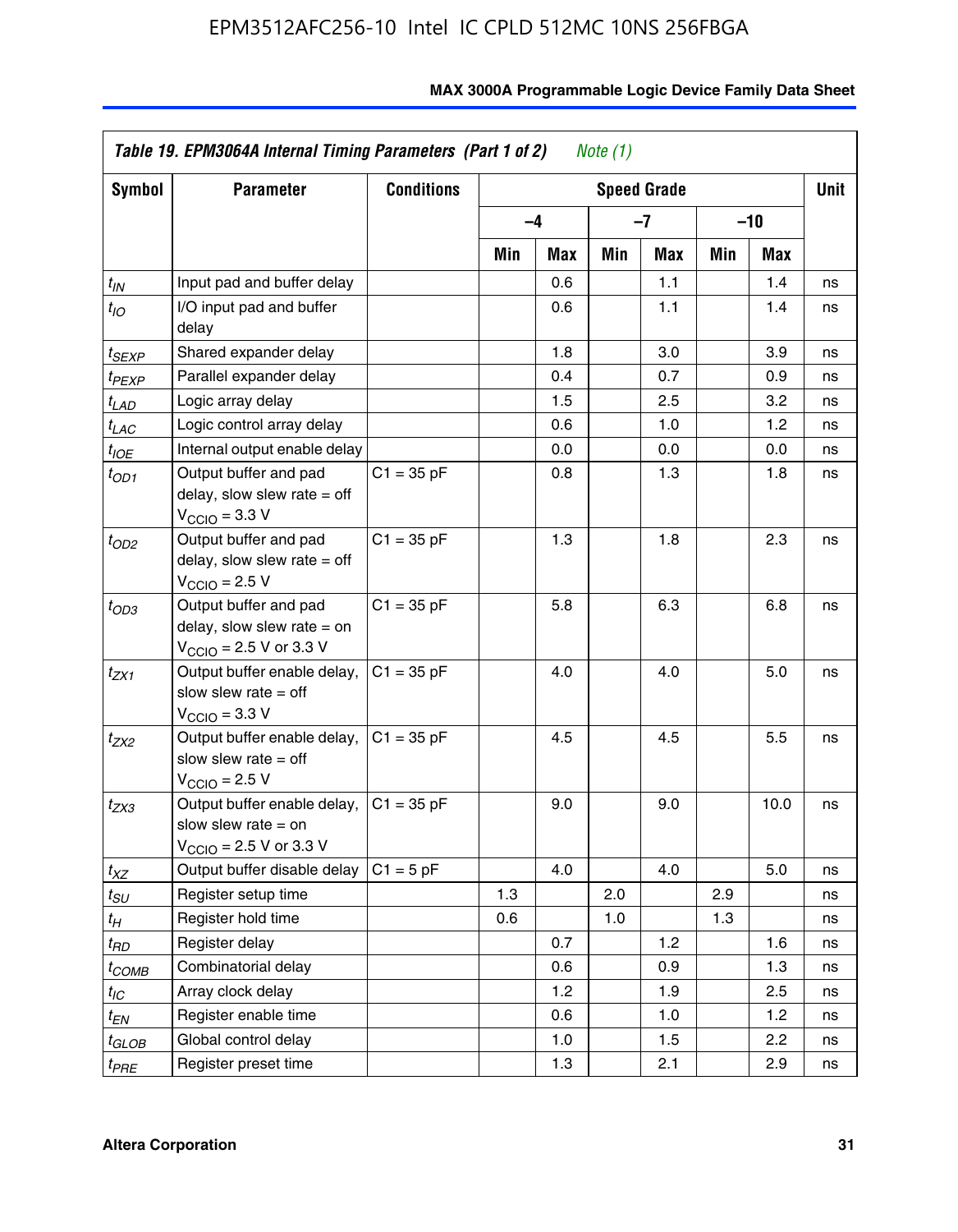| Table 19. EPM3064A Internal Timing Parameters (Part 2 of 2)<br>Note $(1)$ |                     |                   |     |                                   |     |            |     |            |    |  |  |
|---------------------------------------------------------------------------|---------------------|-------------------|-----|-----------------------------------|-----|------------|-----|------------|----|--|--|
| Symbol                                                                    | <b>Parameter</b>    | <b>Conditions</b> |     | <b>Unit</b><br><b>Speed Grade</b> |     |            |     |            |    |  |  |
|                                                                           |                     |                   |     | $-10$<br>-4<br>-7                 |     |            |     |            |    |  |  |
|                                                                           |                     |                   | Min | <b>Max</b>                        | Min | <b>Max</b> | Min | <b>Max</b> |    |  |  |
| $t_{CLR}$                                                                 | Register clear time |                   |     | 1.3                               |     | 2.1        |     | 2.9        | ns |  |  |
| $t_{PIA}$                                                                 | PIA delay           | (2)               |     | 1.0                               |     | 1.7        |     | 2.3        | ns |  |  |
| $t_{LPA}$                                                                 | Low-power adder     | (5)               |     | 3.5                               |     | 4.0        |     | 5.0        | ns |  |  |

| Symbol                  | <b>Parameter</b>                            | <b>Conditions</b>   |       |            | <b>Speed Grade</b> |            |       |            | <b>Unit</b> |
|-------------------------|---------------------------------------------|---------------------|-------|------------|--------------------|------------|-------|------------|-------------|
|                         |                                             |                     | $-5$  |            | $-7$               |            | $-10$ |            |             |
|                         |                                             |                     | Min   | <b>Max</b> | Min                | <b>Max</b> | Min   | <b>Max</b> |             |
| $t_{PD1}$               | Input to non-<br>registered output          | $C1 = 35 pF$<br>(2) |       | 5.0        |                    | 7.5        |       | 10         | ns          |
| $t_{PD2}$               | I/O input to non-<br>registered output      | $C1 = 35 pF$<br>(2) |       | 5.0        |                    | 7.5        |       | 10         | ns          |
| $t_{\text{SU}}$         | Global clock setup<br>time                  | (2)                 | 3.3   |            | 4.9                |            | 6.6   |            | ns          |
| $t_H$                   | Global clock hold time                      | (2)                 | 0.0   |            | 0.0                |            | 0.0   |            | ns          |
| $t_{CO1}$               | Global clock to output<br>delay             | $C1 = 35 pF$        | 1.0   | 3.4        | 1.0                | 5.0        | 1.0   | 6.6        | ns          |
| $t_{CH}$                | Global clock high time                      |                     | 2.0   |            | 3.0                |            | 4.0   |            | ns          |
| $t_{CL}$                | Global clock low time                       |                     | 2.0   |            | 3.0                |            | 4.0   |            | ns          |
| $t_{\mathsf{ASU}}$      | Array clock setup time                      | (2)                 | 1.8   |            | 2.8                |            | 3.8   |            | ns          |
| t <sub>АН</sub>         | Array clock hold time                       | (2)                 | 0.2   |            | 0.3                |            | 0.4   |            | ns          |
| $t_{ACO1}$              | Array clock to output<br>delay              | $C1 = 35 pF$<br>(2) | 1.0   | 4.9        | 1.0                | 7.1        | 1.0   | 9.4        | ns          |
| $t_{ACH}$               | Array clock high time                       |                     | 2.0   |            | 3.0                |            | 4.0   |            | ns          |
| t <sub>ACL</sub>        | Array clock low time                        |                     | 2.0   |            | 3.0                |            | 4.0   |            | ns          |
| t <sub>CPPW</sub>       | Minimum pulse width<br>for clear and preset | (3)                 | 2.0   |            | 3.0                |            | 4.0   |            | ns          |
| $t_{CNT}$               | Minimum global clock<br>period              | (2)                 |       | 5.2        |                    | 7.7        |       | 10.2       | ns          |
| f <sub>CNT</sub>        | Maximum internal<br>global clock frequency  | (2), (4)            | 192.3 |            | 129.9              |            | 98.0  |            | <b>MHz</b>  |
| <b>t<sub>ACNT</sub></b> | Minimum array clock<br>period               | (2)                 |       | 5.2        |                    | 7.7        |       | 10.2       | ns          |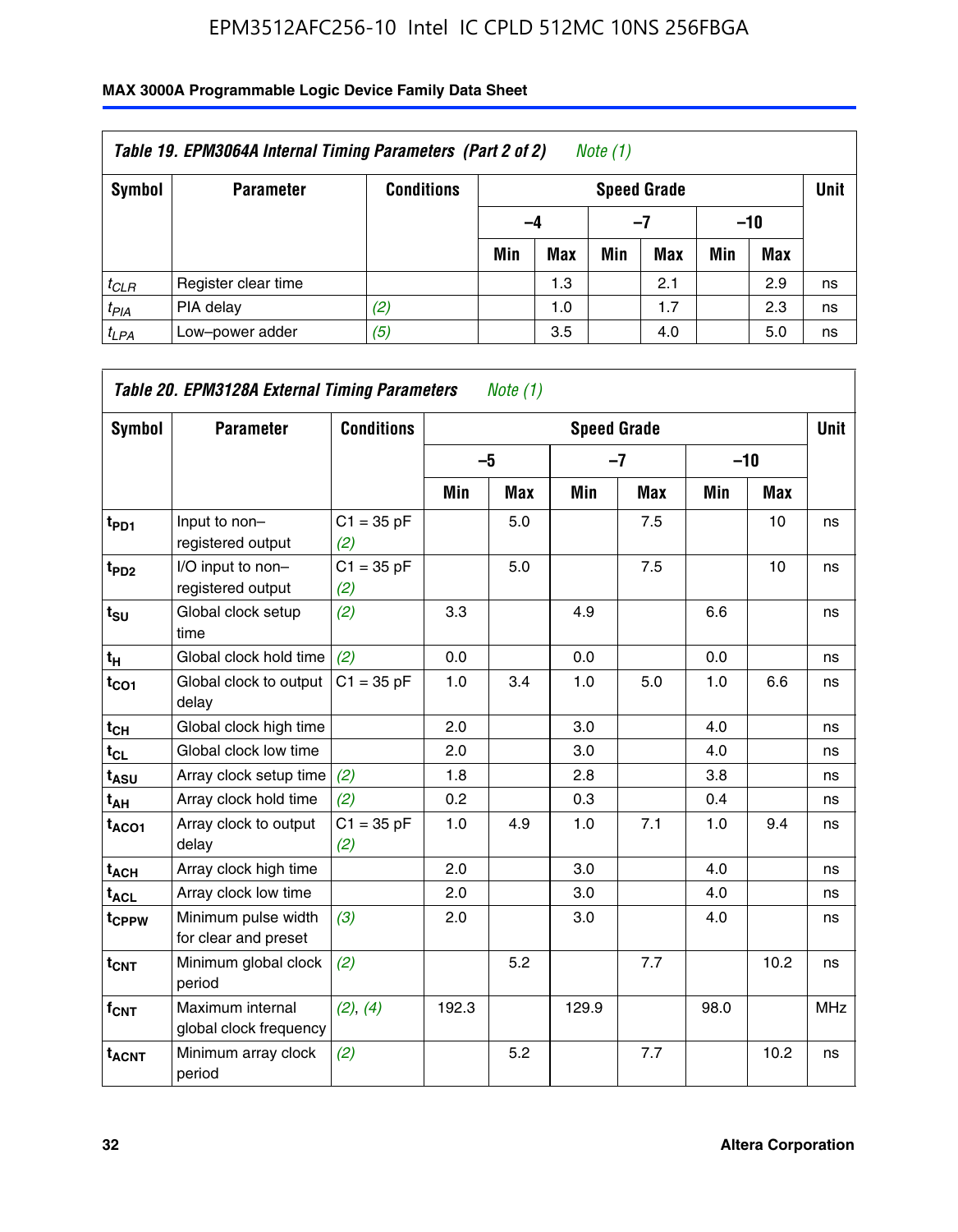| Table 20. EPM3128A External Timing Parameters<br>Note $(1)$ |                                           |                   |       |            |                    |     |       |     |             |
|-------------------------------------------------------------|-------------------------------------------|-------------------|-------|------------|--------------------|-----|-------|-----|-------------|
| Symbol                                                      | <b>Parameter</b>                          | <b>Conditions</b> |       |            | <b>Speed Grade</b> |     |       |     | <b>Unit</b> |
|                                                             |                                           |                   | -5    |            | -7                 |     | $-10$ |     |             |
|                                                             |                                           |                   | Min   | <b>Max</b> | Min                | Max | Min   | Max |             |
| <b>fACNT</b>                                                | Maximum internal<br>array clock frequency | (2), (4)          | 192.3 |            | 129.9              |     | 98.0  |     | <b>MHz</b>  |

| Symbol             | <b>Parameter</b>                                                                                             | <b>Conditions</b> |     |            |     | <b>Speed Grade</b> |     |       | <b>Unit</b> |
|--------------------|--------------------------------------------------------------------------------------------------------------|-------------------|-----|------------|-----|--------------------|-----|-------|-------------|
|                    |                                                                                                              |                   |     | $-5$       |     | $-7$               |     | $-10$ |             |
|                    |                                                                                                              |                   | Min | <b>Max</b> | Min | <b>Max</b>         | Min | Max   |             |
| $t_{\mathit{IN}}$  | Input pad and buffer delay                                                                                   |                   |     | 0.7        |     | 1.0                |     | 1.4   | ns          |
| $t_{IO}$           | I/O input pad and buffer<br>delay                                                                            |                   |     | 0.7        |     | 1.0                |     | 1.4   | ns          |
| t <sub>SEXP</sub>  | Shared expander delay                                                                                        |                   |     | 2.0        |     | 2.9                |     | 3.8   | ns          |
| t <sub>PEXP</sub>  | Parallel expander delay                                                                                      |                   |     | 0.4        |     | 0.7                |     | 0.9   | ns          |
| $t_{LAD}$          | Logic array delay                                                                                            |                   |     | 1.6        |     | 2.4                |     | 3.1   | ns          |
| t <sub>LAC</sub>   | Logic control array delay                                                                                    |                   |     | 0.7        |     | 1.0                |     | 1.3   | ns          |
| $t_{\textit{IOE}}$ | Internal output enable delay                                                                                 |                   |     | 0.0        |     | 0.0                |     | 0.0   | ns          |
| $t_{OD1}$          | Output buffer and pad<br>delay, slow slew rate $=$ off<br>$V_{\text{CCIO}} = 3.3 \text{ V}$                  | $C1 = 35 pF$      |     | 0.8        |     | 1.2                |     | 1.6   | ns          |
| $t_{OD2}$          | Output buffer and pad<br>delay, slow slew rate $=$ off<br>$VCCIO = 2.5 V$                                    | $C1 = 35 pF$      |     | 1.3        |     | 1.7                |     | 2.1   | ns          |
| $t_{OD3}$          | Output buffer and pad<br>delay, slow slew rate $=$ on<br>$V_{\text{CCIO}} = 2.5 \text{ V or } 3.3 \text{ V}$ | $C1 = 35 pF$      |     | 5.8        |     | 6.2                |     | 6.6   | ns          |
| t <sub>ZX1</sub>   | Output buffer enable delay,<br>slow slew rate $=$ off<br>$V_{\text{CCIO}} = 3.3 V$                           | $C1 = 35 pF$      |     | 4.0        |     | 4.0                |     | 5.0   | ns          |
| t <sub>ZX2</sub>   | Output buffer enable delay,<br>slow slew rate $=$ off<br>$VCCIO = 2.5 V$                                     | $C1 = 35 pF$      |     | 4.5        |     | 4.5                |     | 5.5   | ns          |
| t <sub>ZX3</sub>   | Output buffer enable delay,<br>slow slew rate $=$ on<br>$V_{\text{CCIO}} = 2.5 \text{ V or } 3.3 \text{ V}$  | $C1 = 35 pF$      |     | 9.0        |     | 9.0                |     | 10.0  | ns          |
| $t_{XZ}$           | Output buffer disable delay                                                                                  | $C1 = 5$ pF       |     | 4.0        |     | 4.0                |     | 5.0   | ns          |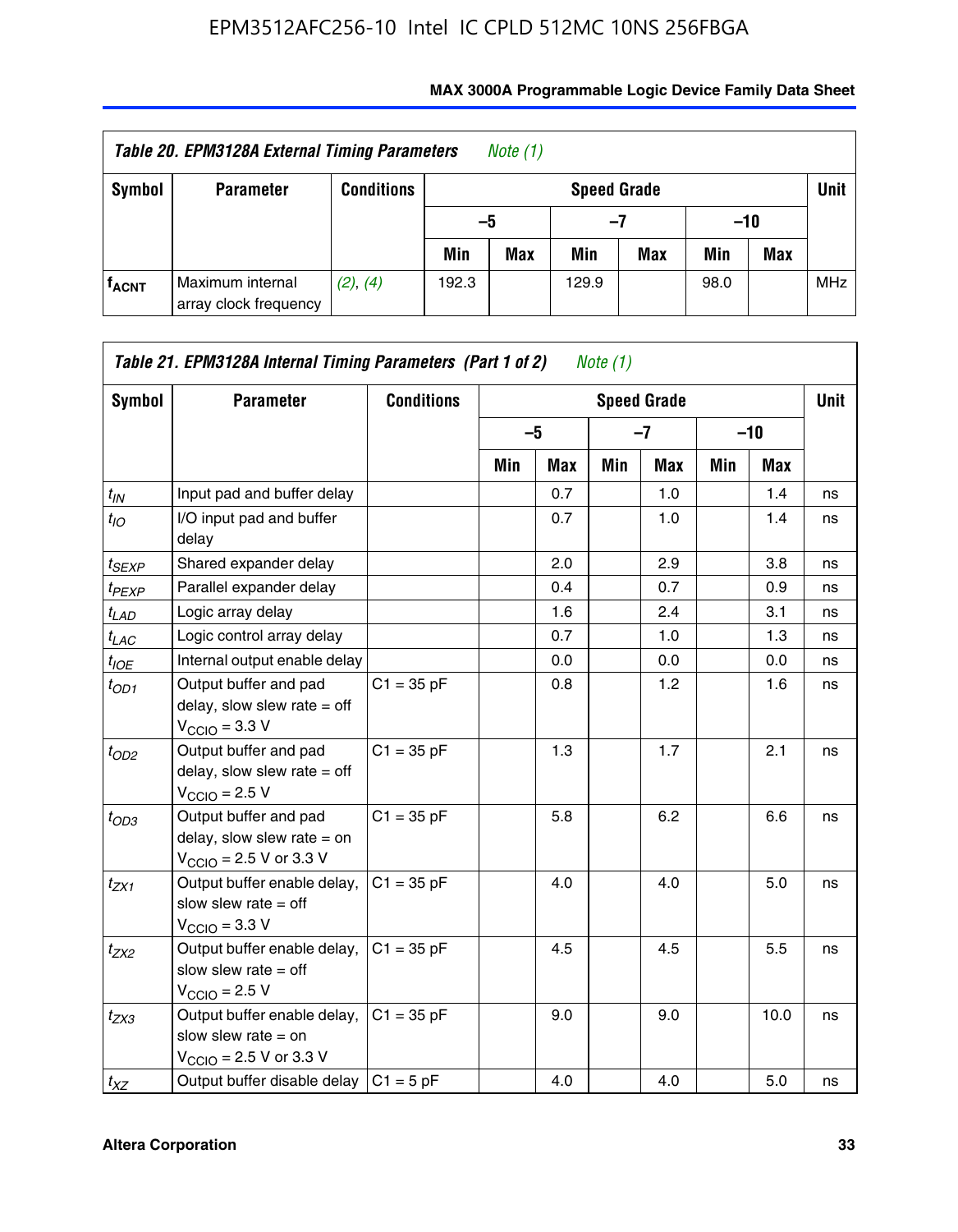|                   | Table 21. EPM3128A Internal Timing Parameters (Part 2 of 2)<br>Note (1) |                   |     |            |     |                    |     |       |             |  |  |
|-------------------|-------------------------------------------------------------------------|-------------------|-----|------------|-----|--------------------|-----|-------|-------------|--|--|
| Symbol            | <b>Parameter</b>                                                        | <b>Conditions</b> |     |            |     | <b>Speed Grade</b> |     |       | <b>Unit</b> |  |  |
|                   |                                                                         |                   |     | -5         |     | -7                 |     | $-10$ |             |  |  |
|                   |                                                                         |                   | Min | <b>Max</b> | Min | Max                | Min | Max   |             |  |  |
| $t_{SU}$          | Register setup time                                                     |                   | 1.4 |            | 2.1 |                    | 2.9 |       | ns          |  |  |
| $t_H$             | Register hold time                                                      |                   | 0.6 |            | 1.0 |                    | 1.3 |       | ns          |  |  |
| $t_{RD}$          | Register delay                                                          |                   |     | 0.8        |     | 1.2                |     | 1.6   | ns          |  |  |
| t <sub>COMB</sub> | Combinatorial delay                                                     |                   |     | 0.5        |     | 0.9                |     | 1.3   | ns          |  |  |
| $t_{IC}$          | Array clock delay                                                       |                   |     | 1.2        |     | 1.7                |     | 2.2   | ns          |  |  |
| t <sub>EN</sub>   | Register enable time                                                    |                   |     | 0.7        |     | 1.0                |     | 1.3   | ns          |  |  |
| $t_{GLOB}$        | Global control delay                                                    |                   |     | 1.1        |     | 1.6                |     | 2.0   | ns          |  |  |
| $t_{PRE}$         | Register preset time                                                    |                   |     | 1.4        |     | 2.0                |     | 2.7   | ns          |  |  |
| $t_{CLR}$         | Register clear time                                                     |                   |     | 1.4        |     | 2.0                |     | 2.7   | ns          |  |  |
| t <sub>PIA</sub>  | PIA delay                                                               | (2)               |     | 1.4        |     | 2.0                |     | 2.6   | ns          |  |  |
| $t_{LPA}$         | Low-power adder                                                         | (5)               |     | 4.0        |     | 4.0                |     | 5.0   | ns          |  |  |

| Table 22. EPM3256A External Timing Parameters<br>Note $(1)$ |                                             |                    |     |                    |       |     |             |  |  |  |
|-------------------------------------------------------------|---------------------------------------------|--------------------|-----|--------------------|-------|-----|-------------|--|--|--|
| Symbol                                                      | <b>Parameter</b>                            | <b>Conditions</b>  |     | <b>Speed Grade</b> |       |     | <b>Unit</b> |  |  |  |
|                                                             |                                             |                    |     | $-7$               | $-10$ |     |             |  |  |  |
|                                                             |                                             |                    | Min | Max                | Min   | Max |             |  |  |  |
| $t_{PD1}$                                                   | Input to non-registered<br>output           | $C1 = 35$ pF $(2)$ |     | 7.5                |       | 10  | ns          |  |  |  |
| t <sub>PD2</sub>                                            | I/O input to non-registered<br>output       | $C1 = 35$ pF $(2)$ |     | 7.5                |       | 10  | ns          |  |  |  |
| $t_{s\underline{u}}$                                        | Global clock setup time                     | (2)                | 5.2 |                    | 6.9   |     | ns          |  |  |  |
| $t_H$                                                       | Global clock hold time                      | (2)                | 0.0 |                    | 0.0   |     | ns          |  |  |  |
| $t_{CO1}$                                                   | Global clock to output<br>delay             | $C1 = 35 pF$       | 1.0 | 4.8                | 1.0   | 6.4 | ns          |  |  |  |
| $t_{CH}$                                                    | Global clock high time                      |                    | 3.0 |                    | 4.0   |     | ns          |  |  |  |
| $t_{CL}$                                                    | Global clock low time                       |                    | 3.0 |                    | 4.0   |     | ns          |  |  |  |
| t <sub>ASU</sub>                                            | Array clock setup time                      | (2)                | 2.7 |                    | 3.6   |     | ns          |  |  |  |
| $t_{AH}$                                                    | Array clock hold time                       | (2)                | 0.3 |                    | 0.5   |     | ns          |  |  |  |
| t <sub>ACO1</sub>                                           | Array clock to output delay                 | $C1 = 35$ pF $(2)$ | 1.0 | 7.3                | 1.0   | 9.7 | ns          |  |  |  |
| $t_{\sf ACH}$                                               | Array clock high time                       |                    | 3.0 |                    | 4.0   |     | ns          |  |  |  |
| $t_{\text{ACL}}$                                            | Array clock low time                        |                    | 3.0 |                    | 4.0   |     | ns          |  |  |  |
| t <sub>CPPW</sub>                                           | Minimum pulse width for<br>clear and preset | (3)                | 3.0 |                    | 4.0   |     | ns          |  |  |  |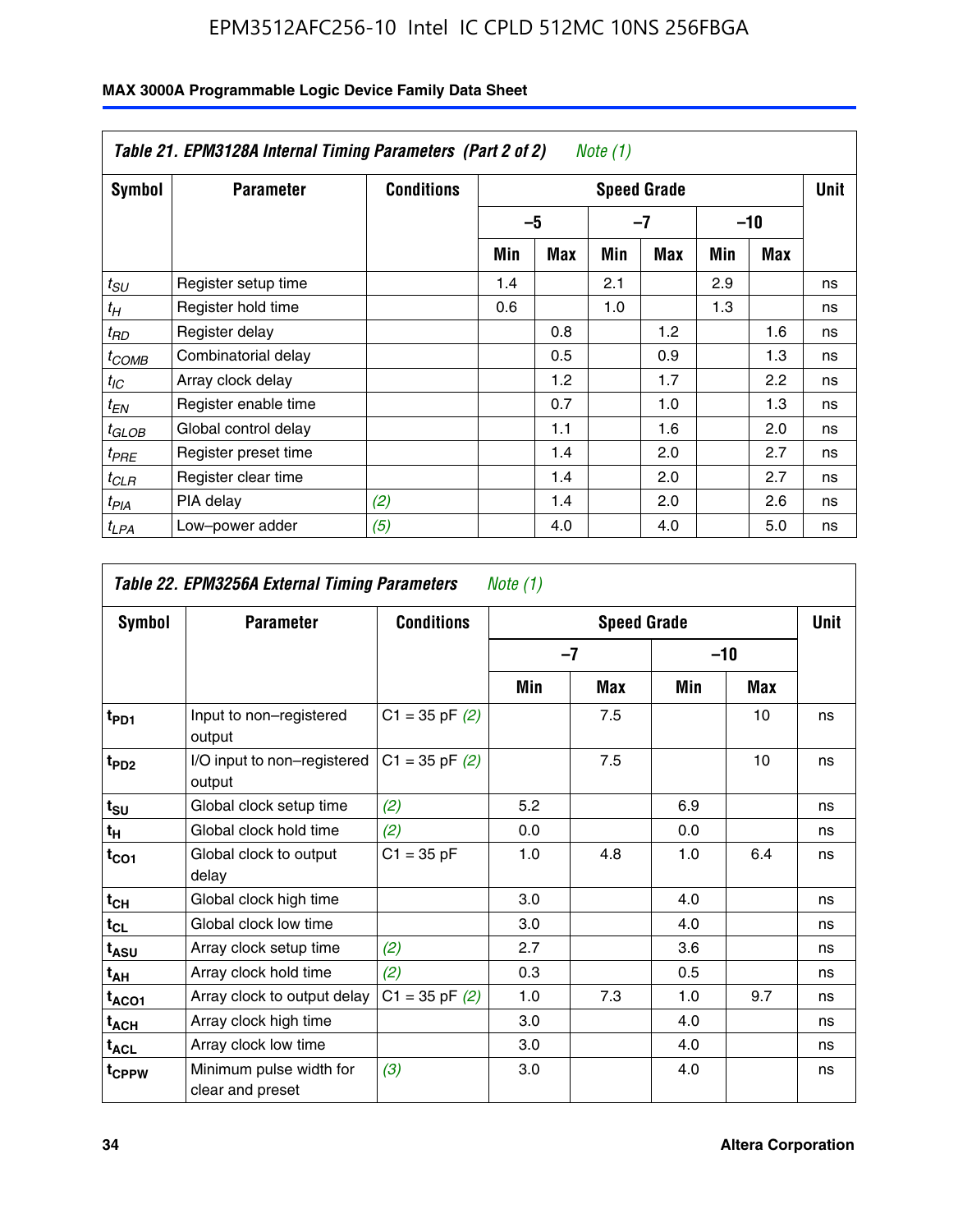| Table 22. EPM3256A External Timing Parameters<br>Note (1) |                                            |                   |               |     |      |      |            |  |  |  |
|-----------------------------------------------------------|--------------------------------------------|-------------------|---------------|-----|------|------|------------|--|--|--|
| <b>Symbol</b>                                             | <b>Parameter</b>                           | <b>Conditions</b> |               |     | Unit |      |            |  |  |  |
|                                                           |                                            |                   | $-7$<br>$-10$ |     |      |      |            |  |  |  |
|                                                           |                                            |                   | Min           | Max | Min  | Max  |            |  |  |  |
| $t_{CNT}$                                                 | Minimum global clock<br>period             | (2)               |               | 7.9 |      | 10.5 | ns         |  |  |  |
| f <sub>CNT</sub>                                          | Maximum internal global<br>clock frequency | (2), (4)          | 126.6         |     | 95.2 |      | <b>MHz</b> |  |  |  |
| <b>t<sub>ACNT</sub></b>                                   | Minimum array clock<br>period              | (2)               |               | 7.9 |      | 10.5 | ns         |  |  |  |
| <b>fACNT</b>                                              | Maximum internal array<br>clock frequency  | (2), (4)          | 126.6         |     | 95.2 |      | <b>MHz</b> |  |  |  |

| Table 23. EPM3256A Internal Timing Parameters (Part 1 of 2)<br>Note $(1)$ |                                                                                                              |                   |     |            |                    |       |             |  |  |
|---------------------------------------------------------------------------|--------------------------------------------------------------------------------------------------------------|-------------------|-----|------------|--------------------|-------|-------------|--|--|
| Symbol                                                                    | <b>Parameter</b>                                                                                             | <b>Conditions</b> |     |            | <b>Speed Grade</b> |       | <b>Unit</b> |  |  |
|                                                                           |                                                                                                              |                   |     | $-7$       |                    | $-10$ |             |  |  |
|                                                                           |                                                                                                              |                   | Min | <b>Max</b> | Min                | Max   |             |  |  |
| $t_{IN}$                                                                  | Input pad and buffer delay                                                                                   |                   |     | 0.9        |                    | 1.2   | ns          |  |  |
| $t_{IO}$                                                                  | I/O input pad and buffer delay                                                                               |                   |     | 0.9        |                    | 1.2   | ns          |  |  |
| $t_{SEXP}$                                                                | Shared expander delay                                                                                        |                   |     | 2.8        |                    | 3.7   | ns          |  |  |
| $t_{PEXP}$                                                                | Parallel expander delay                                                                                      |                   |     | 0.5        |                    | 0.6   | ns          |  |  |
| $t_{LAD}$                                                                 | Logic array delay                                                                                            |                   |     | 2.2        |                    | 2.8   | ns          |  |  |
| $t_{LAC}$                                                                 | Logic control array delay                                                                                    |                   |     | 1.0        |                    | 1.3   | ns          |  |  |
| $t_{IOE}$                                                                 | Internal output enable delay                                                                                 |                   |     | 0.0        |                    | 0.0   | ns          |  |  |
| $t_{OD1}$                                                                 | Output buffer and pad delay,<br>slow slew rate $=$ off<br>$V_{\text{CCIO}} = 3.3 V$                          | $C1 = 35 pF$      |     | 1.2        |                    | 1.6   | ns          |  |  |
| $t_{OD2}$                                                                 | Output buffer and pad delay,<br>slow slew rate $=$ off<br>$V_{\text{CCIO}}$ = 2.5 V                          | $C1 = 35 pF$      |     | 1.7        |                    | 2.1   | ns          |  |  |
| $t_{OD3}$                                                                 | Output buffer and pad delay,<br>slow slew rate $=$ on<br>$V_{\text{CCIO}} = 2.5 \text{ V or } 3.3 \text{ V}$ | $C1 = 35 pF$      |     | 6.2        |                    | 6.6   | ns          |  |  |
| $t_{ZX1}$                                                                 | Output buffer enable delay, slow<br>slew rate = off $V_{\text{CCIO}} = 3.3 V$                                | $C1 = 35 pF$      |     | 4.0        |                    | 5.0   | ns          |  |  |
| $t_{ZX2}$                                                                 | Output buffer enable delay, slow<br>slew rate = off $V_{\text{CCIO}} = 2.5 V$                                | $C1 = 35 pF$      |     | 4.5        |                    | 5.5   | ns          |  |  |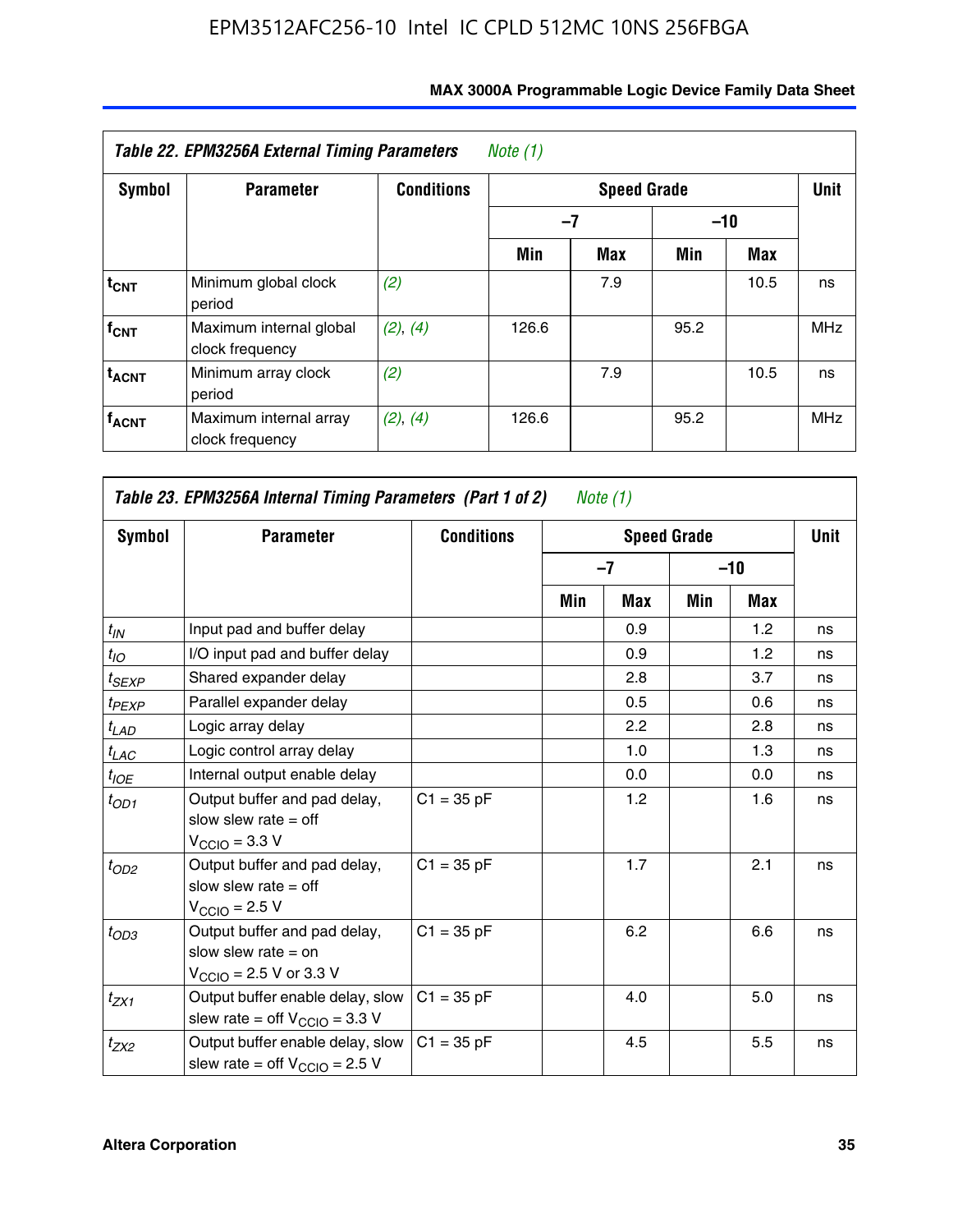|               | Table 23. EPM3256A Internal Timing Parameters (Part 2 of 2)<br>Note (1)                                     |                   |     |                    |     |            |    |  |  |  |  |
|---------------|-------------------------------------------------------------------------------------------------------------|-------------------|-----|--------------------|-----|------------|----|--|--|--|--|
| <b>Symbol</b> | <b>Parameter</b>                                                                                            | <b>Conditions</b> |     | <b>Speed Grade</b> |     |            |    |  |  |  |  |
|               |                                                                                                             |                   |     | $-7$               |     | $-10$      |    |  |  |  |  |
|               |                                                                                                             |                   | Min | Max                | Min | <b>Max</b> |    |  |  |  |  |
| $t_{ZX3}$     | Output buffer enable delay, slow<br>slew rate $=$ on<br>$V_{\text{CCIO}} = 2.5 \text{ V or } 3.3 \text{ V}$ | $C1 = 35 pF$      |     | 9.0                |     | 10.0       | ns |  |  |  |  |
| $t_{XZ}$      | Output buffer disable delay                                                                                 | $C1 = 5 pF$       |     | 4.0                |     | 5.0        | ns |  |  |  |  |
| $t_{SU}$      | Register setup time                                                                                         |                   | 2.1 |                    | 2.9 |            | ns |  |  |  |  |
| $t_H$         | Register hold time                                                                                          |                   | 0.9 |                    | 1.2 |            | ns |  |  |  |  |
| $t_{RD}$      | Register delay                                                                                              |                   |     | 1.2                |     | 1.6        | ns |  |  |  |  |
| $t_{COMB}$    | Combinatorial delay                                                                                         |                   |     | 0.8                |     | 1.2        | ns |  |  |  |  |
| $t_{IC}$      | Array clock delay                                                                                           |                   |     | 1.6                |     | 2.1        | ns |  |  |  |  |
| $t_{EN}$      | Register enable time                                                                                        |                   |     | 1.0                |     | 1.3        | ns |  |  |  |  |
| $t_{GLOB}$    | Global control delay                                                                                        |                   |     | 1.5                |     | 2.0        | ns |  |  |  |  |
| $t_{PRE}$     | Register preset time                                                                                        |                   |     | 2.3                |     | 3.0        | ns |  |  |  |  |
| $t_{CLR}$     | Register clear time                                                                                         |                   |     | 2.3                |     | 3.0        | ns |  |  |  |  |
| $t_{PIA}$     | PIA delay                                                                                                   | (2)               |     | 2.4                |     | 3.2        | ns |  |  |  |  |
| $t_{LPA}$     | Low-power adder                                                                                             | (5)               |     | 4.0                |     | 5.0        | ns |  |  |  |  |

| Table 24. EPM3512A External Timing Parameters<br>Note (1) |                                          |                    |                    |     |       |      |    |
|-----------------------------------------------------------|------------------------------------------|--------------------|--------------------|-----|-------|------|----|
| Symbol                                                    | <b>Parameter</b>                         | <b>Conditions</b>  | <b>Speed Grade</b> |     |       | Unit |    |
|                                                           |                                          |                    | -7                 |     | $-10$ |      |    |
|                                                           |                                          |                    | Min                | Max | Min   | Max  |    |
| t <sub>PD1</sub>                                          | Input to non-registered output           | $C1 = 35$ pF $(2)$ |                    | 7.5 |       | 10.0 | ns |
| $t_{PD2}$                                                 | I/O input to non-registered<br>output    | $C1 = 35 pF(2)$    |                    | 7.5 |       | 10.0 | ns |
| $t_{\text{SU}}$                                           | Global clock setup time                  | (2)                | 5.6                |     | 7.6   |      | ns |
| $t_H$                                                     | Global clock hold time                   | (2)                | 0.0                |     | 0.0   |      | ns |
| t <sub>FSU</sub>                                          | Global clock setup time of fast<br>input |                    | 3.0                |     | 3.0   |      | ns |
| t <sub>FH</sub>                                           | Global clock hold time of fast<br>input  |                    | 0.0                |     | 0.0   |      | ns |
| $t_{CO1}$                                                 | Global clock to output delay             | $C1 = 35 pF$       | 1.0                | 4.7 | 1.0   | 6.3  | ns |
| $t_{CH}$                                                  | Global clock high time                   |                    | 3.0                |     | 4.0   |      | ns |
| $t_{CL}$                                                  | Global clock low time                    |                    | 3.0                |     | 4.0   |      | ns |
| t <sub>ASU</sub>                                          | Array clock setup time                   | (2)                | 2.5                |     | 3.5   |      | ns |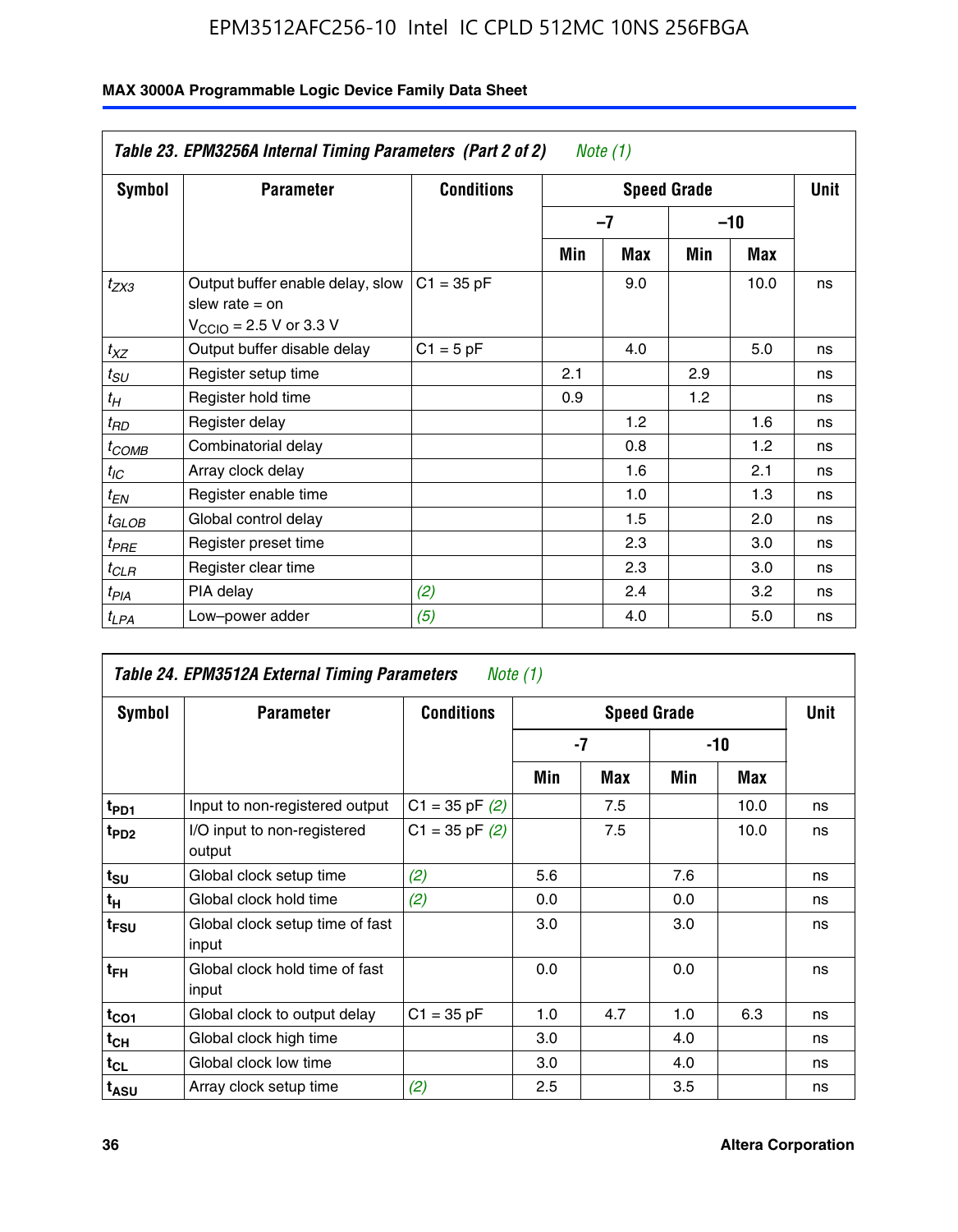| Table 24. EPM3512A External Timing Parameters<br>Note $(1)$ |                                             |                    |                    |     |       |      |            |
|-------------------------------------------------------------|---------------------------------------------|--------------------|--------------------|-----|-------|------|------------|
| Symbol                                                      | <b>Parameter</b>                            | <b>Conditions</b>  | <b>Speed Grade</b> |     |       |      | Unit       |
|                                                             |                                             |                    | -7                 |     | $-10$ |      |            |
|                                                             |                                             |                    | Min                | Max | Min   | Max  |            |
| t <sub>АН</sub>                                             | Array clock hold time                       | (2)                | 0.2                |     | 0.3   |      | ns         |
| t <sub>ACO1</sub>                                           | Array clock to output delay                 | $C1 = 35$ pF $(2)$ | 1.0                | 7.8 | 1.0   | 10.4 | ns         |
| $t_{\sf ACH}$                                               | Array clock high time                       |                    | 3.0                |     | 4.0   |      | ns         |
| $t_{\sf ACL}$                                               | Array clock low time                        |                    | 3.0                |     | 4.0   |      | ns         |
| t <sub>CPPW</sub>                                           | Minimum pulse width for clear<br>and preset | (3)                | 3.0                |     | 4.0   |      | ns         |
| $t_{\text{CNT}}$                                            | Minimum global clock period                 | (2)                |                    | 8.6 |       | 11.5 | ns         |
| $f_{CNT}$                                                   | Maximum internal global clock<br>frequency  | (2), (4)           | 116.3              |     | 87.0  |      | <b>MHz</b> |
| <sup>t</sup> acnt                                           | Minimum array clock period                  | (2)                |                    | 8.6 |       | 11.5 | ns         |
| <sup>T</sup> ACNT                                           | Maximum internal array clock<br>frequency   | (2), (4)           | 116.3              |     | 87.0  |      | <b>MHz</b> |

| Symbol            | <b>Parameter</b>                                                                    | <b>Conditions</b> |     | Unit          |     |     |    |
|-------------------|-------------------------------------------------------------------------------------|-------------------|-----|---------------|-----|-----|----|
|                   |                                                                                     |                   | -7  |               | -10 |     |    |
|                   |                                                                                     |                   | Min | Max           | Min | Max |    |
| $t_{IN}$          | Input pad and buffer delay                                                          |                   |     | 0.7           |     | 0.9 | ns |
| $t_{IO}$          | I/O input pad and buffer delay                                                      |                   |     | 0.7           |     | 0.9 | ns |
| $t_{\sf FIN}$     | Fast input delay                                                                    |                   |     | 3.1           |     | 3.6 | ns |
| t <sub>SEXP</sub> | Shared expander delay                                                               |                   |     | 2.7           |     | 3.5 | ns |
| t <sub>PEXP</sub> | Parallel expander delay                                                             |                   |     | 0.4           |     | 0.5 | ns |
| $t_{LAD}$         | Logic array delay                                                                   |                   |     | $2.2^{\circ}$ |     | 2.8 | ns |
| $t_{LAC}$         | Logic control array delay                                                           |                   |     | 1.0           |     | 1.3 | ns |
| $t_{IOE}$         | Internal output enable delay                                                        |                   |     | 0.0           |     | 0.0 | ns |
| $t_{OD1}$         | Output buffer and pad delay,<br>slow slew rate $=$ off<br>$V_{\text{CCIO}} = 3.3 V$ | $C1 = 35 pF$      |     | 1.0           |     | 1.5 | ns |
| $t_{OD2}$         | Output buffer and pad delay,<br>slow slew rate $=$ off<br>$V_{\text{CCIO}} = 2.5 V$ | $C1 = 35 pF$      |     | 1.5           |     | 2.0 | ns |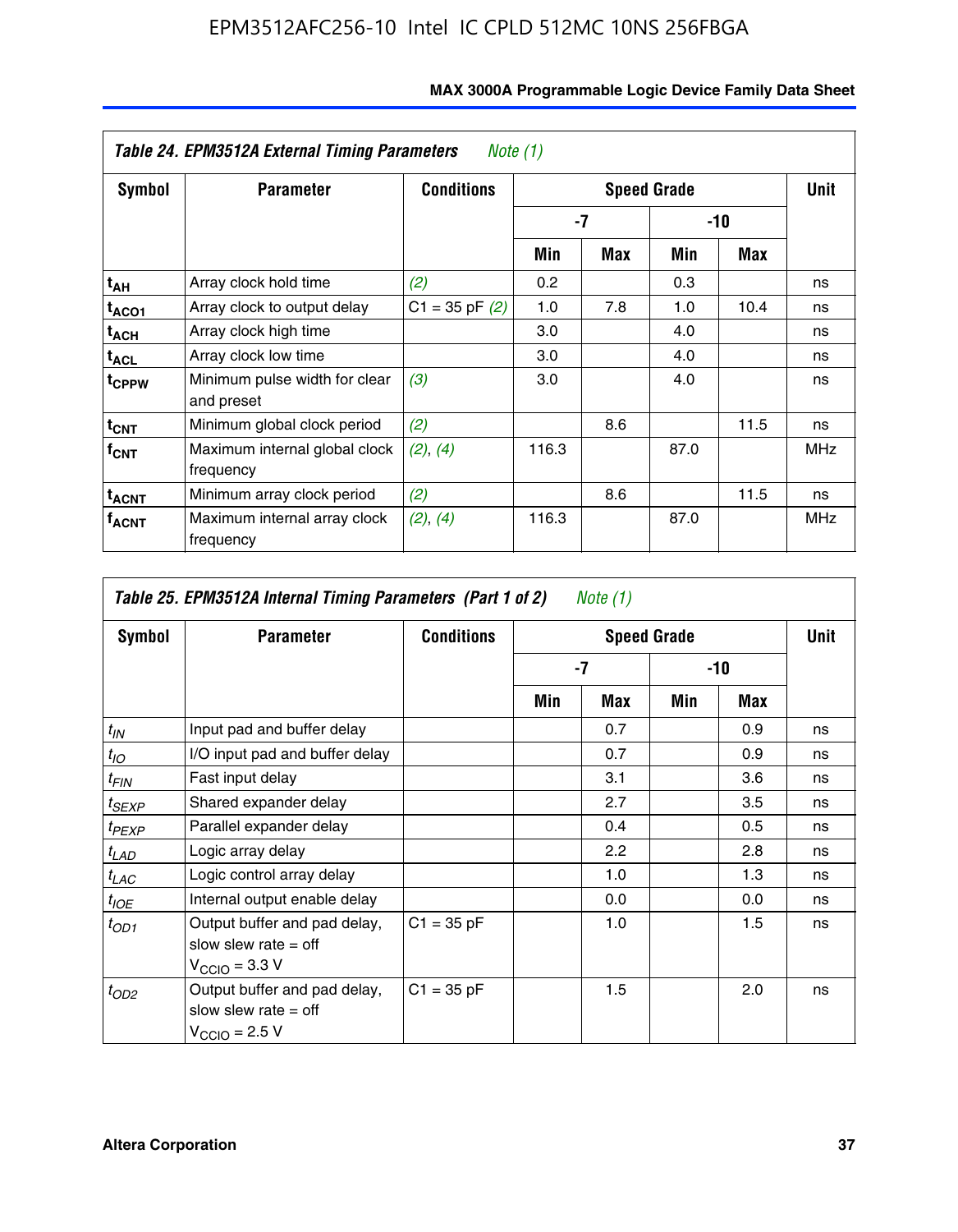#### **MAX 3000A Programmable Logic Device Family Data Sheet**

| Table 25. EPM3512A Internal Timing Parameters (Part 2 of 2)<br>Note $(1)$ |                                                                                                              |                   |      |             |       |      |    |
|---------------------------------------------------------------------------|--------------------------------------------------------------------------------------------------------------|-------------------|------|-------------|-------|------|----|
| Symbol                                                                    | <b>Parameter</b>                                                                                             | <b>Conditions</b> |      | <b>Unit</b> |       |      |    |
|                                                                           |                                                                                                              |                   | $-7$ |             | $-10$ |      |    |
|                                                                           |                                                                                                              |                   | Min  | <b>Max</b>  | Min   | Max  |    |
| $t_{OD3}$                                                                 | Output buffer and pad delay,<br>slow slew rate $=$ on<br>$V_{\text{CCIO}} = 2.5 \text{ V or } 3.3 \text{ V}$ | $C1 = 35 pF$      |      | 6.0         |       | 6.5  | ns |
| $t_{ZX1}$                                                                 | Output buffer enable delay,<br>slow slew rate $=$ off<br>$V_{\text{CCIO}} = 3.3 \text{ V}$                   | $C1 = 35 pF$      |      | 4.0         |       | 5.0  | ns |
| $t_{ZX2}$                                                                 | Output buffer enable delay,<br>slow slew rate $=$ off<br>$V_{\text{CCIO}} = 2.5 V$                           | $C1 = 35 pF$      |      | 4.5         |       | 5.5  | ns |
| t <sub>ZX3</sub>                                                          | Output buffer enable delay,<br>slow slew rate $=$ on<br>$V_{\text{CCIO}} = 3.3 V$                            | $C1 = 35 pF$      |      | 9.0         |       | 10.0 | ns |
| $t_{XZ}$                                                                  | Output buffer disable delay                                                                                  | $C1 = 5pF$        |      | 4.0         |       | 5.0  | ns |
| $t_{\scriptstyle SU}$                                                     | Register setup time                                                                                          |                   | 2.1  |             | 3.0   |      | ns |
| $t_{H}$                                                                   | Register hold time                                                                                           |                   | 0.6  |             | 0.8   |      | ns |
| $t_{\it FSU}$                                                             | Register setup time of fast input                                                                            |                   | 1.6  |             | 1.6   |      | ns |
| t <sub>FH</sub>                                                           | Register hold time of fast input                                                                             |                   | 1.4  |             | 1.4   |      | ns |
| $t_{BD}$                                                                  | Register delay                                                                                               |                   |      | 1.3         |       | 1.7  | ns |
| t <sub>COMB</sub>                                                         | Combinatorial delay                                                                                          |                   |      | 0.6         |       | 0.8  | ns |
| $t_{IC}$                                                                  | Array clock delay                                                                                            |                   |      | 1.8         |       | 2.3  | ns |
| $t_{EN}$                                                                  | Register enable time                                                                                         |                   |      | 1.0         |       | 1.3  | ns |
| t <sub>GLOB</sub>                                                         | Global control delay                                                                                         |                   |      | 1.7         |       | 2.2  | ns |
| t <sub>PRE</sub>                                                          | Register preset time                                                                                         |                   |      | 1.0         |       | 1.4  | ns |
| $t_{CLR}$                                                                 | Register clear time                                                                                          |                   |      | 1.0         |       | 1.4  | ns |
| t <sub>PIA</sub>                                                          | PIA delay                                                                                                    | (2)               |      | 3.0         |       | 4.0  | ns |
| $t_{LPA}$                                                                 | Low-power adder                                                                                              | (5)               |      | 4.5         |       | 5.0  | ns |

*Notes to tables:*

(1) These values are specified under the recommended operating conditions, as shown in Table 13 on page 23. See Figure 11 on page 27 for more information on switching waveforms.

(2) These values are specified for a PIA fan–out of one LAB (16 macrocells). For each additional LAB fan–out in these devices, add an additional 0.1 ns to the PIA timing value.

(3) This minimum pulse width for preset and clear applies for both global clear and array controls. The *tLPA* parameter must be added to this minimum width if the clear or reset signal incorporates the *tLAD* parameter into the signal path.

(4) These parameters are measured with a 16–bit loadable, enabled, up/down counter programmed into each LAB.

(5) The  $t_{LPA}$  parameter must be added to the  $t_{LAD}$ ,  $t_{LAC}$ ,  $t_{IC}$ ,  $t_{EN}$ ,  $t_{SEXP}$ ,  $t_{ACL}$ , and  $t_{CPPW}$  parameters for macrocells running in low–power mode.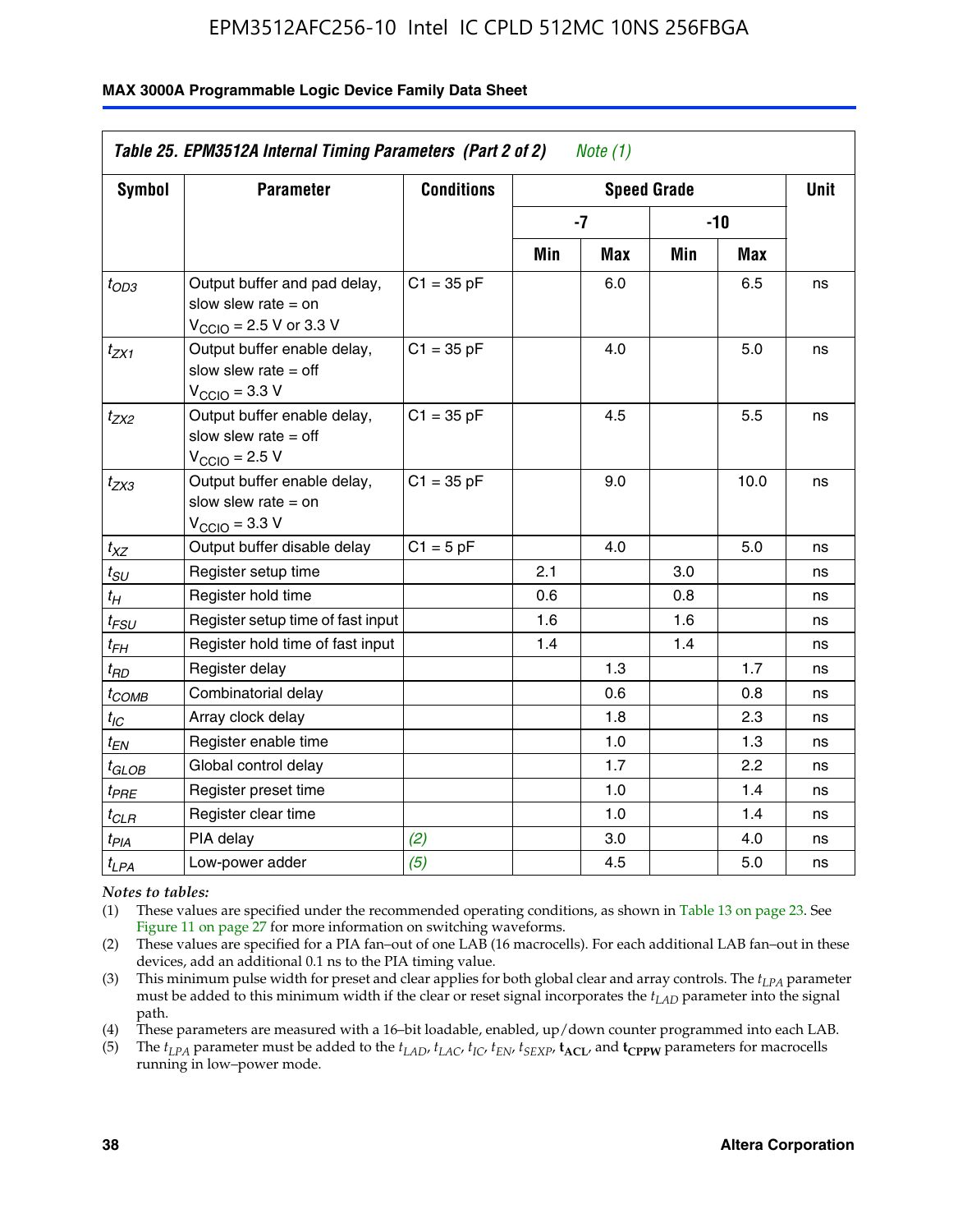|                      |                                                                                                                                                                                                                              |                                                                                                                                                                       |      |      | MAX 3000A Programmable Logic Device Family Data Sheet |  |  |  |
|----------------------|------------------------------------------------------------------------------------------------------------------------------------------------------------------------------------------------------------------------------|-----------------------------------------------------------------------------------------------------------------------------------------------------------------------|------|------|-------------------------------------------------------|--|--|--|
| Power<br>Consumption | Supply power (P) versus frequency $(f_{MAX}$ , in MHz) for MAX 3000A<br>devices is calculated with the following equation:                                                                                                   |                                                                                                                                                                       |      |      |                                                       |  |  |  |
|                      | $P = P_{INT} + P_{IO} = I_{CCINT} \times V_{CC} + P_{IO}$                                                                                                                                                                    |                                                                                                                                                                       |      |      |                                                       |  |  |  |
|                      | The P <sub>IO</sub> value, which depends on the device output load characteristics<br>and switching frequency, can be calculated using the guidelines given in<br>Application Note 74 (Evaluating Power for Altera Devices). |                                                                                                                                                                       |      |      |                                                       |  |  |  |
|                      |                                                                                                                                                                                                                              | The $I_{\text{CCINT}}$ value depends on the switching frequency and the application<br>logic. The I <sub>CCINT</sub> value is calculated with the following equation: |      |      |                                                       |  |  |  |
|                      | $I_{\text{CCINT}}$ =                                                                                                                                                                                                         |                                                                                                                                                                       |      |      |                                                       |  |  |  |
|                      |                                                                                                                                                                                                                              | $(A \times MC_{TON}) + [B \times (MC_{DEV} - MC_{TON})] + (C \times MC_{USED} \times f_{MAX} \times tog_{LC})$                                                        |      |      |                                                       |  |  |  |
|                      |                                                                                                                                                                                                                              | The parameters in the $I_{\text{CCINT}}$ equation are:                                                                                                                |      |      |                                                       |  |  |  |
|                      | MC <sub>TON</sub>                                                                                                                                                                                                            | $=$ Number of macrocells with the Turbo Bit <sup>TM</sup> option turned<br>on, as reported in the Quartus II or MAX+PLUS II Report<br>File (.rpt)                     |      |      |                                                       |  |  |  |
|                      |                                                                                                                                                                                                                              | = Number of macrocells in the device<br>$MC$ <sub>DEV</sub>                                                                                                           |      |      |                                                       |  |  |  |
|                      | $MC_{\rm{USED}}$                                                                                                                                                                                                             | = Total number of macrocells in the design, as reported in<br>the RPT File                                                                                            |      |      |                                                       |  |  |  |
|                      | $f_{MAX}$                                                                                                                                                                                                                    | = Highest clock frequency to the device                                                                                                                               |      |      |                                                       |  |  |  |
|                      | $\log_{LC}$                                                                                                                                                                                                                  | = Average percentage of logic cells toggling at each clock<br>(typically 12.5%)                                                                                       |      |      |                                                       |  |  |  |
|                      | A, B, C                                                                                                                                                                                                                      | $=$ Constants (shown in Table 26)                                                                                                                                     |      |      |                                                       |  |  |  |
|                      |                                                                                                                                                                                                                              | Table 26. MAX 3000A I <sub>CC</sub> Equation Constants                                                                                                                |      |      |                                                       |  |  |  |
|                      |                                                                                                                                                                                                                              | <b>Device</b>                                                                                                                                                         | A    | B    | C                                                     |  |  |  |
|                      | EPM3032A                                                                                                                                                                                                                     |                                                                                                                                                                       | 0.71 | 0.30 | 0.014                                                 |  |  |  |
|                      | EPM3064A                                                                                                                                                                                                                     |                                                                                                                                                                       | 0.71 | 0.30 | 0.014                                                 |  |  |  |
|                      | EPM3128A                                                                                                                                                                                                                     |                                                                                                                                                                       | 0.71 | 0.30 | 0.014                                                 |  |  |  |
|                      | <b>EPM3256A</b>                                                                                                                                                                                                              |                                                                                                                                                                       | 0.71 | 0.30 | 0.014                                                 |  |  |  |

The  $I_{\text{CCINT}}$  calculation provides an  $I_{\text{CC}}$  estimate based on typical conditions using a pattern of a 16–bit, loadable, enabled, up/down counter in each LAB with no output load. Actual  $I_{CC}$  should be verified during operation because this measurement is sensitive to the actual pattern in the device and the environmental operating conditions.

EPM3512A 0.71 0.30 0.014

Figures 12 and 13 show the typical supply current versus frequency for MAX 3000A devices.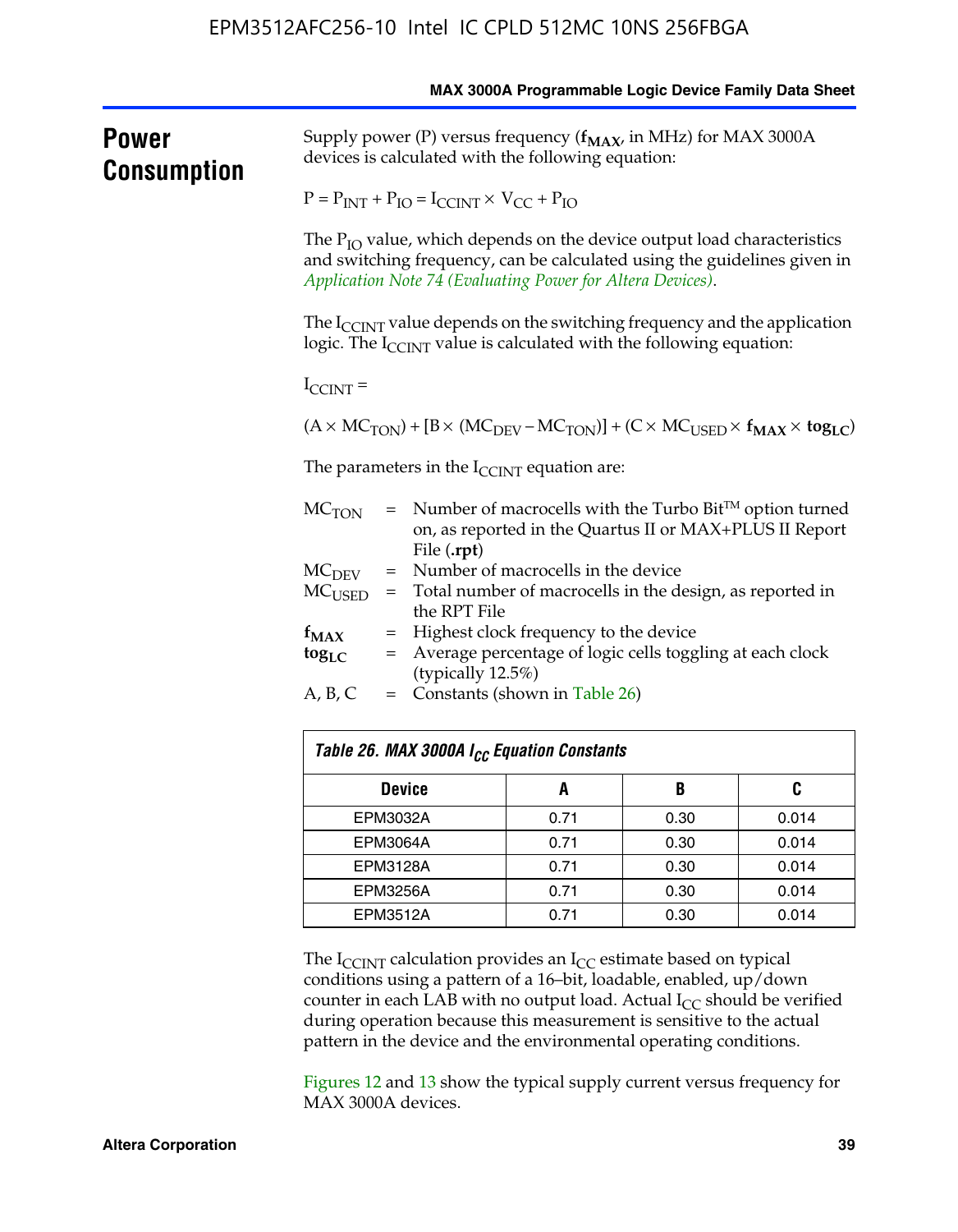



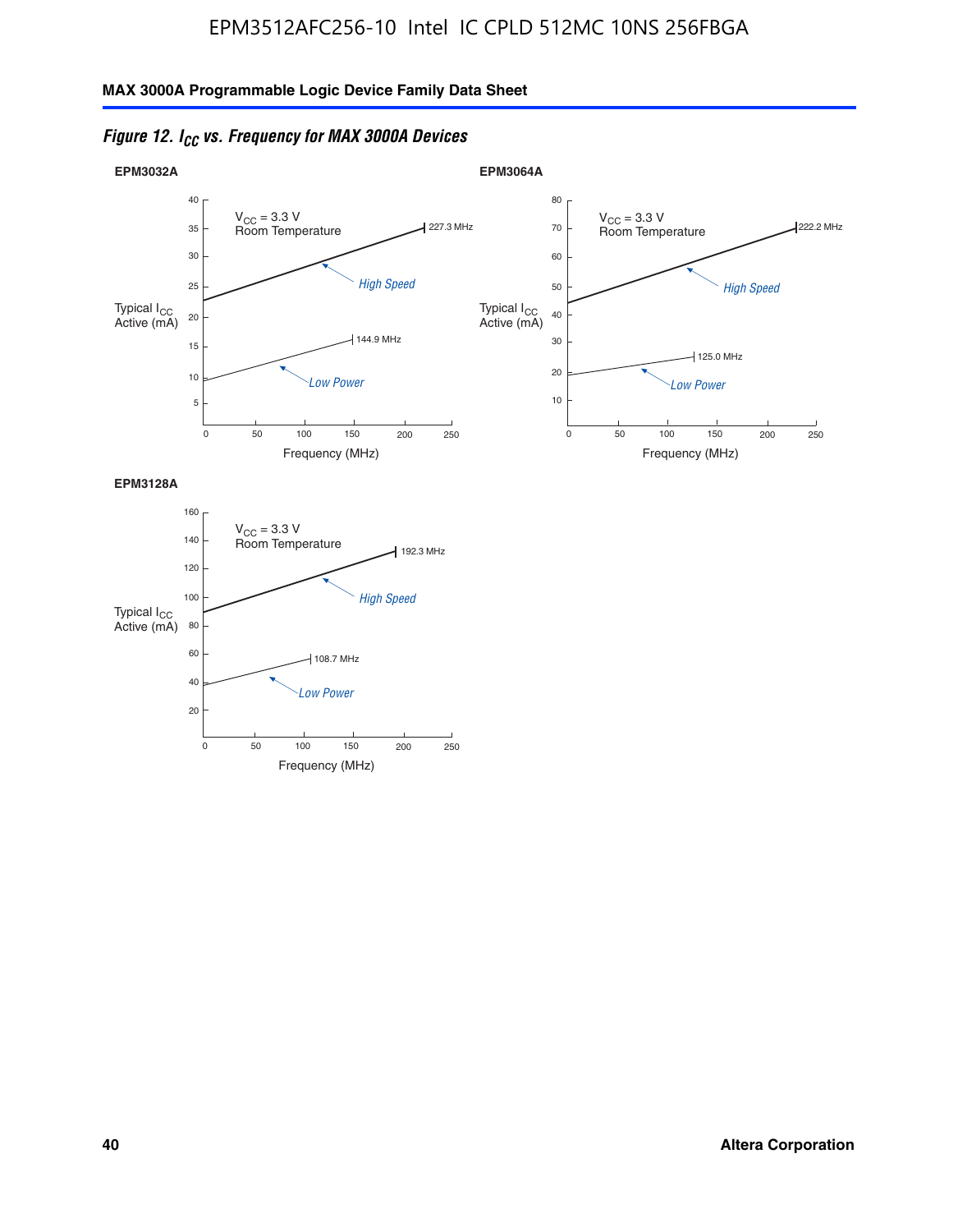

*Figure 13. ICC vs. Frequency for MAX 3000A Devices*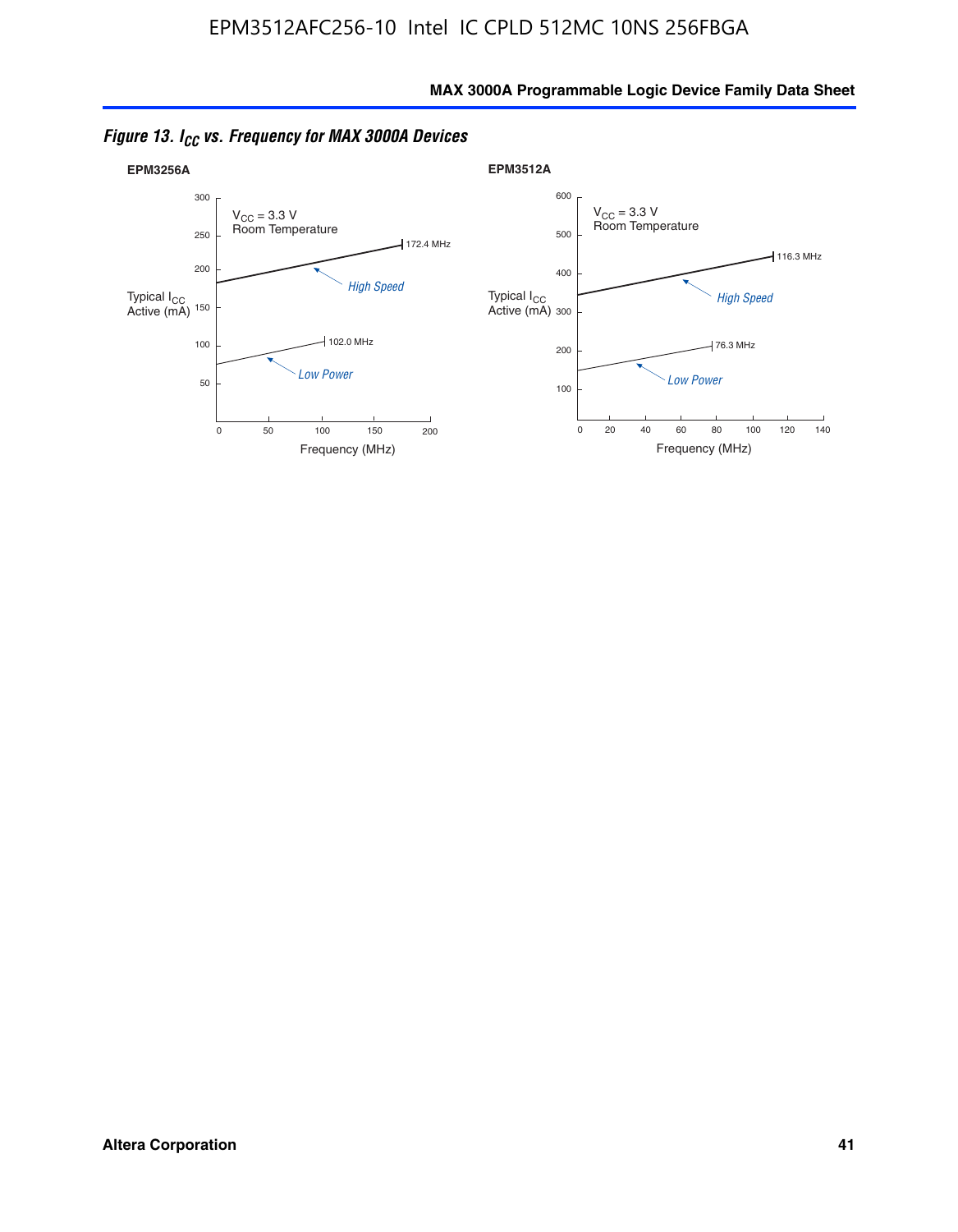### **MAX 3000A Programmable Logic Device Family Data Sheet**

### **Device Pin–Outs**

See the Altera web site (**http://www.altera.com**) or the *Altera Digital Library* for pin–out information.

Figures 14 through 18 show the package pin–out diagrams for MAX 3000A devices.

#### *Figure 14. 44–Pin PLCC/TQFP Package Pin–Out Diagram*



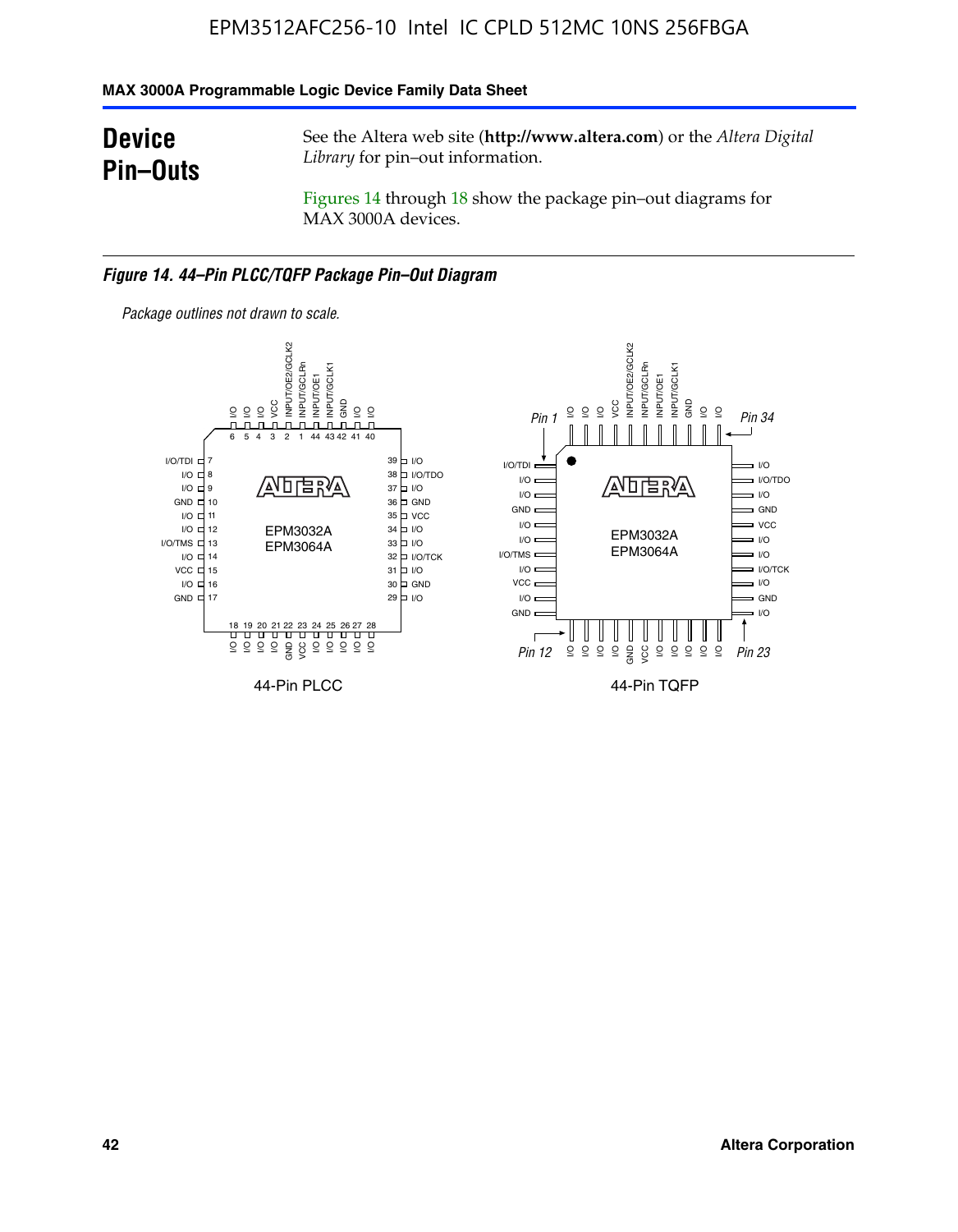### *Figure 15. 100–Pin TQFP Package Pin–Out Diagram*

*Package outline not drawn to scale.*



*Figure 16. 144–Pin TQFP Package Pin–Out Diagram*

*Package outline not drawn to scale*.

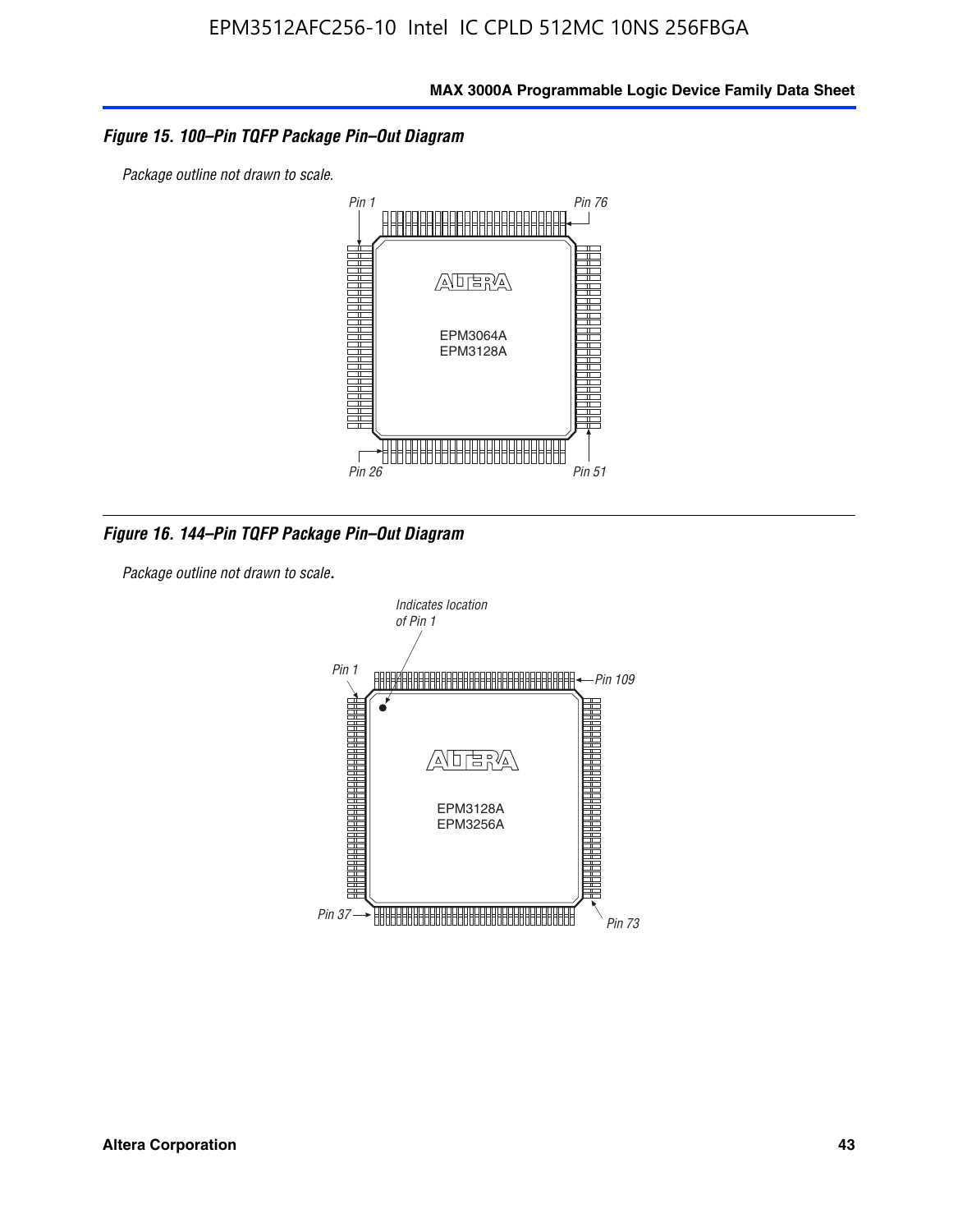### *Figure 17. 208–Pin PQFP Package Pin–Out Diagram*

*Package outline not drawn to scale*.

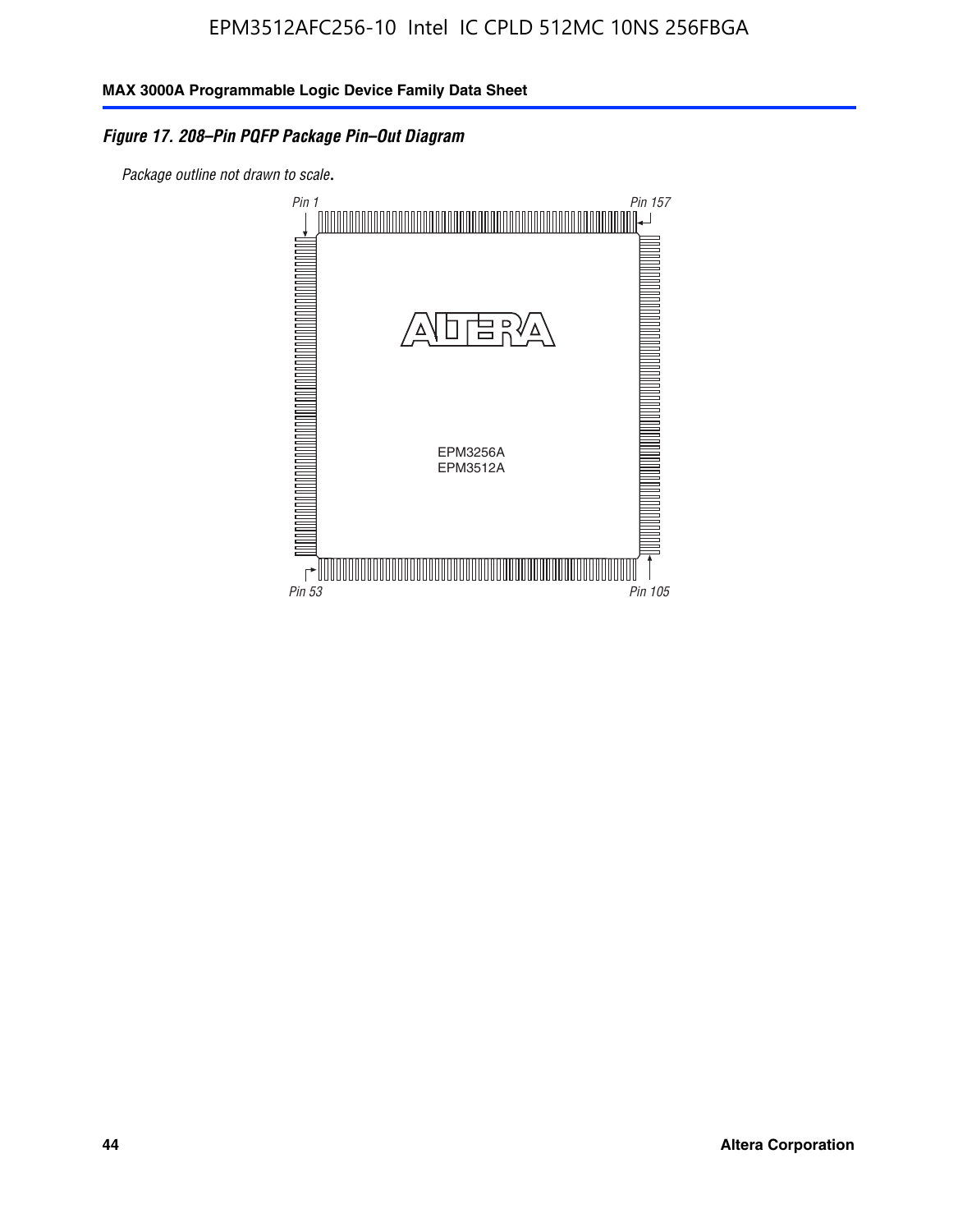#### **MAX 3000A Programmable Logic Device Family Data Sheet**

#### *Figure 18. 256-Pin FineLine BGA Package Pin-Out Diagram*

*Package outline not drawn to scale*.



### **Revision History**

The information contained in the *MAX 3000A Programmable Logic Device Data Sheet* version 3.5 supersedes information published in previous versions. The following changes were made in the *MAX 3000A Programmable Logic Device Data Sheet* version 3.5:

### **Version 3.5**

The following changes were made in the *MAX 3000A Programmable Logic Device Data Sheet* version 3.5:

New paragraph added before "Expander Product Terms".

### **Version 3.4**

The following changes were made in the *MAX 3000A Programmable Logic Device Data Sheet* version 3.4:

Updated Table 1.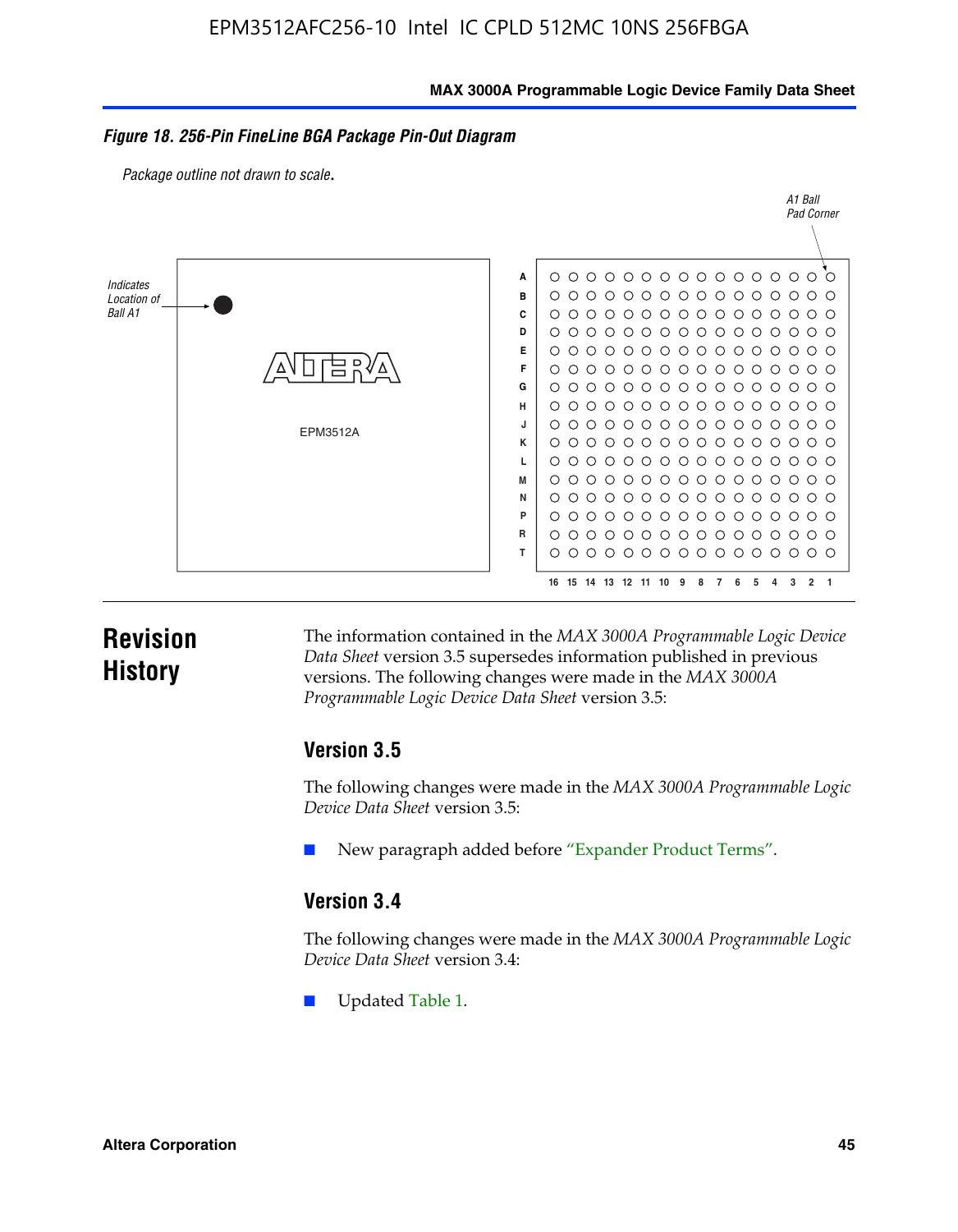#### **MAX 3000A Programmable Logic Device Family Data Sheet**

### **Version 3.3**

The following changes were made in the *MAX 3000A Programmable Logic Device Data Sheet* version 3.3:

- Updated Tables 3, 13, and 26.
- Added Tables 4 through 6.
- Updated Figures 12 and 13.
- Added "Programming Sequence" on page 14 and "Programming Times" on page 14

### **Version 3.2**

The following change were made in the *MAX 3000A Programmable Logic Device Data Sheet* version 3.2:

Updated the EPM3512 I<sub>CC</sub> versus frequency graph in Figure 13.

### **Version 3.1**

The following changes were made in the *MAX 3000A Programmable Logic Device Data Sheet* version 3.1:

- Updated timing information in Table 1 for the EPM3256A device.
- Updated *Note* (10) of Table 15.

### **Version 3.0**

The following changes were made in the *MAX 3000A Programmable Logic Device Data Sheet* version 3.0:

- Added EPM3512A device.
- Updated Tables 2 and 3.



101 Innovation Drive San Jose, CA 95134 (408) 544-7000 http://www.altera.com Applications Hotline: (800) 800-EPLD Customer Marketing: (408) 544-7104 Literature Services: lit\_req@altera.com

Copyright © 2006 Altera Corporation. All rights reserved. Altera, The Programmable Solutions Company, the stylized Altera logo, specific device designations, and all other words and logos that are identified as trademarks and/or service marks are, unless noted otherwise, the trademarks and service marks of Altera Corporation in the U.S. and other countries. All other product or service names are the property of their respective holders. Altera products are protected under numerous U.S. and foreign patents and pending applications, maskwork rights, and copyrights. Altera warrants performance of its semiconductor products to current specifications in accordance with Altera's standard warranty, but reserves the right **NSAI** to make changes to any products and services at any time without notice. Altera assumes no responsibility or liability arising out of the application or use of any information, product, or

service described herein except as expressly agreed to in writing by Altera Corporation. Altera customers are advised to obtain the latest version of device specifications before



relying on any published information and before placing orders for products or services **I.S. EN ISO 9001**